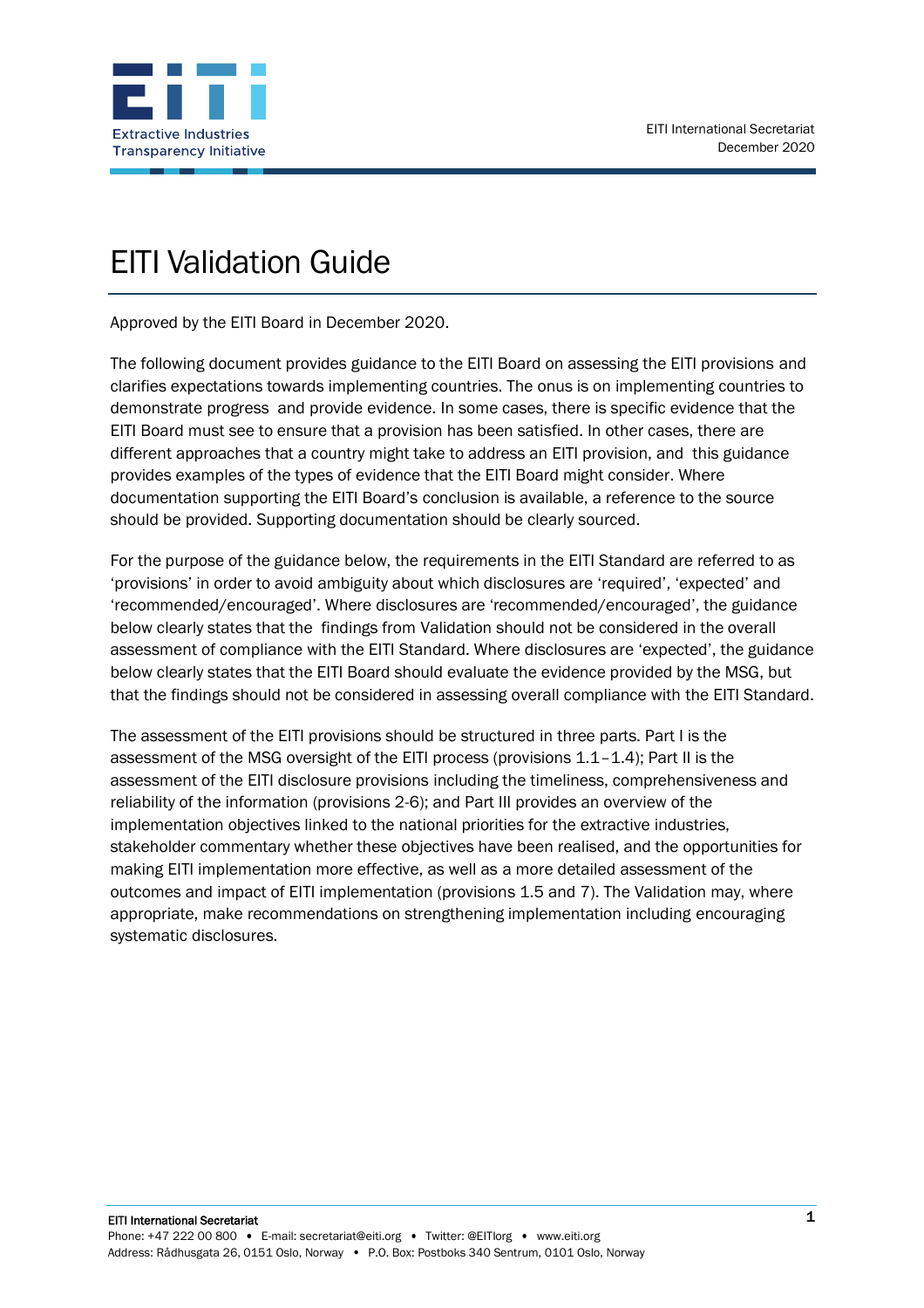#### **Contents**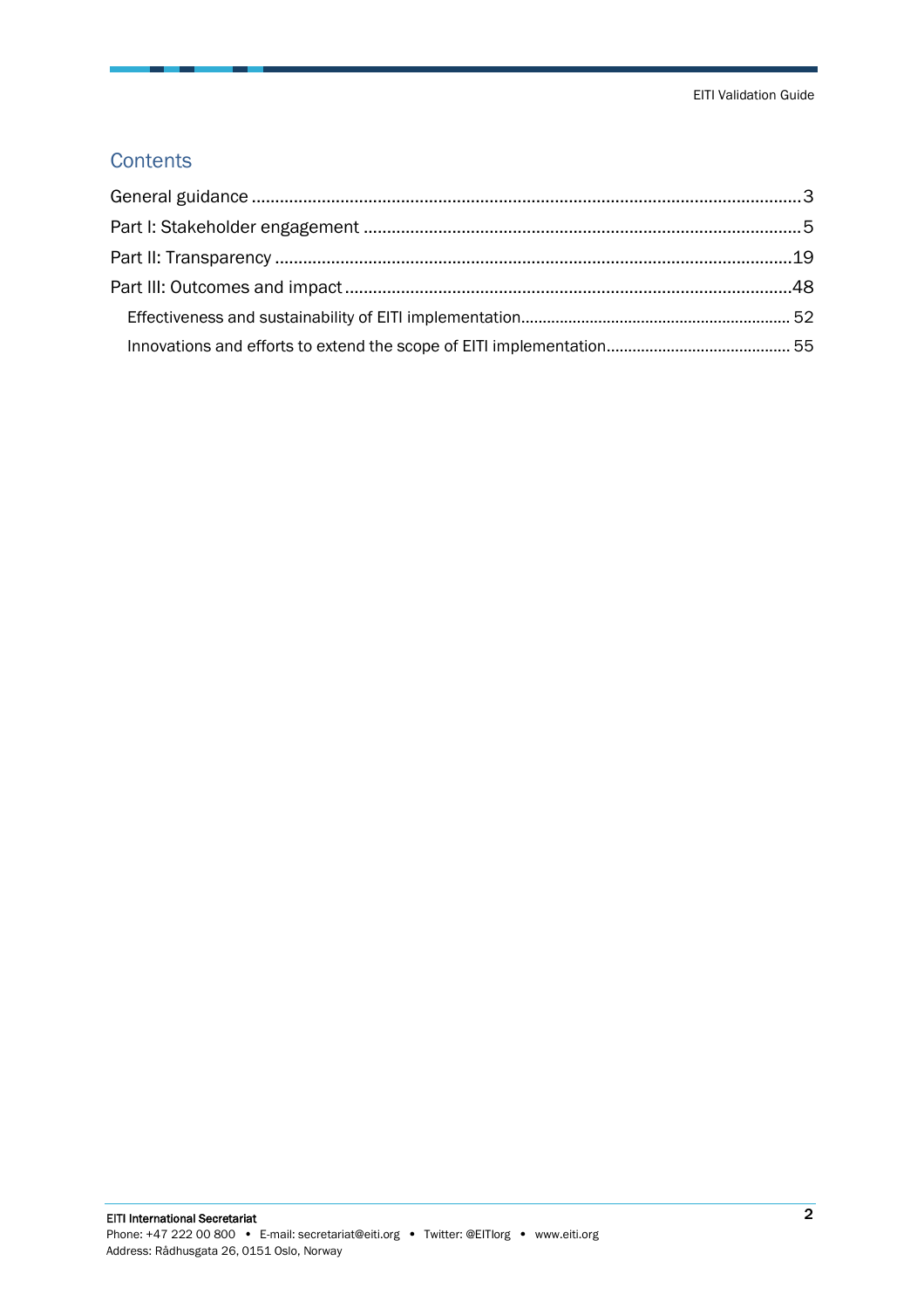### <span id="page-2-0"></span>General guidance

Assessments of adherence to individual provisions of the EITI Standard is guided by a twofold approach in accordance with Article 4 of Section 4 of the 2019 EITI Standard, 'EITI Board oversight of EITI implementation'. This twofold approach consists of a technical assessment of progress in implementing all aspects of the requirement and fulfilment of the broader objective of the requirement. A set of general principles therefore guide Validation:

- The 2019 EITI Standard refers to the public disclosure of information from official sources, rather than a narrow focus on information disclosed in standalone EITI Reports. Validation thus should review all information from official sources that is publiclyaccessible at the commencement of Validation.
- The EITI Board has the discretion to weigh minor gaps against progress in achieving the broader objective and may conclude that the requirement is fully met, if the implementing country is able to demonstrate that the broader objective of the EITI Requirement has been fulfilled. These determinations are made by the Board, not the Secretariat. In its assessment of whether gaps are material for achieving the broader objective of the requirement, the Board will consider the views of the MSG and stakeholders. Procedural breaches should be considered alongside the broader objective of the requirement. The Secretariat should, however, highlight areas where the Board may wish to exercise its discretion.
- Each requirement will be assessed following the scale below and assigned corresponding points:
	- o Exceeded (100 points): All aspects of the requirement, including 'expected', 'encouraged' and 'recommended' aspects, have been implemented and the broader objective of the requirement has been fulfilled through systematic disclosures in government and company systems.
	- $\circ$  Fully met (90 points): The broader objective of the requirement has been fulfilled, and all required aspects of the requirement have been addressed.
	- o Mostly met (60 points): Significant aspects of the requirement have been implemented, and the broader objective of the requirement is mostly fulfilled.
	- $\circ$  Partly met (30 points): Significant aspects of the requirement have not been implemented, and the broader objective of the requirement is not fulfilled.
	- $\circ$  Not met (0 points): All or nearly all aspects of the requirement remain outstanding, and the broader objective of the requirement is far from fulfilled.
- Where the evidence does not clearly suggest a certain assessment, stakeholder views on the issue diverge, or the multi-stakeholder group disagrees with the Secretariat's assessment, the Secretariat will describe the situation in its assessment and call the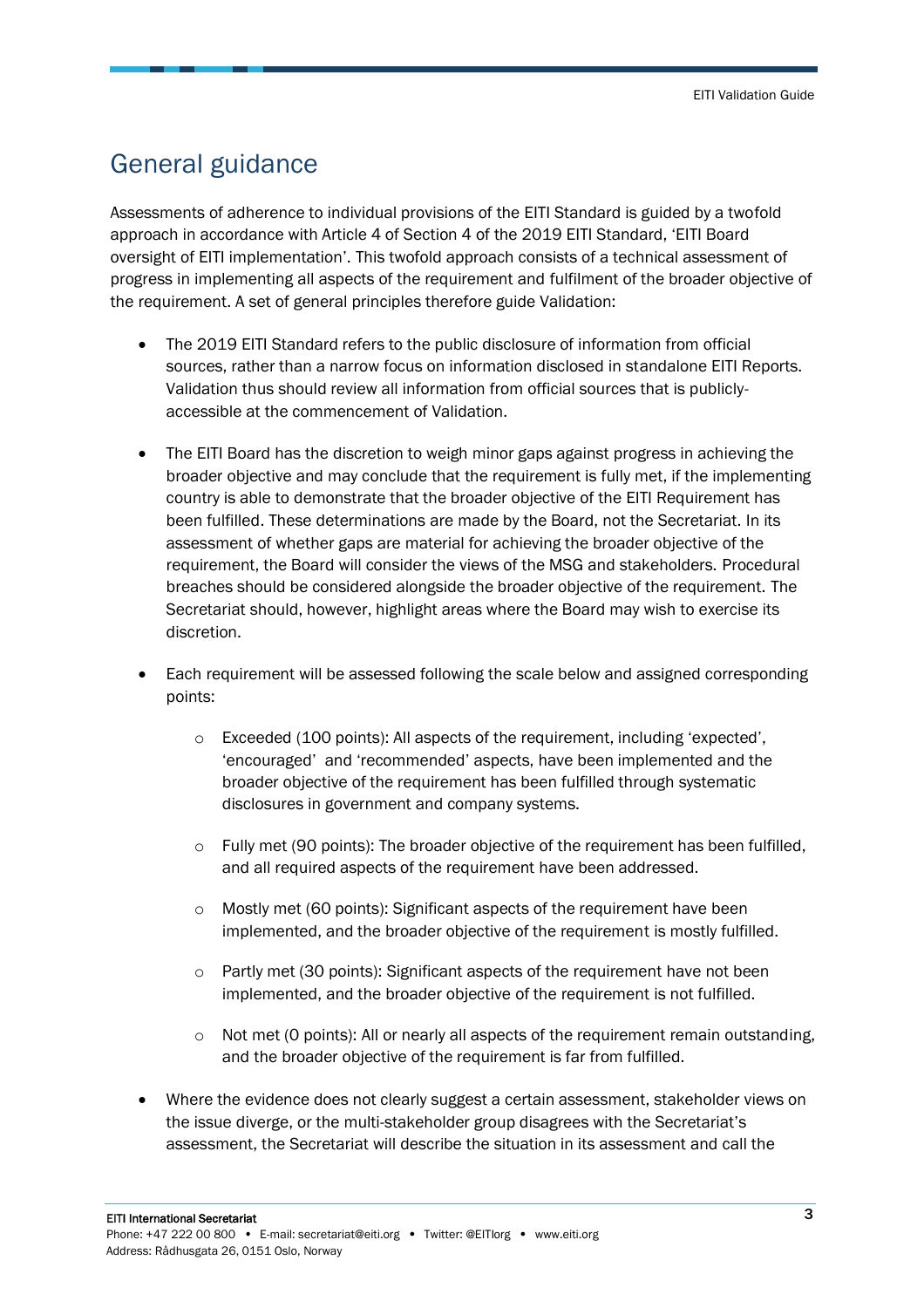Board's attention to the Requirement at hand to ensure that its assessment is thoroughly considered.

- An average score for each of the three components ("Stakeholder engagement", "Transparency" and "Outcomes and impact") will be calculated based on the assessment of individual requirements. Additionally, an overall score will be presented based on the average score of the three components.
- For each "Effectiveness and sustainability indicator, Validation will award 0, 0.5 or 1 additional point. The additional points will be added to the component score of "Outcomes and impact".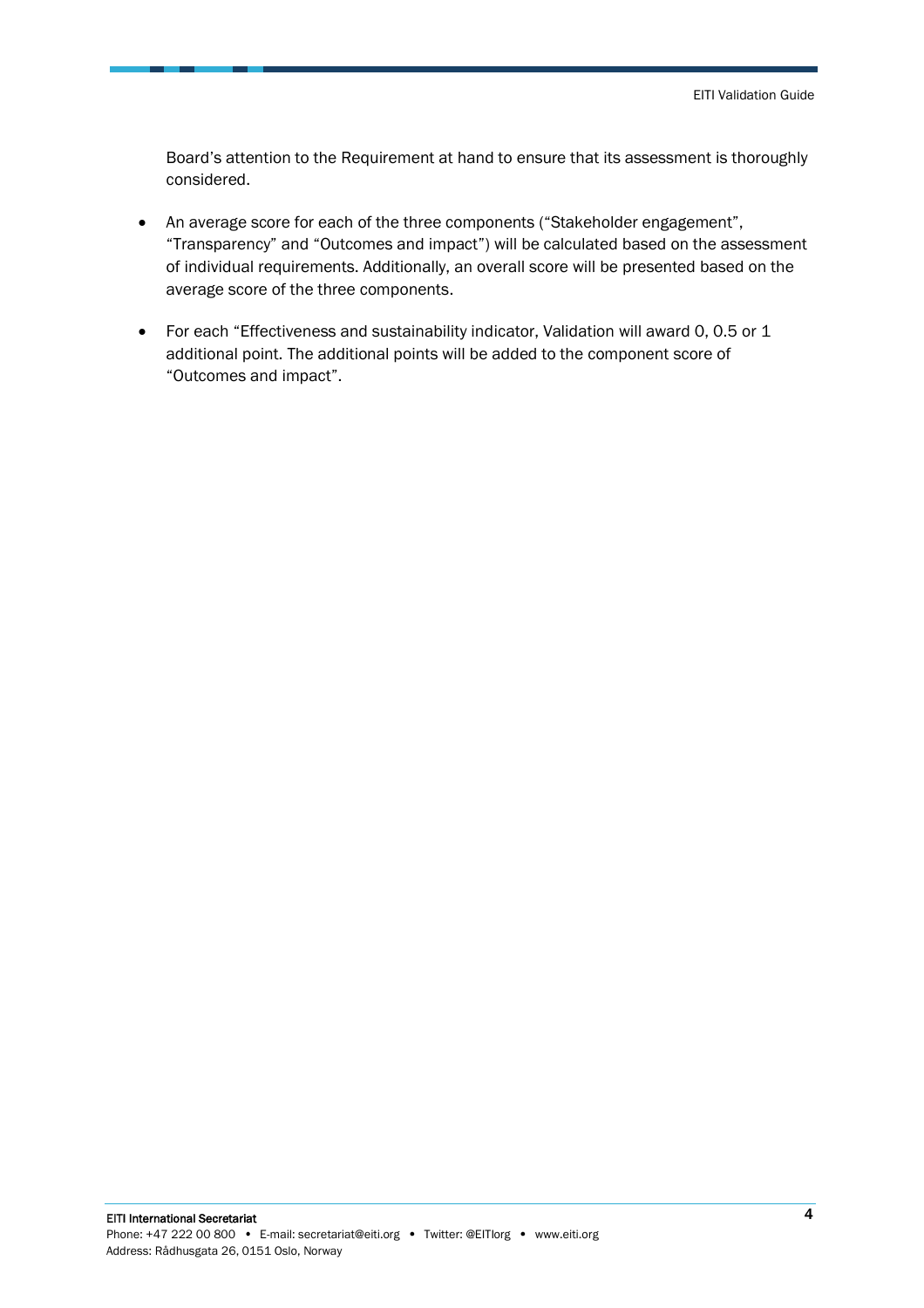### <span id="page-4-0"></span>Part I: Stakeholder engagement

| MSG oversight                                                        |                                                                                                                                                                                                                                                                                                                                                                                                                                                                                                                    |
|----------------------------------------------------------------------|--------------------------------------------------------------------------------------------------------------------------------------------------------------------------------------------------------------------------------------------------------------------------------------------------------------------------------------------------------------------------------------------------------------------------------------------------------------------------------------------------------------------|
| EITI provisions                                                      | Guidance to Validation assessments                                                                                                                                                                                                                                                                                                                                                                                                                                                                                 |
| Government oversight of the<br>EITI process<br>EITI Requirement 1.1. | The objective of this requirement is to ensure a full, active and<br>effective government lead for EITI implementation, both in terms of<br>high-level political leadership and operational engagement, as a<br>means of facilitating all aspects of EITI implementation.                                                                                                                                                                                                                                          |
|                                                                      | The Validation is expected to document <sup>1</sup> whether:<br>The government has issued a public statement of its intention<br>to implement the EITI (1.1.a);                                                                                                                                                                                                                                                                                                                                                    |
|                                                                      | The government has appointed a senior individual to lead on<br>the implementation of the EITI (1.1.b);                                                                                                                                                                                                                                                                                                                                                                                                             |
|                                                                      | The government is fully, actively and effectively engaged in the<br>EITI process (1.1.c). Evidence could include input to and<br>attendance at MSG meetings, submission of data required for<br>the EITI reporting process, commitment to resolving bottlenecks<br>such as legal barriers to disclosure or procurement issues,<br>provision of funding for the EITI process, outreach to<br>stakeholders that are not members of the MSG, use of EITI data<br>and other information to promote public debate, etc. |
|                                                                      | Senior government officials are represented on the MSG and<br>participate regularly (1.1.d).                                                                                                                                                                                                                                                                                                                                                                                                                       |
| Company engagement<br>EITI Requirement 1.2.                          | The objective of this requirement is to ensure that extractive<br>companies are fully, actively and effectively engaged in the EITI,<br>both in terms of disclosures and participation in the work of the<br>multi-stakeholder group, and that the government ensures an<br>enabling environment for this.                                                                                                                                                                                                         |

<sup>&</sup>lt;sup>1</sup> The term 'document' is used interchangeably with terms such as 'assess', 'review', and 'comment'. Where written evidence is available, the Validation should provide a reference to the source.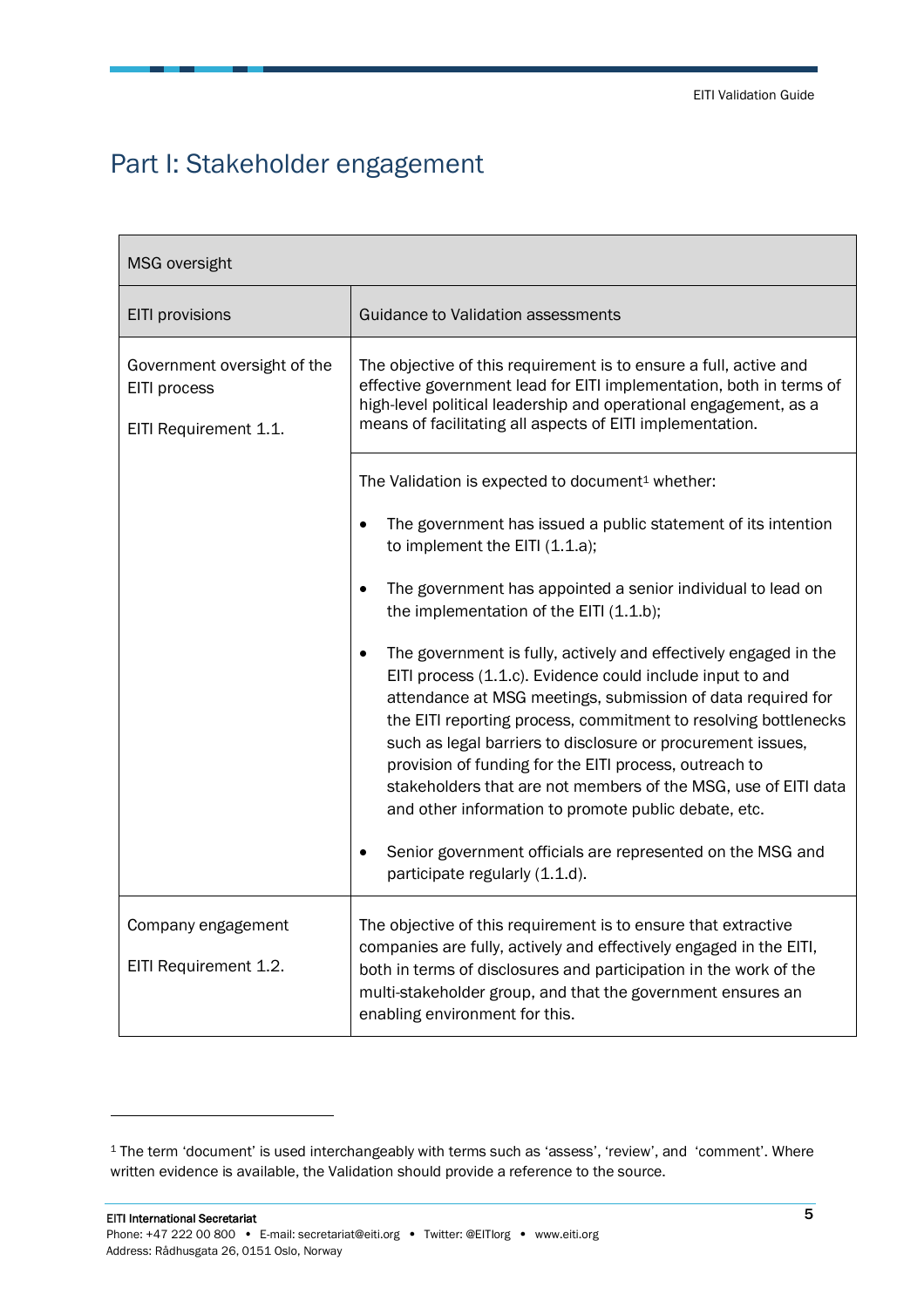|                                                   | The Validation is expected to document whether:                                                                                                                                                                                                                                                                                                                                                                                                                                                                                                                                                                                                                                                                                                                     |
|---------------------------------------------------|---------------------------------------------------------------------------------------------------------------------------------------------------------------------------------------------------------------------------------------------------------------------------------------------------------------------------------------------------------------------------------------------------------------------------------------------------------------------------------------------------------------------------------------------------------------------------------------------------------------------------------------------------------------------------------------------------------------------------------------------------------------------|
|                                                   | Companies are fully, actively and effectively engaged in the EITI<br>process (1.2.a). Evidence could include input to and attendance<br>at MSG meetings, submission of data required for the EITI<br>reporting process, commitment to resolving bottlenecks such as<br>legal barriers to disclosure or procurement issues, provision of<br>funding for the EITI process, outreach to stakeholders that are<br>not members of the MSG, use of EITI data and other<br>information to promote public debate, etc.                                                                                                                                                                                                                                                      |
|                                                   | There is an enabling environment for company participation in<br>the EITI (1.2.b-c) by analysing whether relevant laws,<br>regulations, and administrative rules or actual practice in<br>implementation of the EITI have created obstacles to company<br>participation in the EITI process. Where laws, regulations or<br>administrative rules have constituted an obstacle to industry<br>participation, or where there is an enabling legal environment,<br>but actual practice differs, the Validation should document the<br>circumstances of the case and any proactive or reactive efforts<br>to overcome the obstacles. The Validation should cite<br>stakeholders' views on whether any obstacles to company<br>participation have been removed (1.2.b-c). |
| Civil society engagement<br>EITI Requirement 1.3. | The objective of this requirement is to ensure that civil society is<br>fully, actively and effectively engaged in the EITI process, and that<br>there is an enabling environment for this. The active participation of<br>civil society in the EITI process is key to ensuring that the<br>transparency created by the EITI can lead to greater accountability<br>and improved governance of oil, gas and mineral resources. The<br>provisions related to civil society engagement seek to establish the<br>conditions that permit this to occur over time.                                                                                                                                                                                                        |
|                                                   | The Validation is expected to document whether civil society is fully,<br>actively and effectively engaged in the EITI process (1.3.a).                                                                                                                                                                                                                                                                                                                                                                                                                                                                                                                                                                                                                             |
|                                                   | In assessing civil society engagement and the environment for civil<br>society participation, the Validation is expected to apply the<br>guidance set out in the civil society protocol in a manner consistent<br>with past Validations.                                                                                                                                                                                                                                                                                                                                                                                                                                                                                                                            |
|                                                   | The protocol defines 'civil society representatives' as "civil society<br>representatives who are substantively involved in the EITI process,<br>including but not limited to members of the multi-stakeholder<br>group".                                                                                                                                                                                                                                                                                                                                                                                                                                                                                                                                           |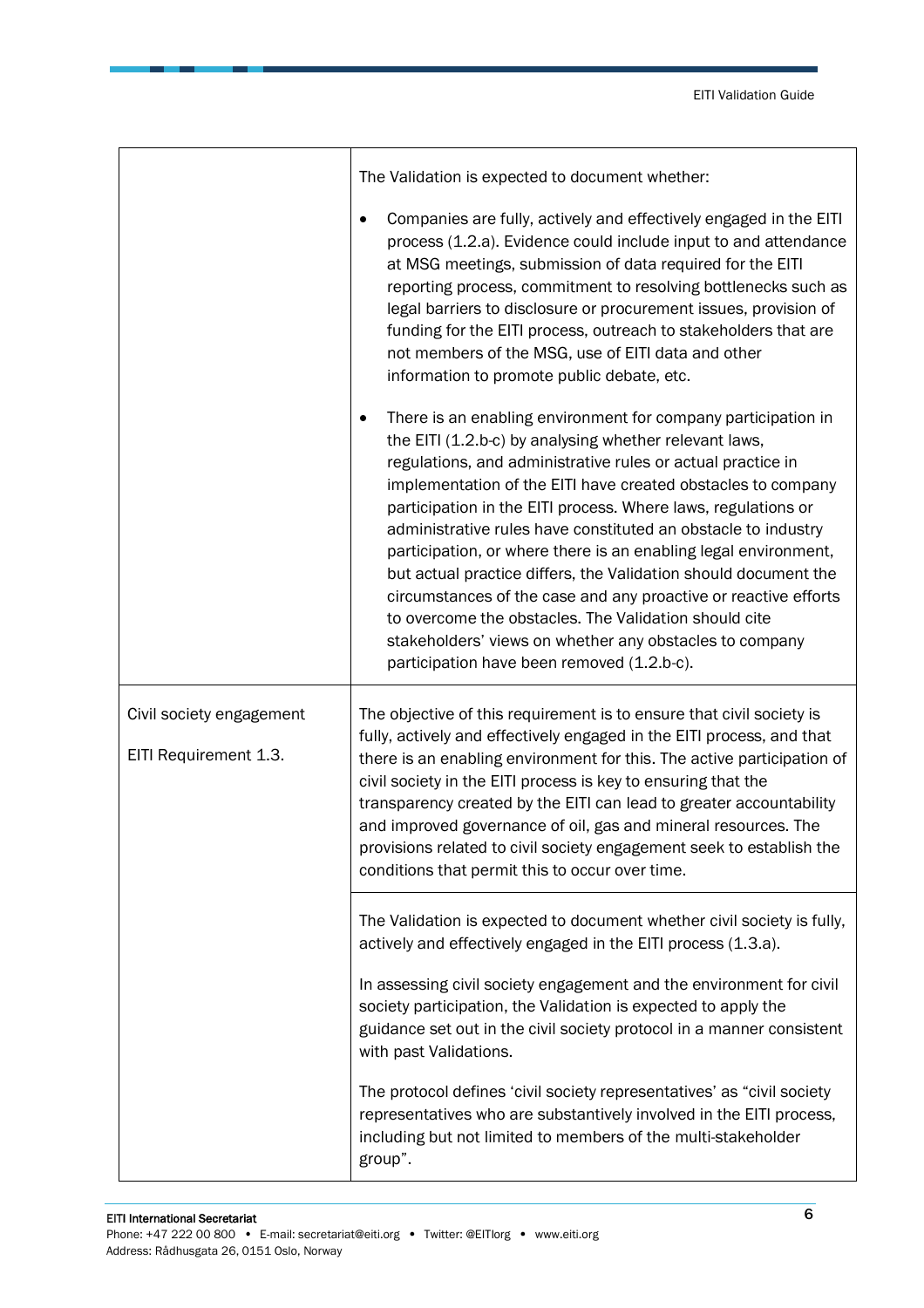| According to the protocol "references to the 'EITI process' will<br>include activities related to preparing for EITI sign-up; MSG<br>meetings; CSO constituency side-meetings on EITI, including<br>interactions with MSG representatives; producing EITI Reports;<br>producing materials or conducting analysis on EITI Reports;<br>expressing views related to EITI activities; and expressing views<br>related to natural resource governance." Data within the scope of<br>the EITI Standard refers to required aspects of EITI provisions and<br>any encouraged aspects that the MSG has agreed to include in the<br>scope of the EITI.                                                                                                                                                                                                                                                                                                                                         |
|--------------------------------------------------------------------------------------------------------------------------------------------------------------------------------------------------------------------------------------------------------------------------------------------------------------------------------------------------------------------------------------------------------------------------------------------------------------------------------------------------------------------------------------------------------------------------------------------------------------------------------------------------------------------------------------------------------------------------------------------------------------------------------------------------------------------------------------------------------------------------------------------------------------------------------------------------------------------------------------|
| For contextual purposes, Validation will provide an overview of the<br>broader enabling environment for civil society participation in<br>extractive sector in the country being assessed. This overview will<br>draw on internationally recognised indicators and assessments<br>such as those produced by Civicus, the International Center for not-<br>for-profit Law (ICNL), United Nations bodies, Freedom House, OECD,<br>regional organisations, etc. Validation will assess whether legal or<br>practical restrictions related to the broader enabling environment<br>have in practice restricted civil society engagement in the EITI in the<br>period under review. The detail and depth of this assessment will<br>consider the broader environment for civil society participation.<br>Validation should capture stakeholder views on any developments<br>in the broader enabling environment that have the potential to<br>impact civil society engagement in the EITI. |
| In assessing the civil society provisions, the Validation will apply the<br>following tests (summarised from the civil society protocol):                                                                                                                                                                                                                                                                                                                                                                                                                                                                                                                                                                                                                                                                                                                                                                                                                                            |
| 2.1 Expression: Civil society representatives are able to engage in<br>public debate related to the EITI process and express opinions<br>about the EITI process without restraint, coercion or reprisal.                                                                                                                                                                                                                                                                                                                                                                                                                                                                                                                                                                                                                                                                                                                                                                             |
| For contextual purposes, based on available indicators and<br>assessments the Validation will summarise the extent to which:                                                                                                                                                                                                                                                                                                                                                                                                                                                                                                                                                                                                                                                                                                                                                                                                                                                         |
| The legal framework provides for freedom of expression,<br>$\bullet$<br>including legal protections for freedom of expression.                                                                                                                                                                                                                                                                                                                                                                                                                                                                                                                                                                                                                                                                                                                                                                                                                                                       |
| There are any laws that have potential to restrict freedom of<br>$\bullet$<br>expression related to extractive sector governance.                                                                                                                                                                                                                                                                                                                                                                                                                                                                                                                                                                                                                                                                                                                                                                                                                                                    |
| The legal guarantees for freedom of expression are respected<br>$\bullet$<br>in practice.                                                                                                                                                                                                                                                                                                                                                                                                                                                                                                                                                                                                                                                                                                                                                                                                                                                                                            |
| For purposes of the assessment, the Validation will consider the<br>extent to which:                                                                                                                                                                                                                                                                                                                                                                                                                                                                                                                                                                                                                                                                                                                                                                                                                                                                                                 |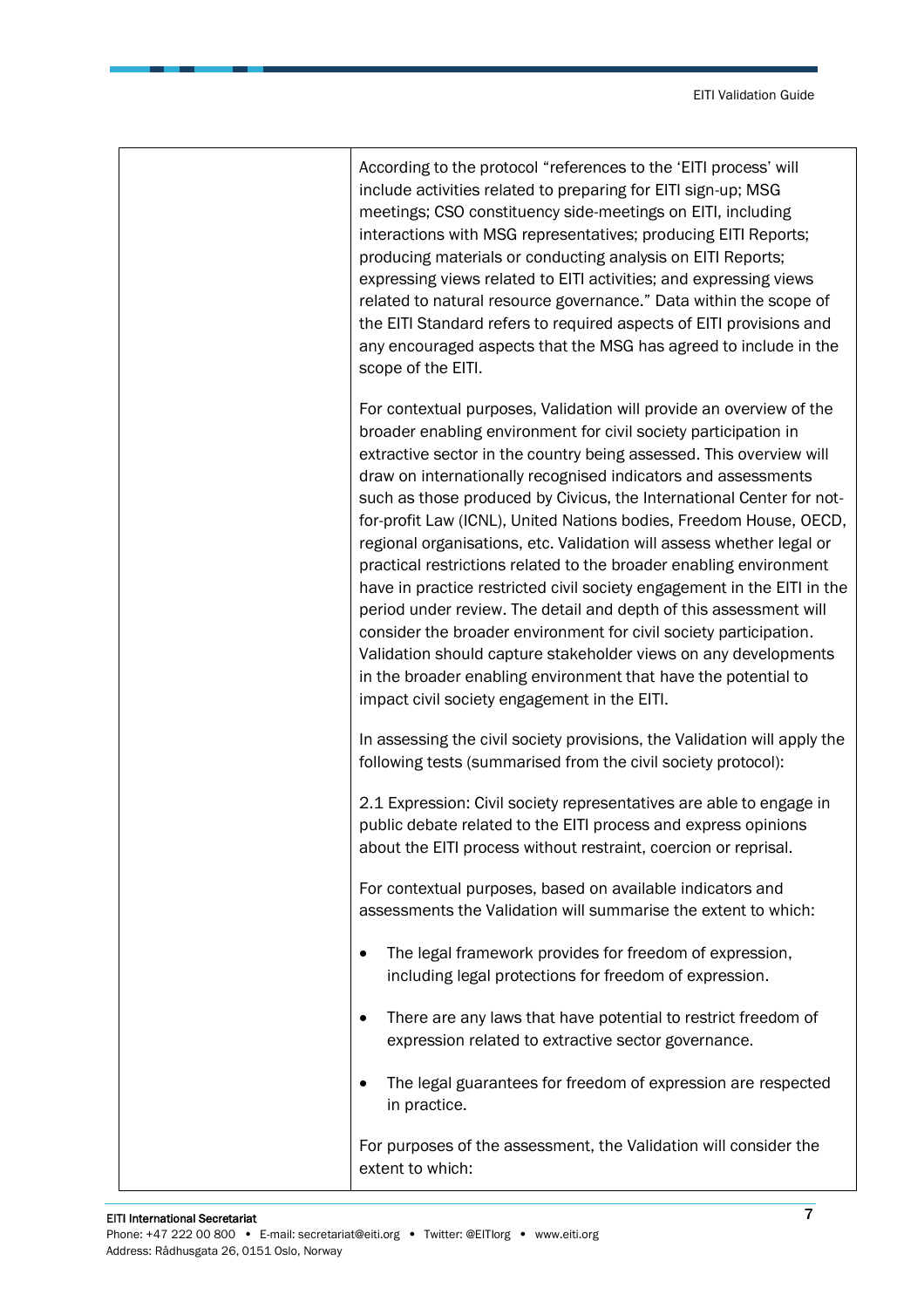| Civil society representatives are able to speak freely in<br>public about the EITI process including for example during<br>MSG meetings, EITI events including for the promulgation of<br>EITI Reports, public events, in the media etc.                                                                                                                                                                                                                                                                  |
|-----------------------------------------------------------------------------------------------------------------------------------------------------------------------------------------------------------------------------------------------------------------------------------------------------------------------------------------------------------------------------------------------------------------------------------------------------------------------------------------------------------|
| Actual practice, including diverse stakeholder views or<br>substantive evidence provided by independent third parties,<br>indicates that self-censorship or self-imposed restriction by<br>civil society representatives has taken place related to the<br>EITI process due to fear of reprisal and whether such<br>barriers have impacted civil society representatives'<br>dissemination of information and public comment on the<br>EITI process.                                                      |
| The following guiding questions and related evidence should be<br>considered in cases where there are concerns about potential<br>breaches of the civil society protocol:                                                                                                                                                                                                                                                                                                                                 |
| Is there evidence that civil society representatives<br>$\bullet$<br>substantively engaged in the EITI are hindered or refrain<br>from engaging in public debate, expressing opinions, and<br>seeking and imparting information related to issues within<br>the scope of the EITI Standard?                                                                                                                                                                                                               |
| Is there evidence of civil society publicly expressing views<br>$\bullet$<br>on issues related to the EITI Standard that are critical<br>towards the government and/or extractive companies?                                                                                                                                                                                                                                                                                                              |
| Have individuals or groups engaging in public debate,<br>$\bullet$<br>expressing opinions, or seeking and imparting information<br>on issues related to the EITI Standard been subject to<br>threats and attacks, such as: (1) legal proceedings; (2)<br>intimidation; (3) harassments, including smear campaigns;<br>or (4) verbal or physical threats? Is it reasonable to expect<br>that intimidation, harassment or threats are undertaken or<br>endorsed by government officials or security forces? |
| Are there topics related to the EITI Standard that civil<br>$\bullet$<br>society are avoiding expressing their critical opinion on? Are<br>there reasonable grounds to consider that this is due to fear<br>of reprisal, such as evidence of prior retaliation?                                                                                                                                                                                                                                           |
| Has the threat of administrative measures, sanctions, or<br>bars on publication discouraged civil society<br>representatives from communicating information and<br>opinions related to the EITI Standard to the press, or the<br>press from publishing such information and opinions?                                                                                                                                                                                                                     |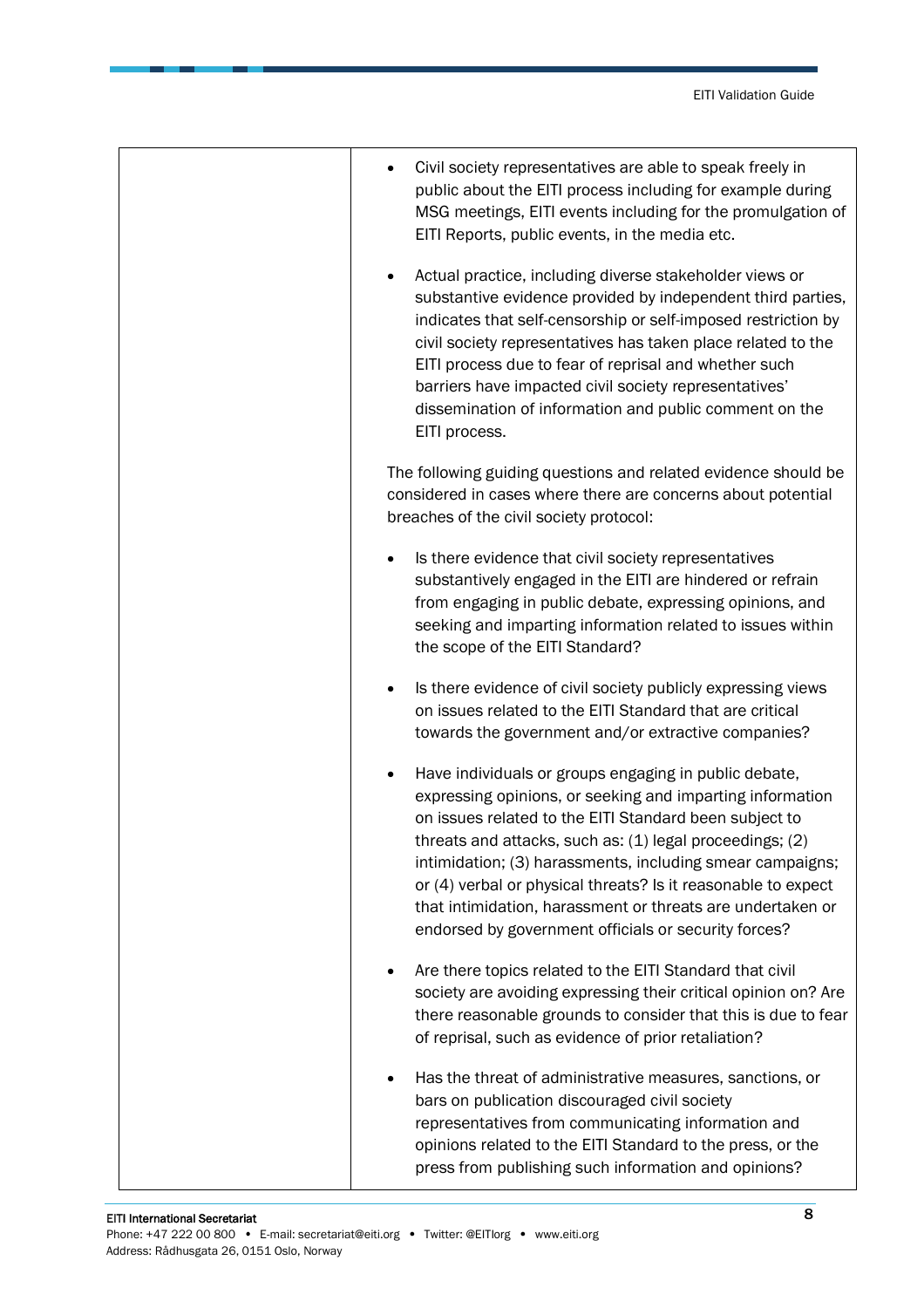| Have the authorities provided for protective measures in<br>the event of attacks or threats against members of civil<br>society exercising their right to freedom of expression on<br>issues related to the EITI Standard?                                                                                                                                      |
|-----------------------------------------------------------------------------------------------------------------------------------------------------------------------------------------------------------------------------------------------------------------------------------------------------------------------------------------------------------------|
| 2.2 Operation: Civil society representatives are able to operate<br>freely in relation to the EITI process.                                                                                                                                                                                                                                                     |
| For contextual purposes, based on available indicators and<br>assessments the Validation will summarise the extent to which:                                                                                                                                                                                                                                    |
| The legal framework imposes rules related to the operation<br>of civil society, including the registration of civil society<br>groups, approval for activities, other administrative<br>requirements and access to funding.                                                                                                                                     |
| The legal framework is applied in a way that may seek to<br>hinder civil society's activities related to, for example,<br>politically sensitive topics.                                                                                                                                                                                                         |
| For purposes of the assessment, the Validation will consider the<br>extent to which the legal, regulatory, administrative and actual<br>environment has affected civil society representative's ability to<br>participate in the EITI process. This could for example include:                                                                                  |
| The extent to which legal, regulatory or administrative<br>obstacles affect the ability of civil society representatives to<br>participate in the EITI process.                                                                                                                                                                                                 |
| Any evidence suggesting that the fundamental rights of civil<br>society representatives have been restricted in relation to<br>the implementation of the EITI process, such as restrictions<br>on freedom of expression or freedom of movement.                                                                                                                 |
| The following guiding questions and related evidence should be<br>considered in cases where there are concerns about potential<br>breaches of the civil society protocol:                                                                                                                                                                                       |
| In practice, have registration requirements or related fees<br>hindered civil society groups in carrying out activities relating to<br>the EITI? Has the government interfered with the registration of<br>civil society groups carrying out such activities, including<br>through a pattern of delay or arbitrary application of registration<br>requirements? |
| Have unregistered civil society groups been subject to penalties<br>for carrying out activities relating to the EITI process? Have                                                                                                                                                                                                                              |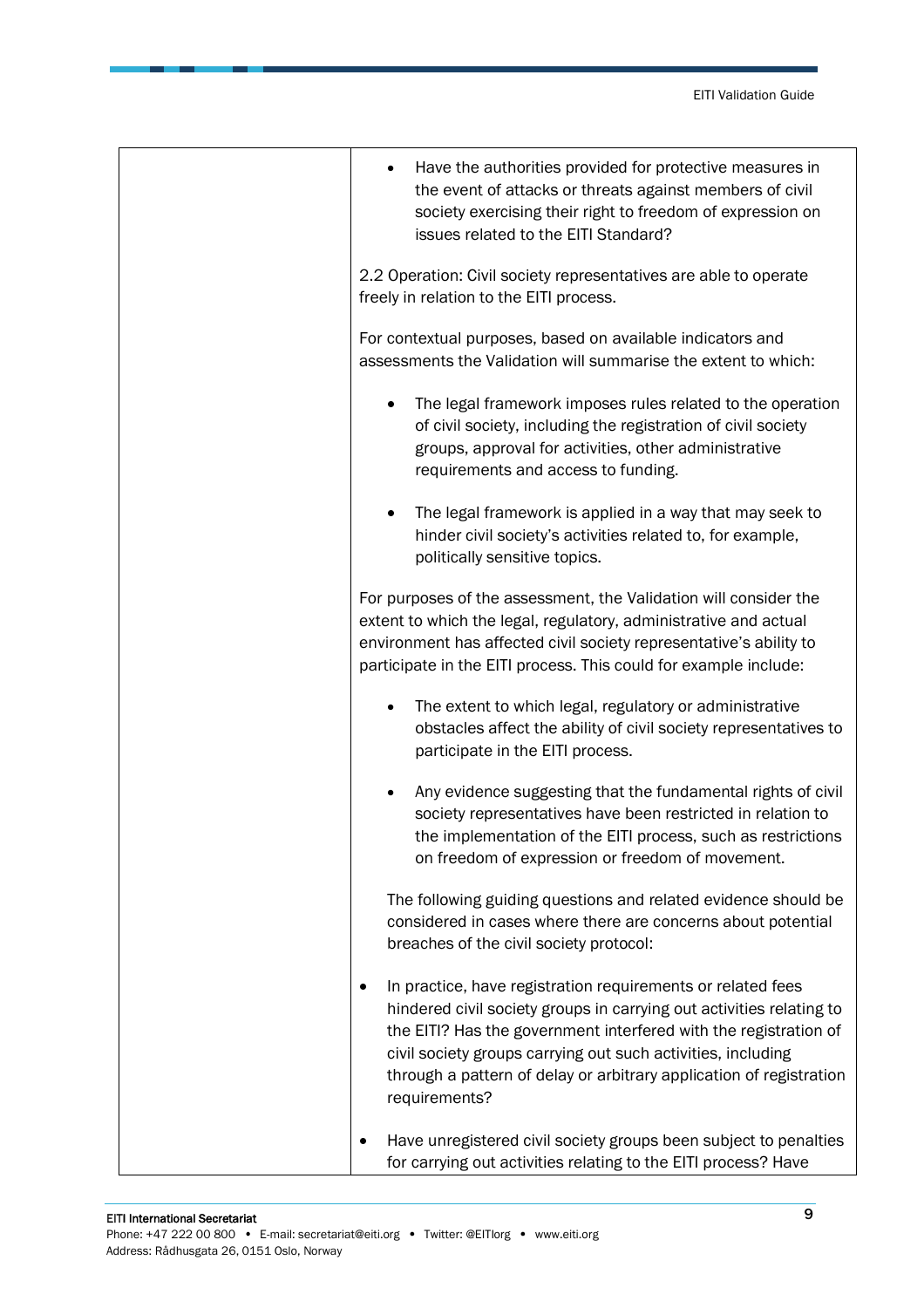| unregistered CSOs have found it difficult to participate in the<br>EITI process?                                                                                                                                                                                                                                           |
|----------------------------------------------------------------------------------------------------------------------------------------------------------------------------------------------------------------------------------------------------------------------------------------------------------------------------|
| Have reporting or regulatory requirements been applied unfairly<br>$\bullet$<br>or disproportionately to hinder or interfere with CSOs carrying<br>out activities relating to the EITI? Is it likely that these decisions<br>are related to the CSOs' engagement in the EITI?                                              |
| Have restrictions on access to foreign funding prevented CSOs<br>substantively engaged in the EITI from accessing needed<br>resources or financial services? Have such government<br>procedures related to access to funding hindered the EITI-<br>related activities of CSOs engaged in the EITI?                         |
| Has government approval for CSO activities relating to the EITI<br>process been delayed or denied?                                                                                                                                                                                                                         |
| Are CSOs substantially engaged in the EITI subject to<br>government harassment, frequent inspections, monitoring or<br>requests for documentation? Can a link be reasonably<br>established between EITI-related activities and such practices?                                                                             |
| Are CSOs substantially engaged in the EITI subject to threats<br>and violence from third parties? Does the government<br>adequately investigate such threats and violence and protect<br>CSOs against these risks in accordance with national laws and<br>international commitments?                                       |
| Is there evidence of state-controlled CSOs carrying out activities<br>related to the EITI process that have constrained independent<br>civil society organisations from fully, effectively and actively<br>engaging in the EITI?                                                                                           |
| 2.3 Association: Civil society representatives are able to<br>communicate and cooperate with each other regarding the EITI<br>process.                                                                                                                                                                                     |
| For contextual purposes, based on available indicators and<br>assessments the Validation will summarise the extent to which:                                                                                                                                                                                               |
| There are legal or practical restrictions in place that may<br>affect civil society's ability to communicate with each other,<br>either domestically or internationally. These may include<br>restrictions on domestic or foreign travel, use of<br>communication channels, or attendance at or organisation<br>of events. |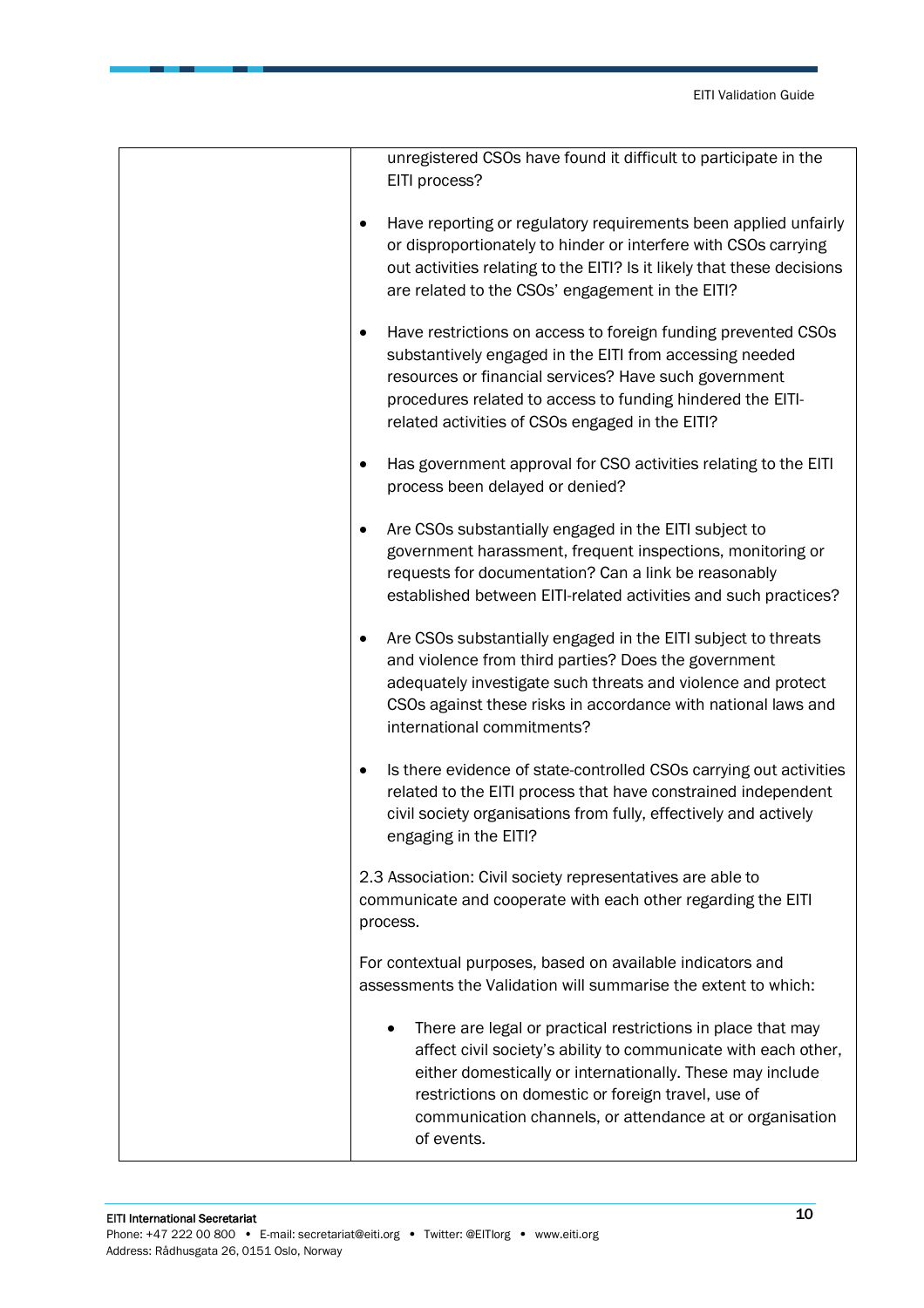| For purposes of the assessments, the Validation will consider the<br>extent to which:                                                                                                                                                                                                                                                                                                                                                                                                                                   |
|-------------------------------------------------------------------------------------------------------------------------------------------------------------------------------------------------------------------------------------------------------------------------------------------------------------------------------------------------------------------------------------------------------------------------------------------------------------------------------------------------------------------------|
| Civil society MSG representatives may seek and are not<br>restricted from engaging other CSOs that are not part of the<br>MSG, including capturing their input for MSG discussions<br>and communicating outcomes of MSG deliberations.                                                                                                                                                                                                                                                                                  |
| Formal or informal communication channels between civil<br>$\bullet$<br>society MSG members and the wider civil society<br>constituency have not been restricted.                                                                                                                                                                                                                                                                                                                                                       |
| Civil society MSG representatives have not been restricted<br>from engaging in outreach to broader civil society, including<br>related to discussions about MSG representation and the<br>EITI process.                                                                                                                                                                                                                                                                                                                 |
| The following guiding questions and related evidence should be<br>considered in cases where there are concerns about potential<br>breaches of the civil society protocol:                                                                                                                                                                                                                                                                                                                                               |
| Is there evidence of civil society representatives<br>communicating and cooperating on the EITI process<br>through, for example, coalitions and networks? Which<br>actors or groups are involved? Which communication<br>channels are utilised?                                                                                                                                                                                                                                                                         |
| Alternatively, is there any evidence of unjustified<br>interference, monitoring or surveillance of communication<br>(including online) between CSOs engaging in activities<br>related to the EITI? These communications may include, for<br>example, setting the constituency's objectives for EITI<br>implementation, sharing information about the EITI,<br>coordinating advocacy related to topics covered by the EITI<br>Standard or agreeing procedures for the representation of<br>the constituency in the EITI. |
| Are civil society MSG representatives able to engage with<br>other CSOs that are not part of the MSG, including<br>capturing their input for MSG discussions and<br>communicating outcomes of MSG deliberations?                                                                                                                                                                                                                                                                                                        |
| Are civil society representatives able to consult, engage<br>with, share with and seek information from local<br>communities regarding issues related to the EITI Standard<br>or the MSG's work?                                                                                                                                                                                                                                                                                                                        |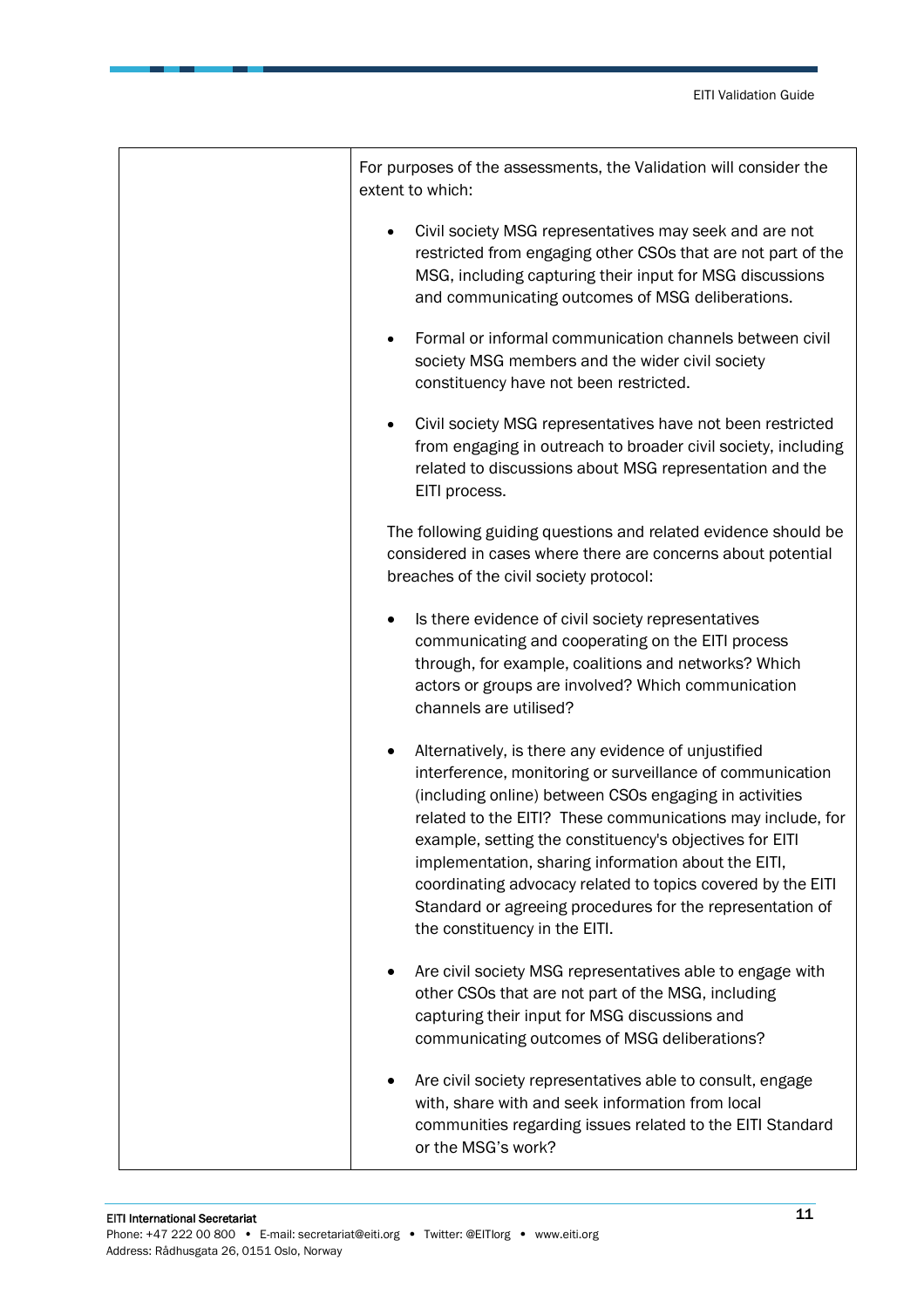| Are there restrictions on the ability of CSOs to contact and<br>cooperate with colleagues in civil society, business and<br>government, either within or outside the country related to<br>discussions about MSG representation and the EITI<br>process? Such restrictions may include, for example, travel<br>restrictions or barriers to organising meetings and<br>establishing networks related to the EITI. |
|------------------------------------------------------------------------------------------------------------------------------------------------------------------------------------------------------------------------------------------------------------------------------------------------------------------------------------------------------------------------------------------------------------------|
| Engagement: Civil society representatives are able to be fully,<br>$2.4\,$<br>actively and effectively engaged in the design, implementation,<br>monitoring and evaluation of the EITI process.                                                                                                                                                                                                                  |
| For the purposes of the assessment, the Validation will consider the<br>extent to which:                                                                                                                                                                                                                                                                                                                         |
| Civil society representatives are able to fully contribute and<br>provide input to the EITI process.                                                                                                                                                                                                                                                                                                             |
| Civil society representatives consider that they have<br>adequate capacity to participate in the EITI.                                                                                                                                                                                                                                                                                                           |
| The following guiding questions and related evidence should be<br>considered:                                                                                                                                                                                                                                                                                                                                    |
| What is the level of attendance and participation of civil<br>$\bullet$<br>society in MSG meetings, MSG working groups, outreach<br>and other EITI events?                                                                                                                                                                                                                                                       |
| Can civil society representatives freely, meaningfully and<br>٠<br>actively take part in dialogues and deliberations to push for<br>civil society perspectives and ideas when participating in<br>the EITI process?                                                                                                                                                                                              |
| Is there evidence of input and advocacy by civil society on<br>issues related to the EITI (statements in the media,<br>research, position papers produced by civil society, etc)?                                                                                                                                                                                                                                |
| Are the interests of civil society reflected in EITI<br>implementation, including the EITI work plan objectives and<br>activities, the scope of the EITI reporting process, the<br>annual review of outcomes and impact, Validation, and<br>other relevant issues?                                                                                                                                               |
| Are obstacles put in place ahead of EITI meetings, events,<br>and activities which hinder or prevent civil society<br>participation? Is there evidence that civil society input has<br>been marginalized or is not being considered?                                                                                                                                                                             |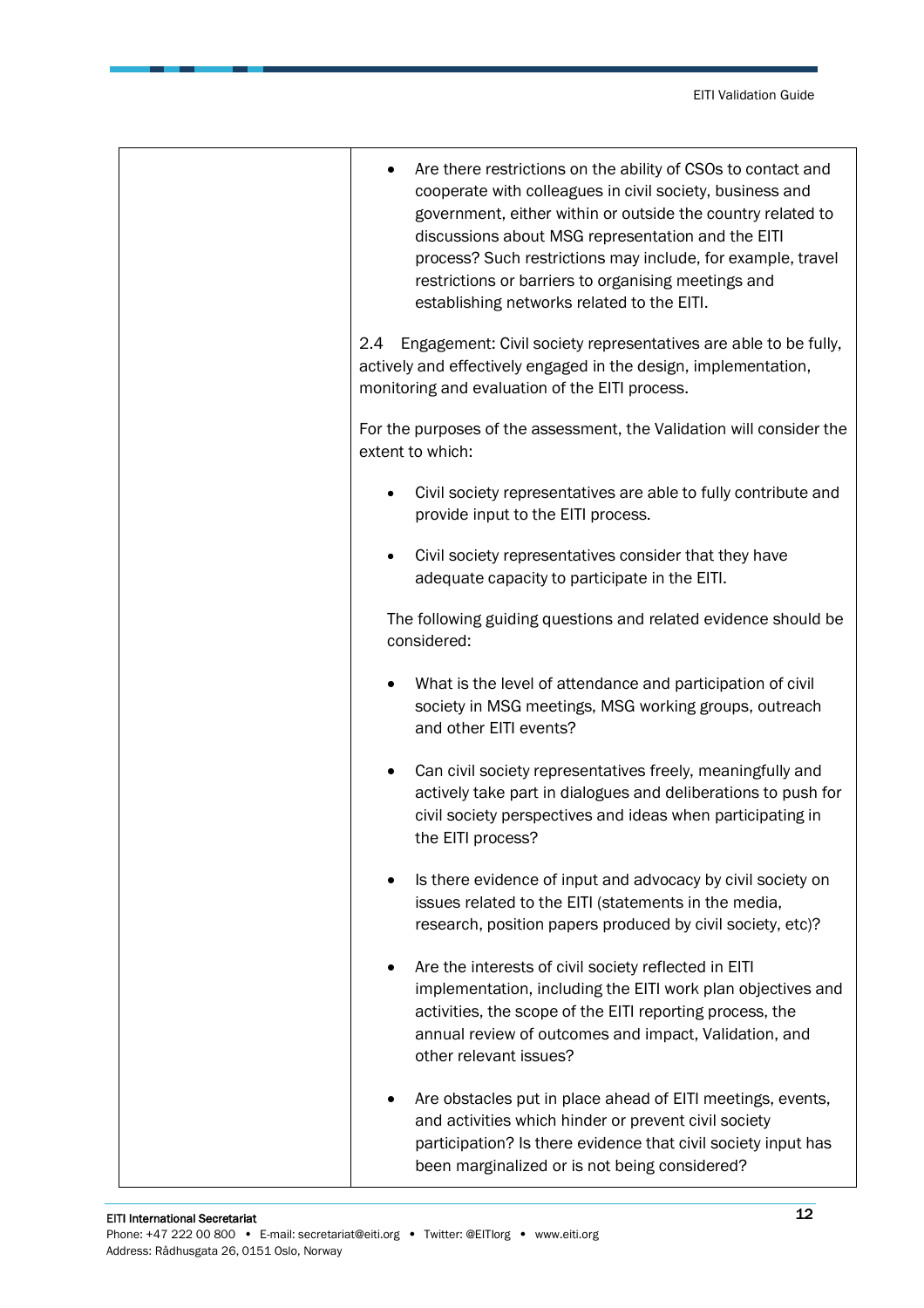| Do civil society representatives have the adequate capacity<br>and support to participate meaningfully in the EITI, with<br>sufficient information, resources, time, and opportunities<br>for coordination to support meaningful and effective<br>interventions in EITI activities?                                                         |
|---------------------------------------------------------------------------------------------------------------------------------------------------------------------------------------------------------------------------------------------------------------------------------------------------------------------------------------------|
| Is there evidence that technical, financial or other capacity<br>constraints affecting civil society have been considered or<br>that plans for addressing such constraints have been<br>agreed upon and effectuated?                                                                                                                        |
| 2.5 Access to public decision-making: Civil society representatives<br>are able to speak freely on transparency and natural resource<br>governance issues, and ensure that the EITI contributes to public<br>debate.                                                                                                                        |
| For contextual purposes, based on available indicators and<br>assessments the Validation will summarise the extent to which:                                                                                                                                                                                                                |
| Governments, whether at the national or local level, enable,<br>in policy and practice, public participation in policy making<br>for extractive sector governance.                                                                                                                                                                          |
| The legal framework and its application facilitate access to<br>information related to the extractive sector.                                                                                                                                                                                                                               |
| For purposes of the assessment, the Validation will consider the<br>extent to which:                                                                                                                                                                                                                                                        |
| Civil society representatives are able to use the EITI process<br>to promote public debate for example through public<br>events, workshops and conferences organised by or with<br>participation of civil society to inform the public about the<br>EITI process and outcomes.                                                              |
| Civil society representatives are able to engage in activities<br>and debates about natural resource governance, including<br>for example conducting analysis and advocacy on natural<br>resource issues, use of EITI data, engagement with media<br>outlets, development of tools to communicate the findings<br>of the EITI reports, etc. |
| The following guiding questions and related evidence should be<br>considered in cases where there are concerns about potential<br>breaches of the civil society protocol:                                                                                                                                                                   |
| Are civil society representatives using publicly available<br>data on the extractive sector and recommendations arising                                                                                                                                                                                                                     |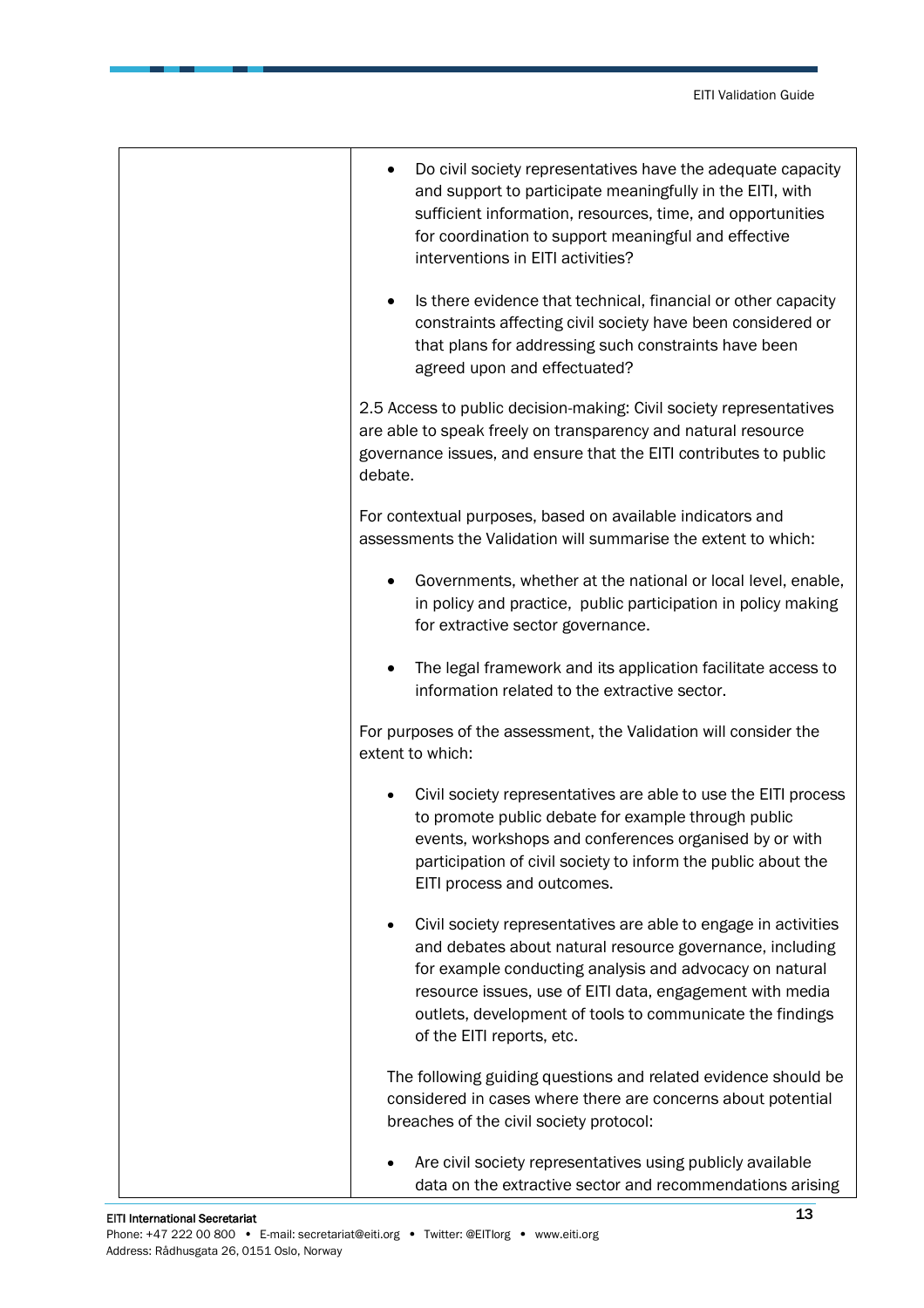|                                   | from the EITI process in their advocacy? Evidence could<br>include studies, public events, participation in<br>parliamentary hearings, outreach to the press, publication<br>of research material, etc.<br>Are there restrictions to civil society's ability to use the EITI<br>process and related disclosures to contribute to public<br>debate? Evidence could include, for example, legal or<br>administrative barriers to publishing research on the<br>extractive sector or reprisal following advocacy related to<br>the EITI.                                                                                                                                                                                                                       |
|-----------------------------------|-------------------------------------------------------------------------------------------------------------------------------------------------------------------------------------------------------------------------------------------------------------------------------------------------------------------------------------------------------------------------------------------------------------------------------------------------------------------------------------------------------------------------------------------------------------------------------------------------------------------------------------------------------------------------------------------------------------------------------------------------------------|
|                                   | 2.6<br>Available documentation from the MSG and CSOs engaged in<br>the EITI process as well as outcomes from direct consultation with<br>relevant stakeholders, including but not limited to members of the<br>MSG, should be taken into account when gathering the above<br>evidence. For contextual purposes, the EITI Board will review the<br>broader environment in which the EITI operates for example by<br>reference to indicators or other types of assessments relevant to<br>the issues addressed in 2.1-2.5 above.                                                                                                                                                                                                                              |
|                                   | In assessing adherence to the civil society protocol, the Validation<br>should consider the impact of any legal or practical restrictions on<br>civil society participation in EITI implementation and civil society's<br>contribution to public debate on extractive sector governance. This<br>involves focusing on the practical implications of any restrictions<br>and assessing whether there are patterns of restrictions that<br>compromise civil society's possibility to fully engage in EITI<br>implementation. The Validation Committee should compare the<br>potential effects of such restrictions with civil society's actual<br>contributions to public debate to achieve a balanced assessment of<br>civil society engagement in practice. |
|                                   | In recognition of the International Covenant on Civil and Political<br>Rights, freedom of expression, operation and association may be<br>limited by lawful means necessary in the interests of national<br>security or public safety, public order, the protection of public<br>health or morals or the protection of the rights and freedoms of<br>others. For assessment purposes, consultations with local<br>stakeholders will be considered in assessing whether these<br>limitations are reasonably imposed in the overall context of national<br>priorities and implemented in a manner compatible with the above<br>components of the EITI civil society protocol.                                                                                 |
| MSG governance and<br>functioning | The objective of this requirement is to ensure that there is an<br>independent MSG that can exercise active and meaningful<br>oversight of all aspects of EITI implementation that balances the                                                                                                                                                                                                                                                                                                                                                                                                                                                                                                                                                             |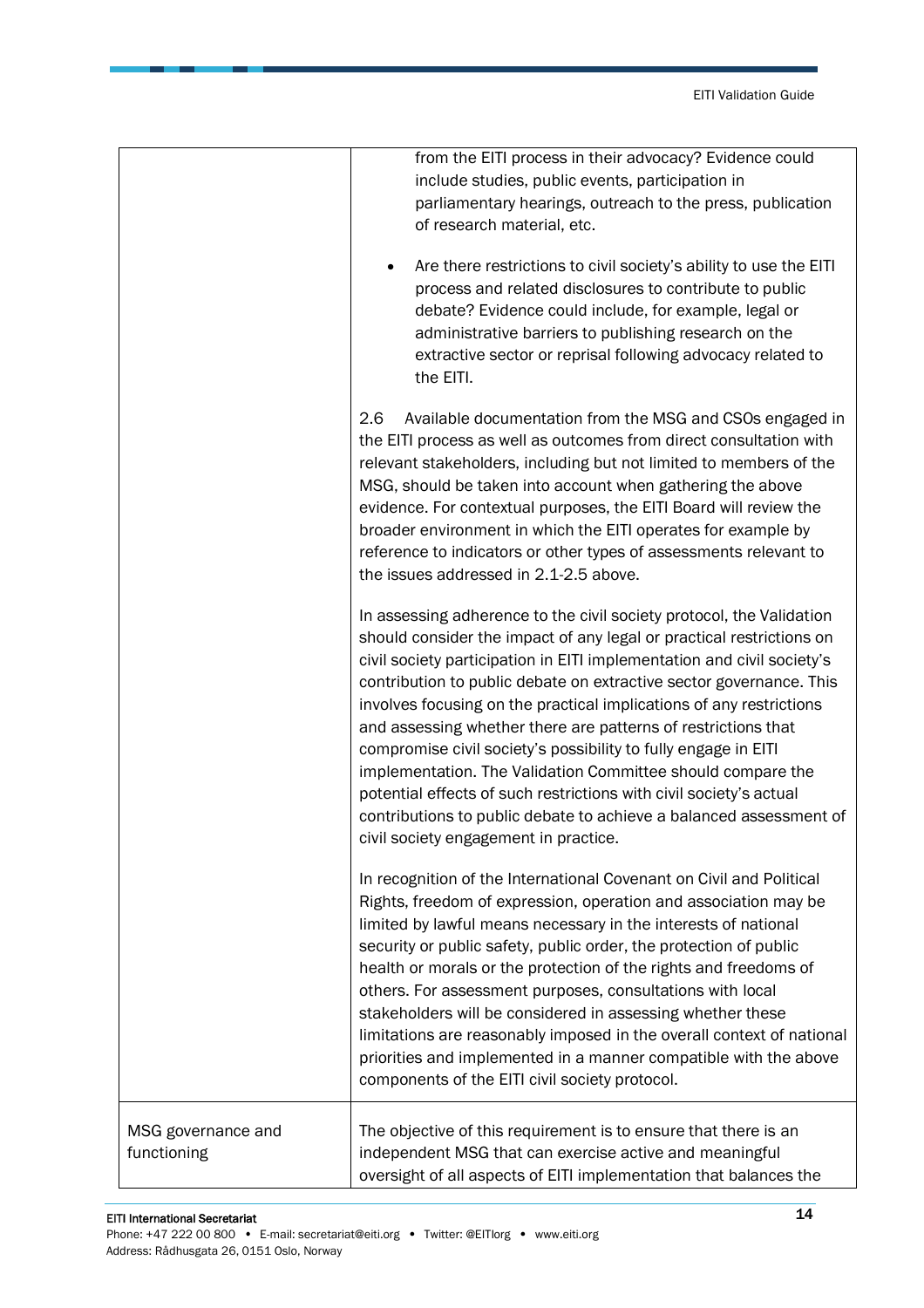| EITI Requirement 1.4. | three main constituencies' (government, industry and civil society)<br>interests in a consensual manner. As a precondition for achieving<br>this objective, the MSG must include adequate representation of<br>key stakeholders appointed on the basis of open, fair and<br>transparent constituency procedures, make decisions in an<br>inclusive manner and report to wider constituencies. |
|-----------------------|-----------------------------------------------------------------------------------------------------------------------------------------------------------------------------------------------------------------------------------------------------------------------------------------------------------------------------------------------------------------------------------------------|
|                       | The Validation is expected to confirm that a multi-stakeholder group<br>has been formed and that it comprises the appropriate<br>stakeholders. The evidence should include:                                                                                                                                                                                                                   |
|                       | Information about outreach to stakeholders prior to the<br>٠<br>establishment of the MSG (1.4.a.i), including whether the<br>invitation to participate in the group was open and transparent;                                                                                                                                                                                                 |
|                       | Information on the membership of the multi-stakeholder group,<br>$\bullet$<br>and the process by which each stakeholder group nominated<br>their representatives (1.4.a.ii). With regards to representation<br>on the MSG, the Validation should provide evidence that civil<br>society and companies have appointed their own<br>representatives. This could for example include:            |
|                       | evidence of civil society and company outreach efforts<br>to engage a diverse range of stakeholders in the EITI<br>process prior to nomination of MSG representatives,<br>including outreach activities, stakeholder mapping etc.;                                                                                                                                                            |
|                       | details about the civil society and company MSG<br>representation nomination process, including<br>information about election processes, any criteria for<br>diverse representation agreed by civil society (regional,<br>ethnic, indigenous, gender, issues, community groups<br>etc.) and companies (sectors, international, domestic,<br>industry bodies etc.) where applicable; and       |
|                       | where MSG members have changed, details about the<br>reasons for the change and the process for re-<br>nominating members.                                                                                                                                                                                                                                                                    |
|                       | Where multi-stakeholder group membership has changed,<br>documentation of whether there has been any suggestion of<br>coercion or attempts to include members that will not challenge<br>the status quo and whether internal rules for changing MSG<br>representatives have been followed (1.4.a.ii; 1.4.b.vi).                                                                               |
|                       | Stakeholder views on whether they are adequately represented,<br>including any evidence that stakeholders have provided input to                                                                                                                                                                                                                                                              |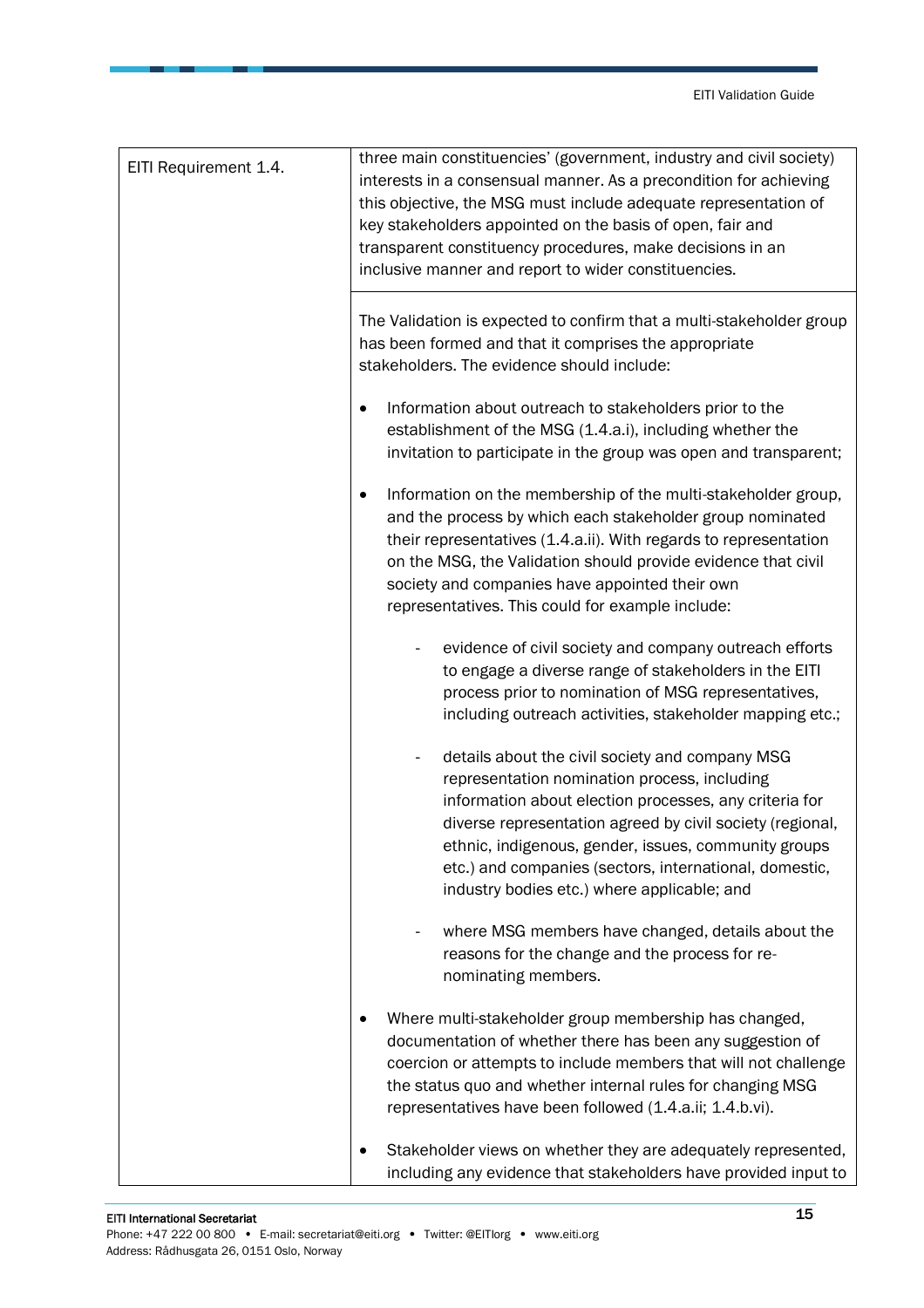| and agreed with the MSG's policy regarding the number of MSG<br>representatives from each stakeholder group, alternates and<br>rotation (1.4.a.ii) as well as stakeholder views on whether their<br>representation sufficiently reflects the diversity of their<br>constituency. (Note: There is no requirement that stakeholders<br>are equally represented numerically.) Stakeholder views should<br>be sought on how the MSG has considered gender balance on<br>the MSG, including documentation of the MSGs discussions<br>and actions to improve gender balance in each constituency's<br>representation on the MSG. |
|----------------------------------------------------------------------------------------------------------------------------------------------------------------------------------------------------------------------------------------------------------------------------------------------------------------------------------------------------------------------------------------------------------------------------------------------------------------------------------------------------------------------------------------------------------------------------------------------------------------------------|
| The Validation is expected assess whether:                                                                                                                                                                                                                                                                                                                                                                                                                                                                                                                                                                                 |
| Civil society MSG members are operationally and in policy terms<br>٠<br>independent of government and companies (1.4.a.ii). In<br>making this assessment, the Validation may wish to consider:                                                                                                                                                                                                                                                                                                                                                                                                                             |
| Evidence of any civil society constituency discussions or<br>agreed consistency policies related to ensuring policy and<br>operational independence from members of parliament<br>from the ruling party, other political parties aligned with the<br>government, or extractive companies.                                                                                                                                                                                                                                                                                                                                  |
| Evidence that any potential conflict of interests or issues<br>affecting civil society MSG members' independence have<br>been transparently disclosed.                                                                                                                                                                                                                                                                                                                                                                                                                                                                     |
| Details about the articles of association, objectives, work<br>programmes and funding sources of civil society<br>organisations represented on the MSG.                                                                                                                                                                                                                                                                                                                                                                                                                                                                    |
| The MSG includes appropriate stakeholders and whether MSG<br>members appear to have sufficient capacity to carry out their<br>duties (1.4.b.i).                                                                                                                                                                                                                                                                                                                                                                                                                                                                            |
| There is any indication of MSG members not abiding by the EITI<br>Code of Conduct (1.4.b.iv).                                                                                                                                                                                                                                                                                                                                                                                                                                                                                                                              |
| Decision-making is conducted in an inclusive way which treats<br>each constituency as a partner (1.4.b.vii) (for guidance on the<br>interpretation of this provision please see Guidance Note 14).<br>The Validation is expected to assess whether the decision-<br>making rules agreed by the MSG are being followed including by<br>consulting documentation and stakeholder views on how MSG<br>decisions have been taken and whether all stakeholders are<br>involved in decision-making.                                                                                                                              |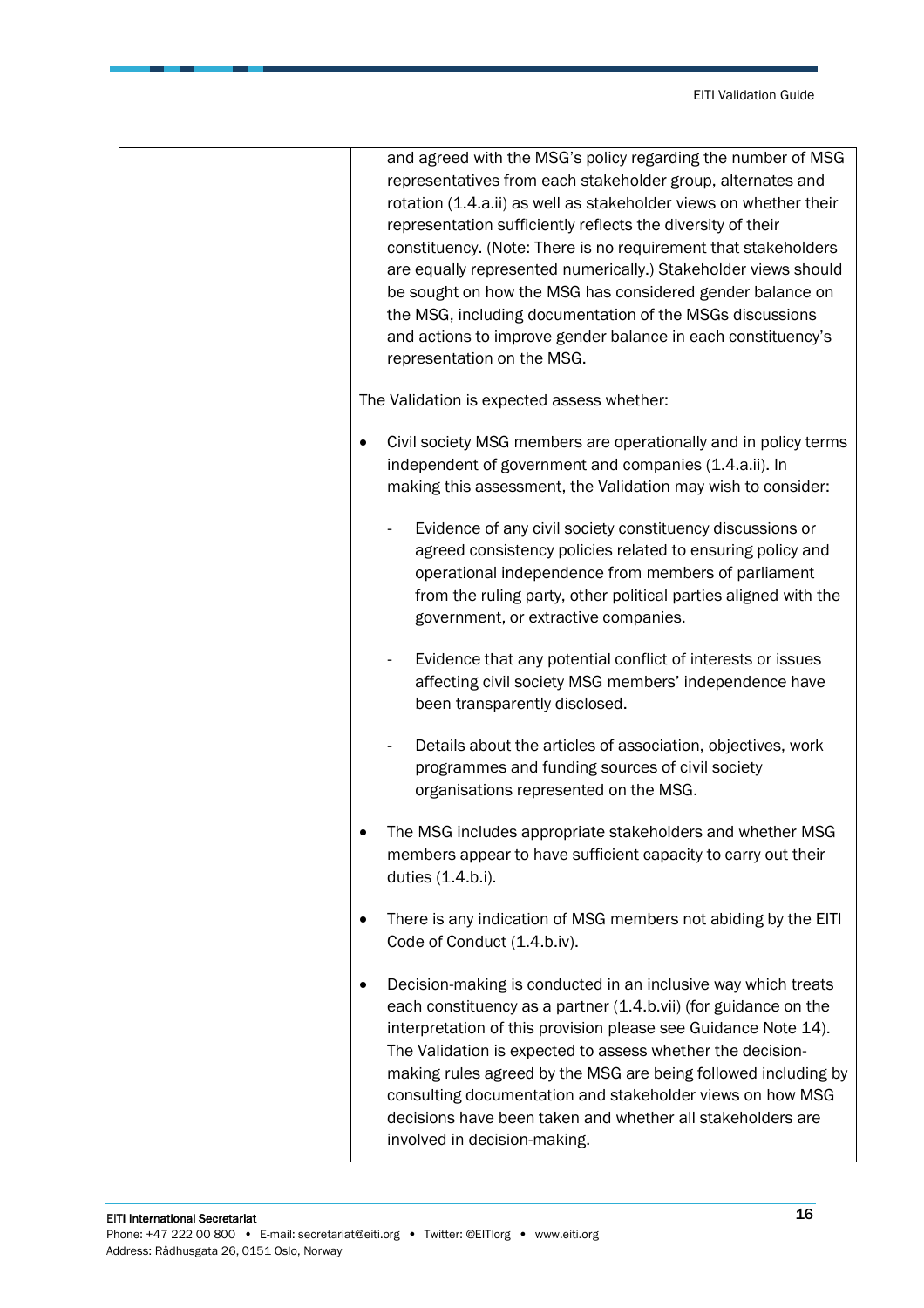|                                   | The Validation is expected to confirm that the MSG has agreed<br>Terms of Reference (TORs) that give the MSG a say over<br>implementation. The Validation is expected to document whether<br>the TORs:                                                                                                                                                                                                                                                                            |
|-----------------------------------|-----------------------------------------------------------------------------------------------------------------------------------------------------------------------------------------------------------------------------------------------------------------------------------------------------------------------------------------------------------------------------------------------------------------------------------------------------------------------------------|
|                                   | Outline the role and responsibilities of MSG members and<br>whether MSG members are effectively carrying out their tasks,<br>including evidence of outreach activities and liaison with<br>constituency groups (1.4.b.i-iii);                                                                                                                                                                                                                                                     |
|                                   | Give the MSG a mandate to approve work plans, the<br>appointment of the Independent Administrator including the<br>Terms of Reference for the Independent Administrator's work,<br>EITI Reports and annual activity reports (1.4.b.v-vi); and                                                                                                                                                                                                                                     |
|                                   | Include internal governance rules and procedures (1.4.b.vii-ix),<br>and assess whether these are followed, including whether per<br>diem practices have been published.                                                                                                                                                                                                                                                                                                           |
|                                   | The Validation is also expected to note any concerns with regards to<br>adherence to the TOR.                                                                                                                                                                                                                                                                                                                                                                                     |
| Work plan<br>EITI Requirement 1.5 | The objective of this requirement is to ensure that the annual<br>planning for EITI implementation supports implementation of<br>national priorities for the extractive industries while laying out<br>realistic activities that are the outcome of consultations with the<br>broader government, industry and civil society constituencies. The<br>annual EITI work plan should be a key accountability document for<br>the MSG vis-à-vis broader constituencies and the public. |
|                                   | Required aspects of the Requirement:                                                                                                                                                                                                                                                                                                                                                                                                                                              |
|                                   | The Validation is expected to document that a publicly accessible<br>EITI workplan has been agreed by the MSG, and assess whether it<br>includes:                                                                                                                                                                                                                                                                                                                                 |
|                                   | Objectives for implementation that are linked to the EITI<br>principles and reflect national priorities for the extractive<br>industries and steps to mainstream EITI implementation in<br>government and company systems (1.5.a). The Validation<br>should document any efforts to consult key stakeholders on the<br>objectives for implementation (1.5.b);                                                                                                                     |
|                                   | Measurable and time-bound activities to achieve the agreed<br>objectives (1.5.c);                                                                                                                                                                                                                                                                                                                                                                                                 |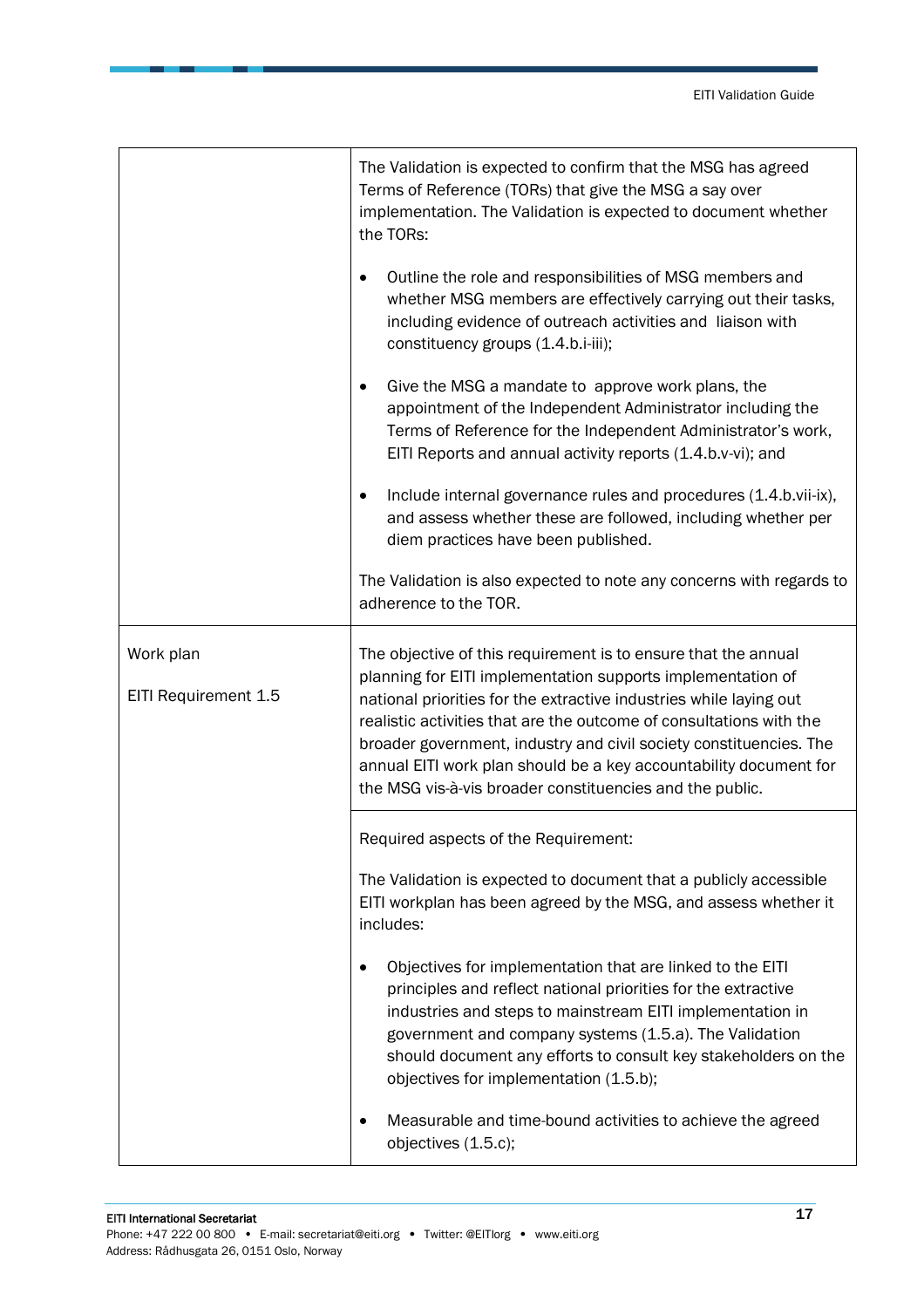| $\circ$   | Activities aimed at addressing any capacity constraints<br>identified (1.5.c.i);                                                                                                                                                                                                                                                                                                                                                                                                                                  |
|-----------|-------------------------------------------------------------------------------------------------------------------------------------------------------------------------------------------------------------------------------------------------------------------------------------------------------------------------------------------------------------------------------------------------------------------------------------------------------------------------------------------------------------------|
| $\circ$   | Activities related to the scope of EITI implementation,<br>including plans for strengthening systematic disclosures<br>(1.5.c.ii);                                                                                                                                                                                                                                                                                                                                                                                |
| $\circ$   | Activities aimed at addressing any legal or regulatory<br>obstacles identified (1.5.c.iii);                                                                                                                                                                                                                                                                                                                                                                                                                       |
| $\circ$   | Plans for implementing the recommendations from<br>Validation and EITI implementation (1.5.c.iv);                                                                                                                                                                                                                                                                                                                                                                                                                 |
| $\circ$   | Plans for disclosing contracts and beneficial ownership<br>information (1.5.c.v);                                                                                                                                                                                                                                                                                                                                                                                                                                 |
|           | Costings and funding sources, including domestic and external<br>sources of funding and technical assistance (1.5.d);                                                                                                                                                                                                                                                                                                                                                                                             |
| $\bullet$ | A timetable for implementation (1.5.g). If the timetable is not<br>being met, the Validation - based on evidence from key<br>stakeholders and others - should give an opinion on whether<br>the delays in meeting the timetable are reasonable. The<br>Validation is invited to comment on the overall progress in<br>implementing the workplan.                                                                                                                                                                  |
|           | The Validation is expected to document whether the workplan has<br>been made widely available to the public (1.5.e) and has been<br>reviewed and updated at least annually. The Validation is expected<br>to note whether or not the MSG has considered extending the detail<br>and scope of EITI reporting to address issues such as revenue<br>management and expenditure, transportation payments,<br>discretionary social expenditures, ad-hoc sub-national transfers<br>when reviewing the workplan (1.5.f). |
|           | Encouraged aspects of the Requirement:                                                                                                                                                                                                                                                                                                                                                                                                                                                                            |
|           | The Validation is invited to document if the MSG has undertaken<br>any efforts to link the work plan to a monitoring framework. Such<br>efforts are encouraged, but not required and should not be<br>considered in assessing compliance with the EITI Standard.                                                                                                                                                                                                                                                  |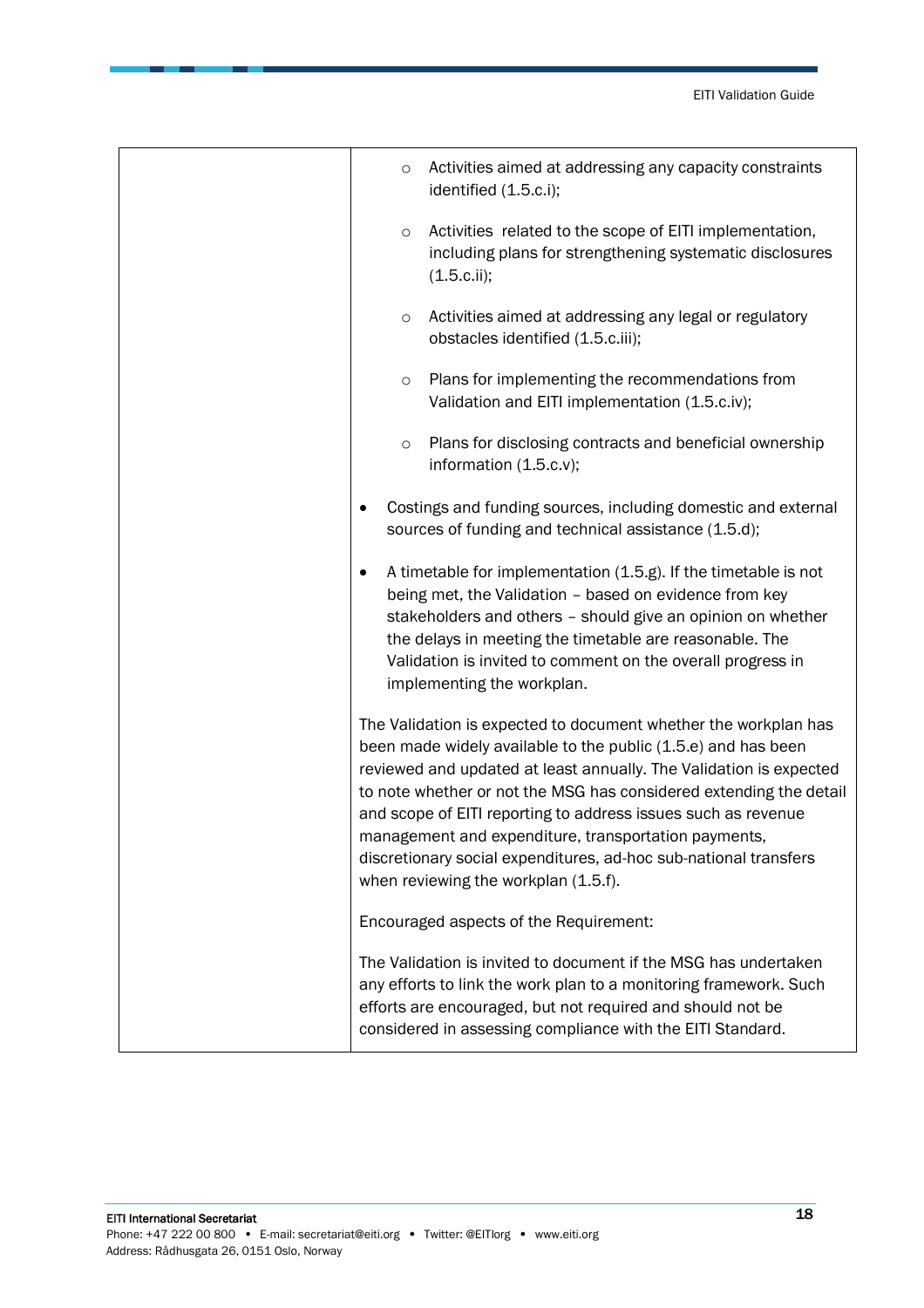### <span id="page-18-0"></span>Part II: Transparency

In assessing the EITI disclosure provisions (Provisions 2-6 below), the Validation is expected to state a clear view based on available evidence on three overarching issues in addition to applying the detailed guidance set forth below:

- (1) The timeliness of the data disclosed. In accordance with provision 4.8, data disclosed should be no older than the second to last complete accounting period.
- (2) The comprehensiveness of the data disclosed. It should be noted that the EITI Requirements related to comprehensiveness refers to the financial data disclosed in accordance with Provision 4. However, the Validation is expected to comment on any MSG discussions related to ensuring that the information disclosed in accordance with Provision 2, 3, 5 and 6 is comprehensive, and whether there are any gaps in the information provided, including whether all entities complied with the agreed procedures for disclosure and provided the requested information.
- (3) The reliability of the data disclosed. It should be noted that the EITI Requirements related to data assurance refers to the financial data disclosed in accordance with Provision 4. However, the Validation should also comment on any MSG discussions related to ensuring that the information disclosed in accordance with Provision 2,3,5 and 6 is reliable, and whether there are any reliability gaps in the information provided.

| Award of contracts and licenses          |                                                                                                                                                                                                                                                                                                                         |
|------------------------------------------|-------------------------------------------------------------------------------------------------------------------------------------------------------------------------------------------------------------------------------------------------------------------------------------------------------------------------|
| EITI provisions                          | Guidance to Validation assessments                                                                                                                                                                                                                                                                                      |
| Legal framework<br>EITI Requirement 2.1. | The objective of this requirement is to ensure public understanding<br>of all aspects of the regulatory framework for the extractive<br>industries, including the legal framework, fiscal regime, roles of<br>government entities and reforms.                                                                          |
|                                          | The Validation is expected to document the extent to which the<br>required and encouraged aspects of the requirement have been<br>addressed. The Validation is expected to assess whether the<br>objective of the requirement has been achieved, based on<br>disclosures and stakeholder views.<br>Required disclosures |
|                                          | The Validation is expected to document whether a summary<br>description of the fiscal regime has been disclosed, including<br>the level of fiscal devolution, an overview of the relevant laws<br>and regulations, a description of the different types of contracts                                                    |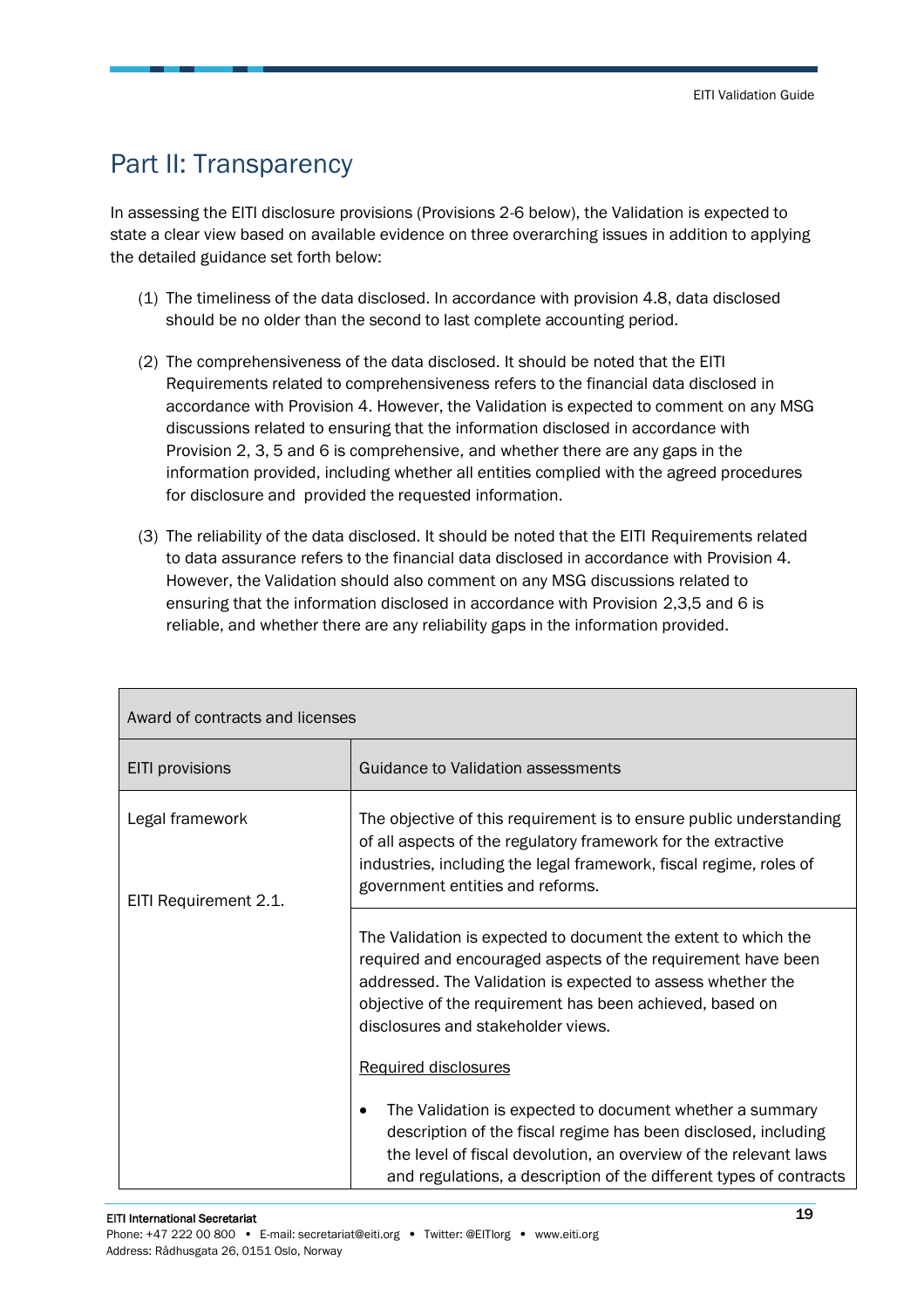|                                                              | and licenses that govern the exploration and exploitation of oil,<br>gas and minerals, and information on the roles and<br>responsibilities of the relevant government agencies (2.1.a).<br><b>Encouraged disclosures</b><br>The Validation is expected to document whether EITI reporting<br>includes any information about reforms that are underway<br>(2.1.b). Such disclosures are encouraged, but not required and<br>should not be considered in assessing compliance with the EITI<br>Standard. The Validation may also document whether<br>information about any significant fiscal incentives is disclosed.                                                                                                                                                                                                                                                                                                                                                                                                                                                                                                                        |
|--------------------------------------------------------------|----------------------------------------------------------------------------------------------------------------------------------------------------------------------------------------------------------------------------------------------------------------------------------------------------------------------------------------------------------------------------------------------------------------------------------------------------------------------------------------------------------------------------------------------------------------------------------------------------------------------------------------------------------------------------------------------------------------------------------------------------------------------------------------------------------------------------------------------------------------------------------------------------------------------------------------------------------------------------------------------------------------------------------------------------------------------------------------------------------------------------------------------|
| Contract and license<br>allocations<br>EITI Requirement 2.2. | The objective of this requirement is to provide a public overview of<br>awards and transfers of oil, gas and mining licenses, the statutory<br>procedures for license awards and transfers and whether these<br>procedures are followed in practice. This can allow stakeholders to<br>identify and address possible weaknesses in the license allocation<br>process.                                                                                                                                                                                                                                                                                                                                                                                                                                                                                                                                                                                                                                                                                                                                                                        |
|                                                              | The Validation is expected to document the extent to which the<br>required and encouraged aspects of the requirement have been<br>addressed. Finally, the Validation is expected to assess whether the<br>objective of the requirement has been achieved, based on<br>disclosures and stakeholder views.                                                                                                                                                                                                                                                                                                                                                                                                                                                                                                                                                                                                                                                                                                                                                                                                                                     |
|                                                              | Required disclosures<br>The Validation is expected to document whether the<br>information about the process for awarding or transferring the<br>license(s) set out in provision 2.2.a has been comprehensively<br>disclosed for all contract and license awards and transfers<br>taking place during the accounting period covered by the most<br>recent EITI disclosures. In cases where governments can select<br>different methods for awarding a contract or license (e.g.<br>competitive bidding or direct negotiations), the Validation<br>should document whether the description of the process for<br>awarding or transferring a license includes an explanation of<br>the rules that determine which procedure should be used and<br>why a particular procedure was selected. The Validation should<br>also comment on any legal and practical barriers to disclosures<br>of information regarding license awards and transfers in the<br>accounting period under review (2.2.a). Where no clear<br>technical and financial criteria for awarding or transferring<br>licenses exists, this should be documented by the Validation. |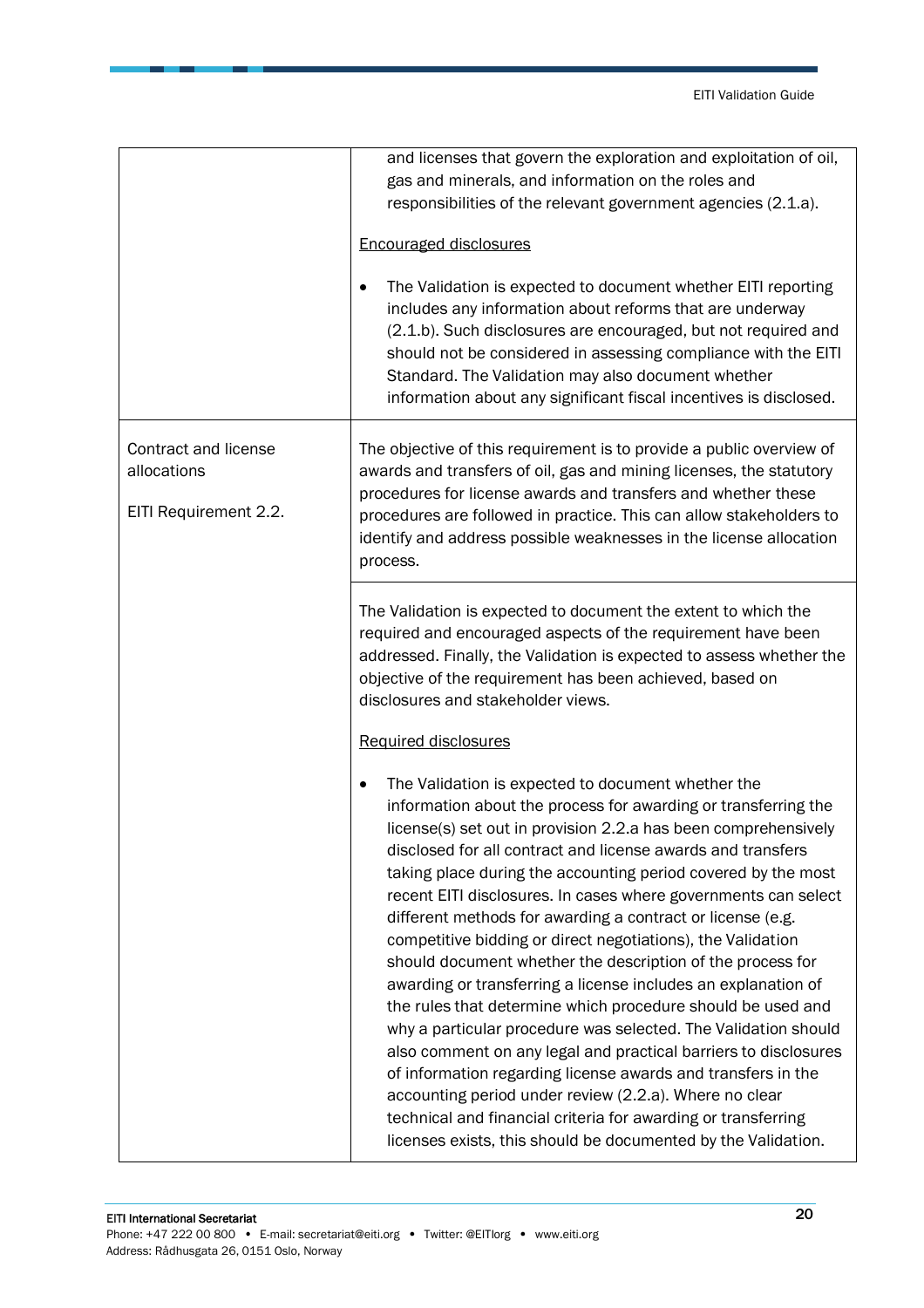|                       | The Validation is expected to document whether the<br>government has disclosed the list of applicants and the bid<br>criteria related to any bidding processes that took place in the<br>accounting period covered by EITI reporting (2.2.c).                                                                                                                                                            |
|-----------------------|----------------------------------------------------------------------------------------------------------------------------------------------------------------------------------------------------------------------------------------------------------------------------------------------------------------------------------------------------------------------------------------------------------|
|                       | <b>Encouraged disclosures</b>                                                                                                                                                                                                                                                                                                                                                                            |
|                       | Where companies covered by the EITI reporting hold licenses<br>that were not awarded or transferred during the financial year<br>covered by EITI reporting, the Validation may wish to comment<br>on the disclosure of information related to the allocation of<br>these licenses (2.2.b).                                                                                                               |
|                       | The Validation is expected to document whether the EITI Report<br>٠<br>includes any additional information about the allocation of<br>licenses, including whether the EITI Report includes<br>commentary on the efficiency and effectiveness of these<br>systems, a description of procedures, actual practices and<br>grounds for renewing, suspending or revoking a contract or<br>license $(2.2.d)$ . |
|                       | Such disclosures are encouraged, but not required and should not<br>be considered in assessing compliance with the EITI Standard.                                                                                                                                                                                                                                                                        |
| License registers     | The objective of this requirement is to ensure the public<br>accessibility of comprehensive information on property rights<br>related to extractive deposits and projects.                                                                                                                                                                                                                               |
| EITI Requirement 2.3. | The Validation is expected to document the extent to which the<br>required and encouraged aspects of the requirement have been<br>addressed. The Validation is expected to assess whether the<br>objective of the requirement has been achieved, based on<br>disclosures and stakeholder views.                                                                                                          |
|                       | Required disclosures                                                                                                                                                                                                                                                                                                                                                                                     |
|                       | The Validation is expected to document whether the<br>information set out in provision 2.3.a-b has been disclosed for<br>all the licenses held by companies covered in the EITI reporting<br>process.                                                                                                                                                                                                    |
|                       | <b>Encouraged disclosures</b>                                                                                                                                                                                                                                                                                                                                                                            |
|                       | The Validation is expected to:                                                                                                                                                                                                                                                                                                                                                                           |
|                       | Document whether the information set out in provision 2.3.b is<br>٠<br>also available for the licenses held by entities not covered by                                                                                                                                                                                                                                                                   |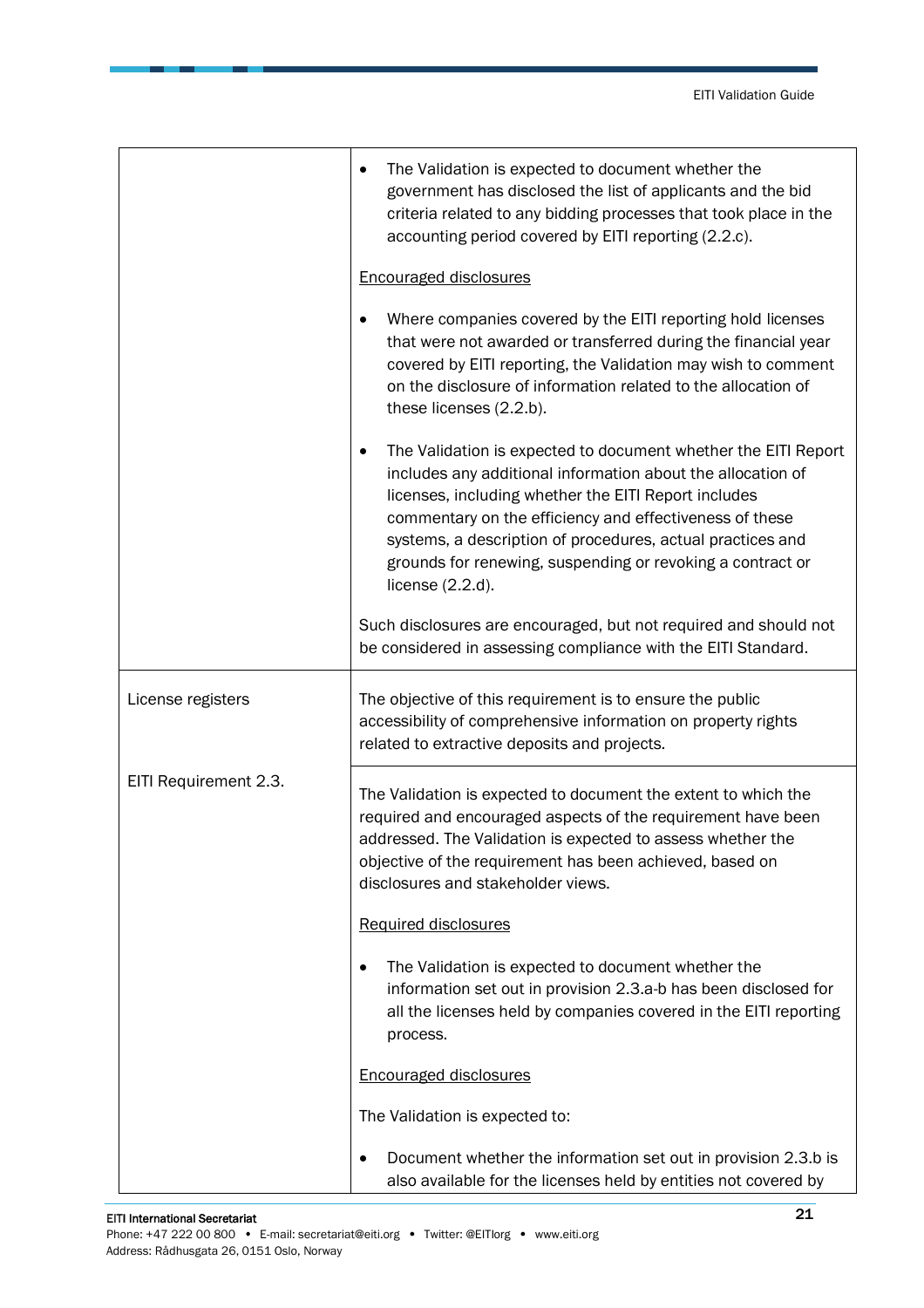|                                    | the EITI reporting process, and if not, document the reasons for<br>any gaps (2.3.b-c).<br>Evaluate whether the MSG has documented and explained the<br>٠<br>barriers to provision of this information and any government<br>plans to overcome these barriers, where information about<br>licenses held by entities not covered by the EITI reporting<br>process is missing.<br>Comprehensive disclosure is expected, but not required for<br>compliance with the EITI Standard.                                                                                                                                                                     |
|------------------------------------|------------------------------------------------------------------------------------------------------------------------------------------------------------------------------------------------------------------------------------------------------------------------------------------------------------------------------------------------------------------------------------------------------------------------------------------------------------------------------------------------------------------------------------------------------------------------------------------------------------------------------------------------------|
| Contracts<br>EITI Requirement 2.4. | The objective of this requirement is to ensure the public<br>accessibility of all licenses and contracts underpinning extractive<br>activities (at least from 2021 onwards) as a basis for the public's<br>understanding of the contractual rights and obligations of<br>companies operating in the country's extractive industries.                                                                                                                                                                                                                                                                                                                 |
|                                    | The Validation is expected to document the extent to which the<br>required and encouraged aspects of the requirement have been<br>addressed. The Validation is expected to assess whether the<br>objective of the requirement has been achieved, based on<br>disclosures and stakeholder views.<br>Required disclosures: Phase 1: 1 January 2021-1 January 2023                                                                                                                                                                                                                                                                                      |
|                                    | The Validation is expected to document:                                                                                                                                                                                                                                                                                                                                                                                                                                                                                                                                                                                                              |
|                                    | Whether the government's policy on contract transparency has<br>been disclosed. This should include a description of whether<br>legislation or government policy addresses the issue of<br>disclosure of contracts and licenses, including whether it<br>requires or prohibits disclosure of contracts and licenses. If<br>there is no existing legislation, an explanation of where the<br>government policy is embodied should be included, and the<br>multi-stakeholder group should document its discussion on<br>what constitutes government policy on contract disclosures and<br>any government reforms that are planned or underway (2.4.c). |
|                                    | Whether the MSG has provided an explanation for the<br>deviation, where disclosure practice deviates from legislative or<br>government policy requirements concerning the disclosure of<br>contracts and licenses (2.4.c.iii).                                                                                                                                                                                                                                                                                                                                                                                                                       |
|                                    | For contracts and licenses granted, entered into and/or<br>٠<br>amended after 1 January 2021 that are not covered by legal or<br>practical barriers requiring long-term solutions, Validation will                                                                                                                                                                                                                                                                                                                                                                                                                                                   |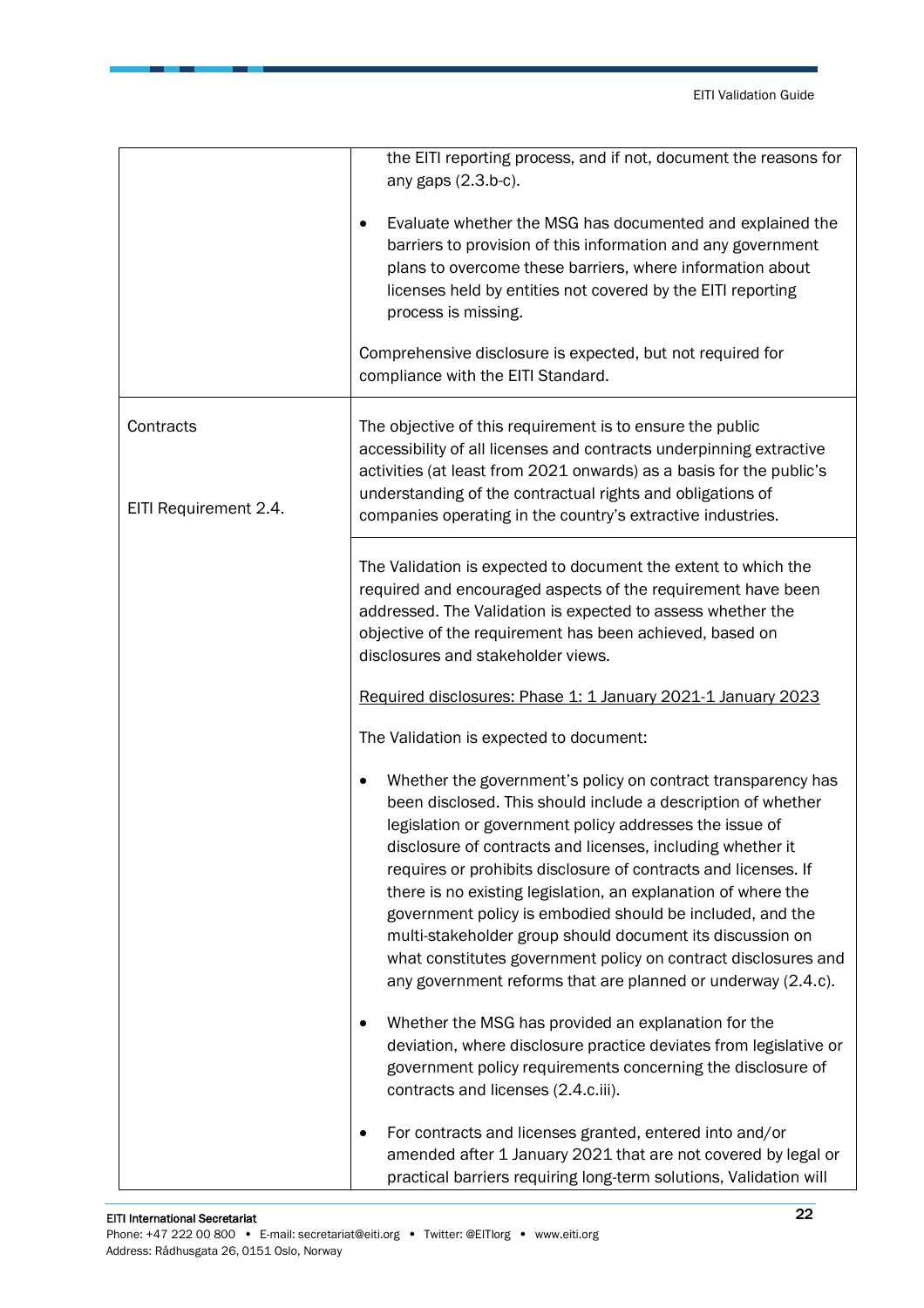| assess whether the country has comprehensively disclosed all         |
|----------------------------------------------------------------------|
| such contracts and licenses in full including relevant annexes,      |
| addendum or rider (2.4.a in relation to 2.4.d)                       |
|                                                                      |
| For contracts and licenses granted, entered into and/or              |
| amended after 1 January 2021 that are covered by legal and           |
| practical barriers requiring long-term solutions such as legal       |
| amendments, Validation will assess the extent to which (1) the       |
| MSG has documented and explained these barriers (2.4.c.ii)           |
| (2) the MSG has agreed and published a plan with a clear time        |
| frame reflected in work plans addressing any barriers to             |
| comprehensive disclosure (2.4.b) (3) the extent to which all         |
| constituencies in the MSG are actively implementing their plan       |
| to address these barriers including the board-recommended            |
| approach of asking companies to waive confidentiality                |
| provisions (Board decision 2020-69/BC-295).                          |
|                                                                      |
| Whether the MSG has documented disclosures of contracts              |
| and licenses in practice. For contracts executed before 1            |
| January 2021, such disclosures are encouraged but not                |
| required and should not be considered in assessing                   |
| compliance with the EITI provisions (2.4.a).                         |
|                                                                      |
| Whether an overview or a list of all active contracts and            |
| licenses, including exploration contracts, is publicly available,    |
| indicating which contracts and licenses are publicly available       |
| and which are not.                                                   |
|                                                                      |
| Where contracts and licenses are disclosed, whether the<br>$\bullet$ |
| implementing country has published information on how these          |
| contracts and licenses can be accessed (2.4.c.ii).                   |
| Required disclosures (Phase 2: 1 January 2023 onwards)               |
|                                                                      |
| Effective as of 1 January 2023, the Validation is additionally       |
| expected to document whether:                                        |
|                                                                      |
| Whether all extractive contracts and licenses within the scope       |
| of Requirement 2.4 have been publicly disclosed. <sup>2</sup>        |

<sup>&</sup>lt;sup>2</sup> See the **Board'[s clarification](https://eiti.org/board-decision/2020-69)** on the scope and interpretation of Requirement 2.4 with respect to inclusion of exploration contracts, annexes, and amended contracts and application of the rule to countries under license regimes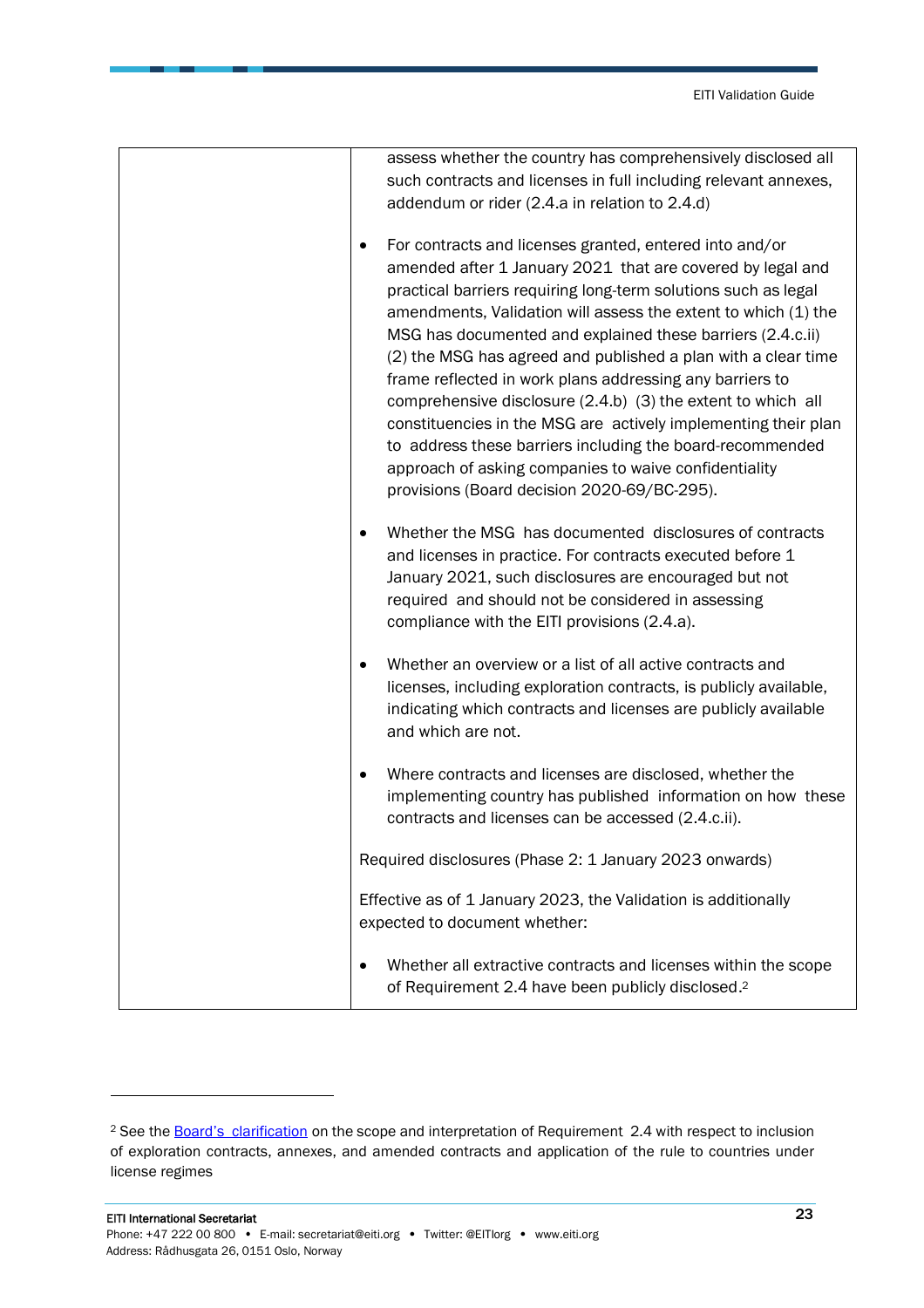|                                              | Whether legal and practical barriers to contract disclosure<br>identified have been addressed.                                                                                                                                                                                                                                                                                                                                  |
|----------------------------------------------|---------------------------------------------------------------------------------------------------------------------------------------------------------------------------------------------------------------------------------------------------------------------------------------------------------------------------------------------------------------------------------------------------------------------------------|
| Beneficial ownership<br>EITI Requirement 2.5 | The objective of this requirement is to enable the public to know<br>who ultimately owns and controls the companies operating in the<br>country's extractive industries, particularly those identified by the<br>MSG as high-risk, to help deter improper practices in the<br>management of extractive resources.                                                                                                               |
|                                              | The Validation is expected to document the extent to which the<br>required and encouraged aspects of the requirement have been<br>addressed. The Validation is expected to assess whether the<br>objective of the requirement has been achieved, based on<br>disclosures and stakeholder views.                                                                                                                                 |
|                                              | Required disclosures (Phase 1: January 2020 - 31 December<br>2021                                                                                                                                                                                                                                                                                                                                                               |
|                                              | The Validation is expected to document whether:                                                                                                                                                                                                                                                                                                                                                                                 |
|                                              | The MSG has agreed an appropriate, publicly available<br>definition of the term beneficial owner that is aligned with<br>Requirement 2.5.f.i, takes international norms and relevant<br>national laws into account, includes ownership threshold(s)<br>and specifies reporting obligations for politically exposed<br>persons as defined by the MSG or applicable regulations<br>(2.5.f)                                        |
|                                              | There are laws, regulations or policies in place to back<br>establishing and maintaining a public register of beneficial<br>owners, including those of corporate entity(ies) that apply<br>for, operate or hold a participating interest in an exploration<br>or production oil, gas or mining license or contract (2.5.a,<br>recommended only and should not be considered in<br>assessing compliance with the EITI Standard); |
|                                              | The government's policy and multi-stakeholder group's<br>discussion on disclosure of beneficial ownership is<br>documented, including details of the relevant legal<br>provisions, actual disclosure practices and any reforms that<br>are planned or underway (2.5.b);                                                                                                                                                         |
|                                              | The implementing country has requested beneficial<br>ownership information to be publicly disclosed by corporate<br>entity(ies) that apply for, or hold a participating interest in<br>an exploration or production oil, gas or mining license or                                                                                                                                                                               |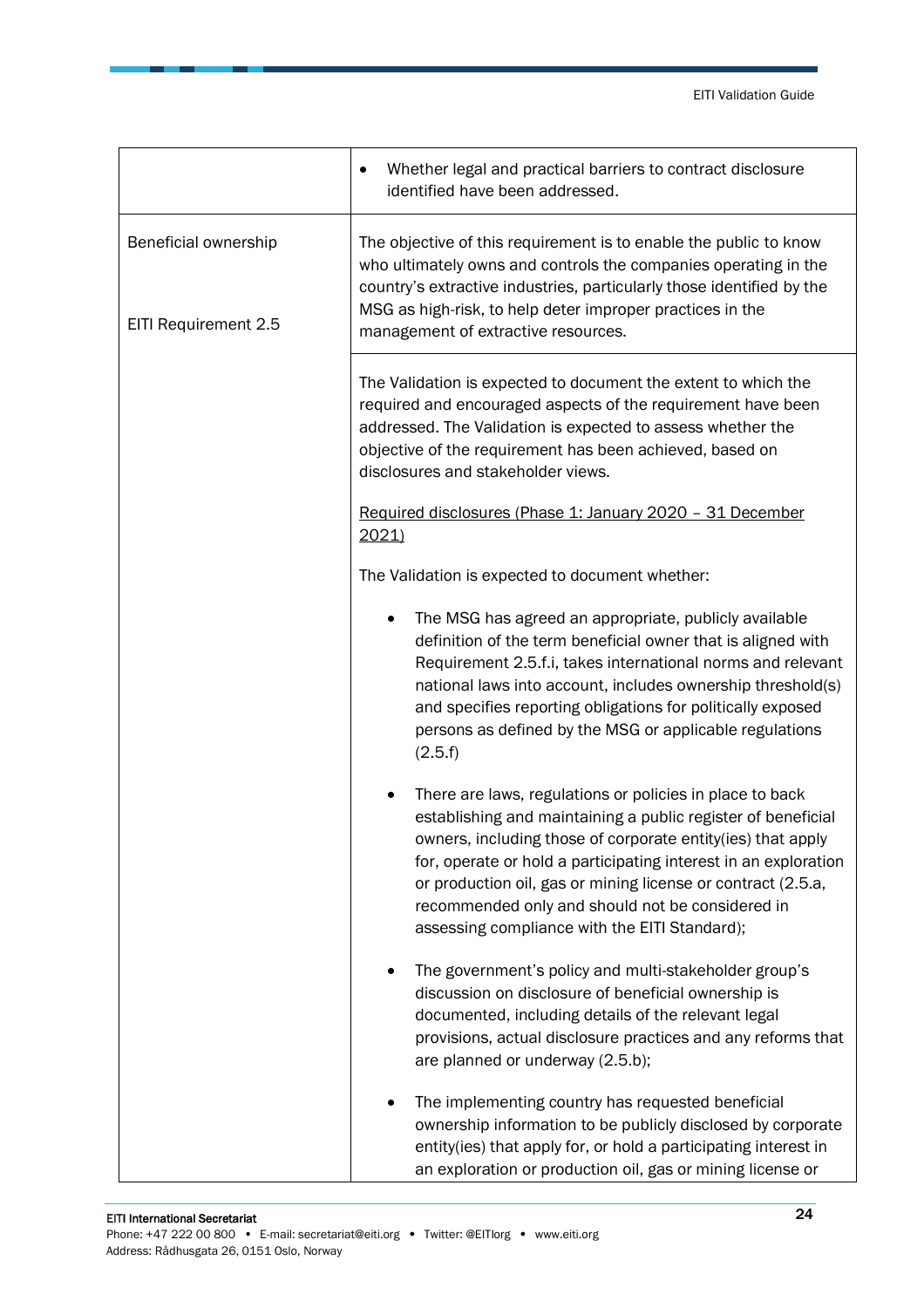| contract and whether the legal framework backs the<br>request for public disclosure (2.5.c);                                                                                                                                                                                                                                                                                                                                                  |
|-----------------------------------------------------------------------------------------------------------------------------------------------------------------------------------------------------------------------------------------------------------------------------------------------------------------------------------------------------------------------------------------------------------------------------------------------|
|                                                                                                                                                                                                                                                                                                                                                                                                                                               |
| The requested information includes the identity(ies) of their<br>beneficial owner(s), including nationality, country of<br>residence, and identification of politically exposed persons,<br>the level of ownership and details about how ownership or<br>control is exerted; (2.5.c-d)                                                                                                                                                        |
| Any corporate entity(ies) that apply for, or hold a<br>participating interest in an exploration or production oil, gas<br>or mining license or contract have disclosed the<br>information;                                                                                                                                                                                                                                                    |
| The MSG had assessed and documented gaps or<br>weaknesses in disclosure of beneficial ownership<br>information, including an assessment of the materiality of<br>omissions and the reliability of beneficial information, and<br>whether the government or MSG agreed and documented<br>plans to overcome the identified challenges (2.5.c);                                                                                                  |
| The relevant government entity or the MSG has established<br>an approach for participating companies to assure the<br>accuracy of the beneficial ownership information they<br>provide $(2.5.e)$ ;                                                                                                                                                                                                                                            |
| For publicly listed companies, including wholly-owned<br>subsidiaries, the name of the stock exchange has been<br>disclosed and a link included to the stock exchange filings<br>where they are listed, either in the public register on in the<br>EITI Report (2.5.f);                                                                                                                                                                       |
| Information about legal owners and share of ownership of<br>applicable companies is publicly available. (2.5.g)                                                                                                                                                                                                                                                                                                                               |
| Required disclosures (Phase 2: 1 January 2022 onwards)                                                                                                                                                                                                                                                                                                                                                                                        |
| Effective as of 1 January 2022, the Validation is additionally<br>expected to document whether:                                                                                                                                                                                                                                                                                                                                               |
| A public register of beneficial owners of the corporate<br>entity(ies) that apply for, operate or hold a participating<br>interest in an exploration or production oil, gas or mining<br>license or contract exists and includes the identity(ies) of<br>their beneficial owner(s), the level of ownership and details<br>about how ownership or control is exerted, and whether the<br>information incorporated in existing filings? (2.5.a, |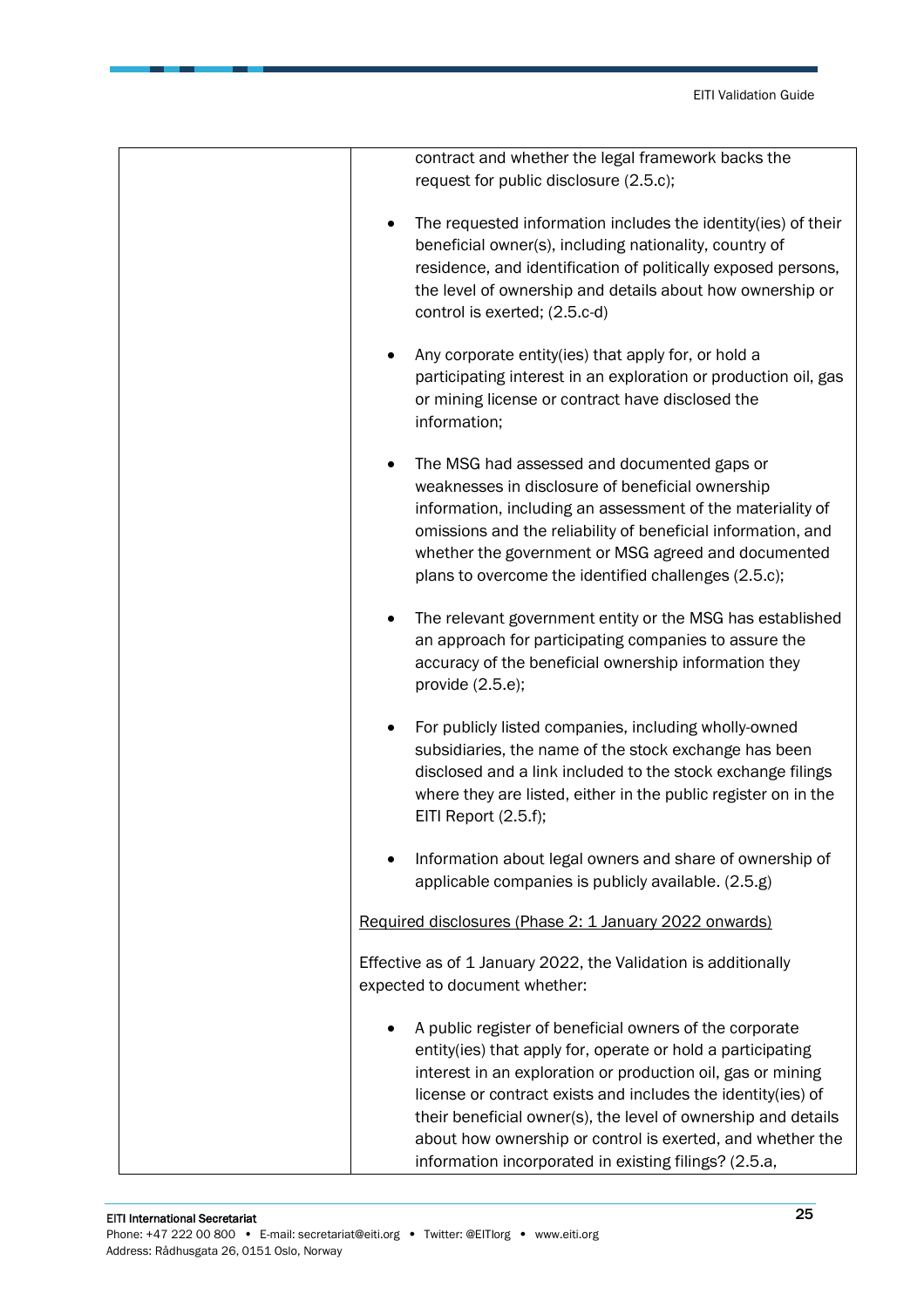|                      | recommended only and should not be considered in                                                                                                                                                     |
|----------------------|------------------------------------------------------------------------------------------------------------------------------------------------------------------------------------------------------|
|                      | assessing compliance with the EITI Standard);                                                                                                                                                        |
|                      | All corporate entity(ies) that apply for, or hold a participating<br>$\bullet$<br>interest in an exploration or production oil, gas or mining<br>license or contract have disclosed the information, |
|                      | including the identity(ies) of their beneficial owner(s),                                                                                                                                            |
|                      | including the name of the beneficial owner, the nationality,                                                                                                                                         |
|                      | and the country of residence, the level of ownership and                                                                                                                                             |
|                      | details about how ownership or control is exerted;                                                                                                                                                   |
|                      | The national identity number, date of birth, residential or                                                                                                                                          |
|                      | service address, and means of contact of beneficial owners                                                                                                                                           |
|                      | are disclosed (recommended only and should not be                                                                                                                                                    |
|                      | considered in assessing compliance with the EITI Standard);                                                                                                                                          |
|                      | Politically exposed persons are identified;                                                                                                                                                          |
|                      | Entities that failed to disclose all or parts of the beneficial                                                                                                                                      |
|                      | ownership information have been named;                                                                                                                                                               |
|                      | The government or MSG have documented efforts to                                                                                                                                                     |
|                      | address gaps and weaknesses in data and to strengthen                                                                                                                                                |
|                      | the reporting and disclosure systems;                                                                                                                                                                |
|                      | Companies, including entities within joint ventures, have                                                                                                                                            |
|                      | complied with the assurances established by the relevant                                                                                                                                             |
|                      | government entity or the MSG;                                                                                                                                                                        |
|                      | The MSG has considered how rigorous are requirements in                                                                                                                                              |
|                      | the stock exchanges referred to and what ownership                                                                                                                                                   |
|                      | information is available from the stock exchange filings of                                                                                                                                          |
|                      | the companies within the scope of the disclosures                                                                                                                                                    |
|                      | (recommended only and should not be considered in<br>assessing compliance with the EITI Standard);                                                                                                   |
|                      |                                                                                                                                                                                                      |
|                      | In the case of joint ventures, the beneficial owner(s) of each<br>$\bullet$                                                                                                                          |
|                      | entity within the venture is disclosed, unless it is publicly                                                                                                                                        |
|                      | listed or is a wholly-owned subsidiary of a publicly listed                                                                                                                                          |
|                      | company.                                                                                                                                                                                             |
| State-ownership      | The objective of this requirement is to ensure an effective                                                                                                                                          |
|                      | mechanism for transparency and accountability for well-governed                                                                                                                                      |
|                      | SOEs and state participation more broadly through a public                                                                                                                                           |
|                      | understanding of whether SOEs' management is undertaken in                                                                                                                                           |
| EITI Requirement 2.6 | accordance with the relevant regulatory framework. This                                                                                                                                              |
|                      | information provides the basis for continuous improvements in the                                                                                                                                    |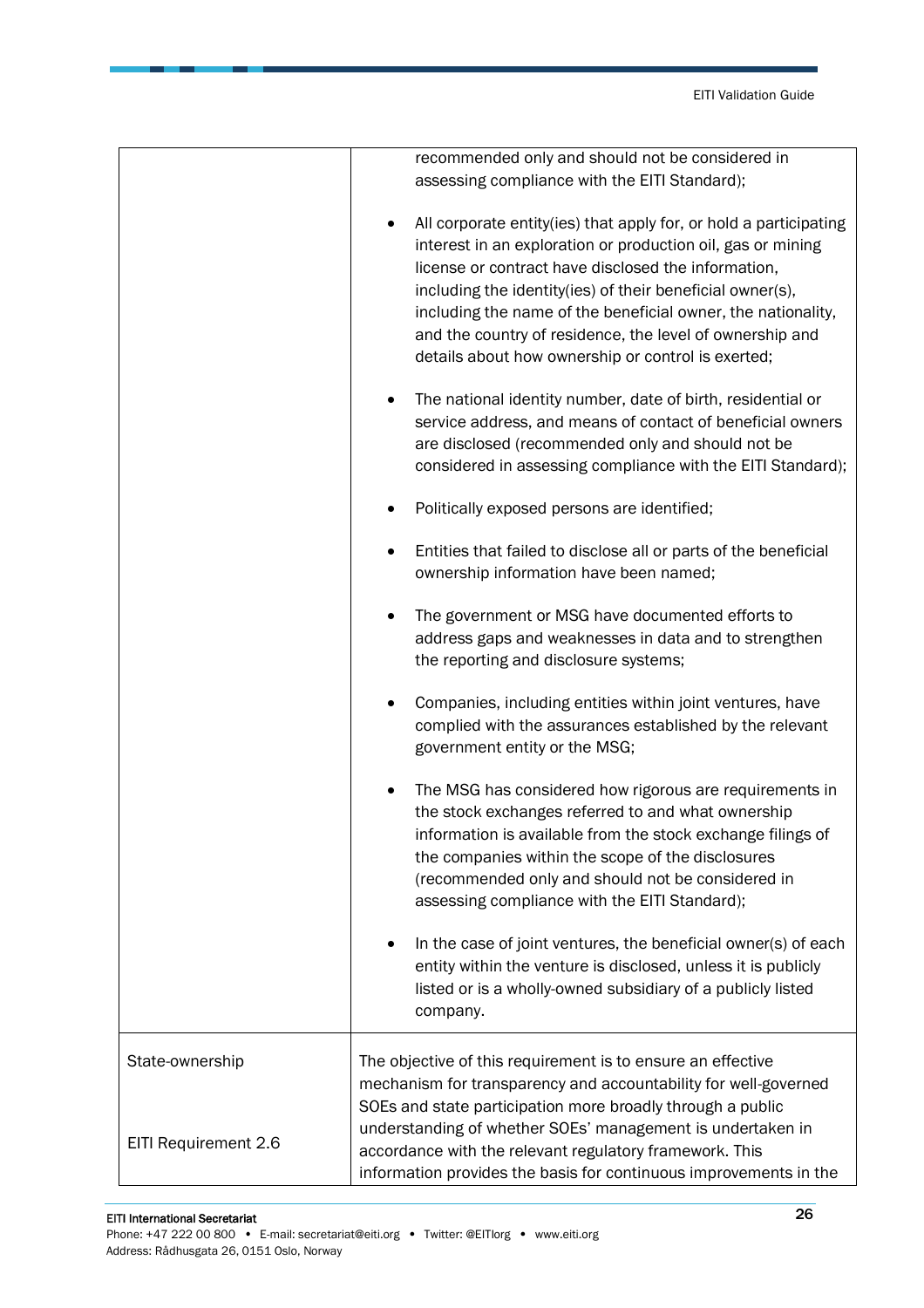| SOE's contribution to the national economy, whether financially,                                                                                                                                                                                                                                                                                                                                                                                                                             |
|----------------------------------------------------------------------------------------------------------------------------------------------------------------------------------------------------------------------------------------------------------------------------------------------------------------------------------------------------------------------------------------------------------------------------------------------------------------------------------------------|
| economically or socially.                                                                                                                                                                                                                                                                                                                                                                                                                                                                    |
|                                                                                                                                                                                                                                                                                                                                                                                                                                                                                              |
| The Validation is expected to document whether the requirement is<br>applicable and if it is, document the extent to which the required<br>and encouraged aspects of the requirement have been addressed.<br>The Validation is expected to assess whether the objective of the<br>requirement has been achieved, based on disclosures and<br>stakeholder views.                                                                                                                              |
| Applicability of the requirement                                                                                                                                                                                                                                                                                                                                                                                                                                                             |
| Are there any state-owned enterprises (SOEs) engaged in the<br>٠<br>extractive sector?                                                                                                                                                                                                                                                                                                                                                                                                       |
| Did state participation in the extractive sector give rise to<br>$\bullet$<br>material revenues in the period under review?                                                                                                                                                                                                                                                                                                                                                                  |
| <b>Required disclosures</b>                                                                                                                                                                                                                                                                                                                                                                                                                                                                  |
| Where there are material SOEs in the extractive sector, the<br>Validation is expected to:                                                                                                                                                                                                                                                                                                                                                                                                    |
| Document whether an explanation of the role of SOEs in the<br>٠<br>sector and the prevailing rules and practices regarding the<br>financial relationship between the government and state-owned<br>enterprises have been disclosed (2.6.a.i). This should include<br>rules and practices governing transfers of funds between the<br>SOE(s) and the state, retained earnings, reinvestment and third-<br>party financing, including those related to SOE joint ventures<br>and subsidiaries. |
| Document whether the government and SOE(s) have disclosed<br>their level of ownership in mining, oil and gas companies<br>operating within the country's oil, gas and mining sector,<br>including those held by SOE subsidiaries and joint ventures,<br>and any changes in the level of ownership during the reporting<br>period in accordance with provision 2.6.a.ii.                                                                                                                      |
| Confirm whether the terms of the transactions have been<br>disclosed and the reasons for any gaps in disclosure, where<br>changes to state or SOE ownership have occurred.                                                                                                                                                                                                                                                                                                                   |
| Document whether details about any loans or loan guarantees<br>to mining, oil and gas companies operating within the country<br>have been disclosed, including loan tenor and terms (i.e.<br>repayment schedule and interest rate) (2.6.a.ii).                                                                                                                                                                                                                                               |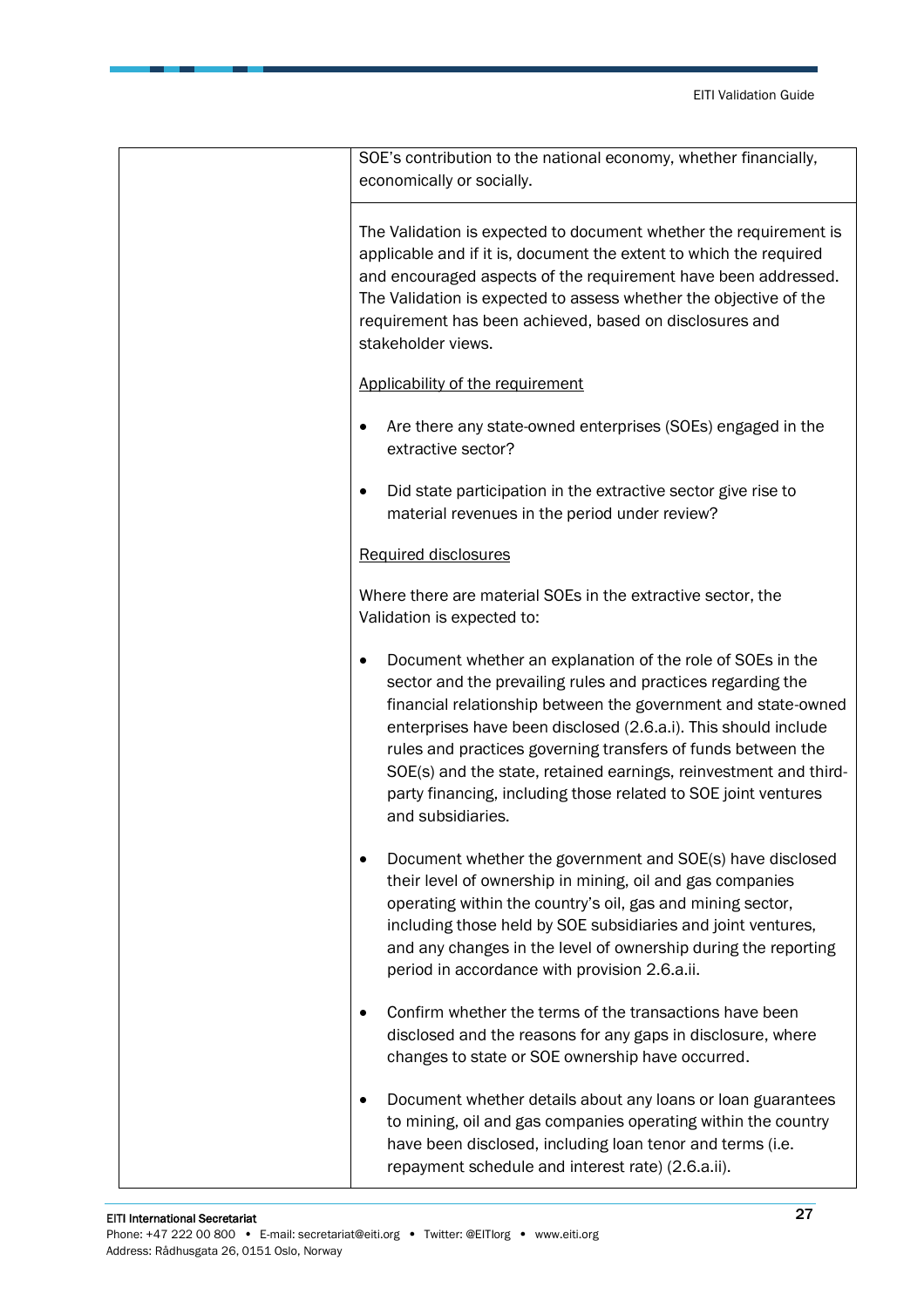| <b>Encouraged disclosures</b>                                                                                                                                                                                                                                                                               |
|-------------------------------------------------------------------------------------------------------------------------------------------------------------------------------------------------------------------------------------------------------------------------------------------------------------|
| The Validation is expected to document:                                                                                                                                                                                                                                                                     |
| Whether the MSG has compared terms of loans from the state<br>or SOEs to extractives companies with commercial lending<br>terms.                                                                                                                                                                            |
| Whether SOEs have publicly disclosed their audited financial<br>statements, or the main financial items (i.e. balance sheet,<br>profit/loss statement, cash flows) where financial statements<br>are not available (2.6.b).                                                                                 |
| Whether implementing countries have publicly described the<br>rules and practices related to SOEs' operating and capital<br>expenditures, procurement, subcontracting and corporate<br>governance, e.g. composition and appointment of the Board of<br>Directors, Board's mandate, code of conduct (2.6.c). |
| Such disclosures are recommended, but not required and should<br>not be considered in assessing compliance with the EITI Standard.                                                                                                                                                                          |

| Exploration and production                             |                                                                                                                                                                                                                                                                                                 |
|--------------------------------------------------------|-------------------------------------------------------------------------------------------------------------------------------------------------------------------------------------------------------------------------------------------------------------------------------------------------|
| <b>EITI</b> provisions                                 | Guidance to Validation assessments                                                                                                                                                                                                                                                              |
| <b>Exploration activities</b><br>EITI Requirement 3.1. | The objective of this requirement is to ensure public access to an<br>overview of the extractive sector in the country and its potential,<br>including recent, ongoing and planned significant exploration<br>activities.                                                                       |
|                                                        | The Validation is expected to document the extent to which the<br>required and encouraged aspects of the requirement have been<br>addressed. The Validation is expected to assess whether the<br>objective of the requirement has been achieved, based on<br>disclosures and stakeholder views. |
|                                                        | <b>Required disclosures</b>                                                                                                                                                                                                                                                                     |
|                                                        | The Validation is expected to document whether an overview of the<br>extractive industries, including any significant exploration activities,<br>has been disclosed (3.1).                                                                                                                      |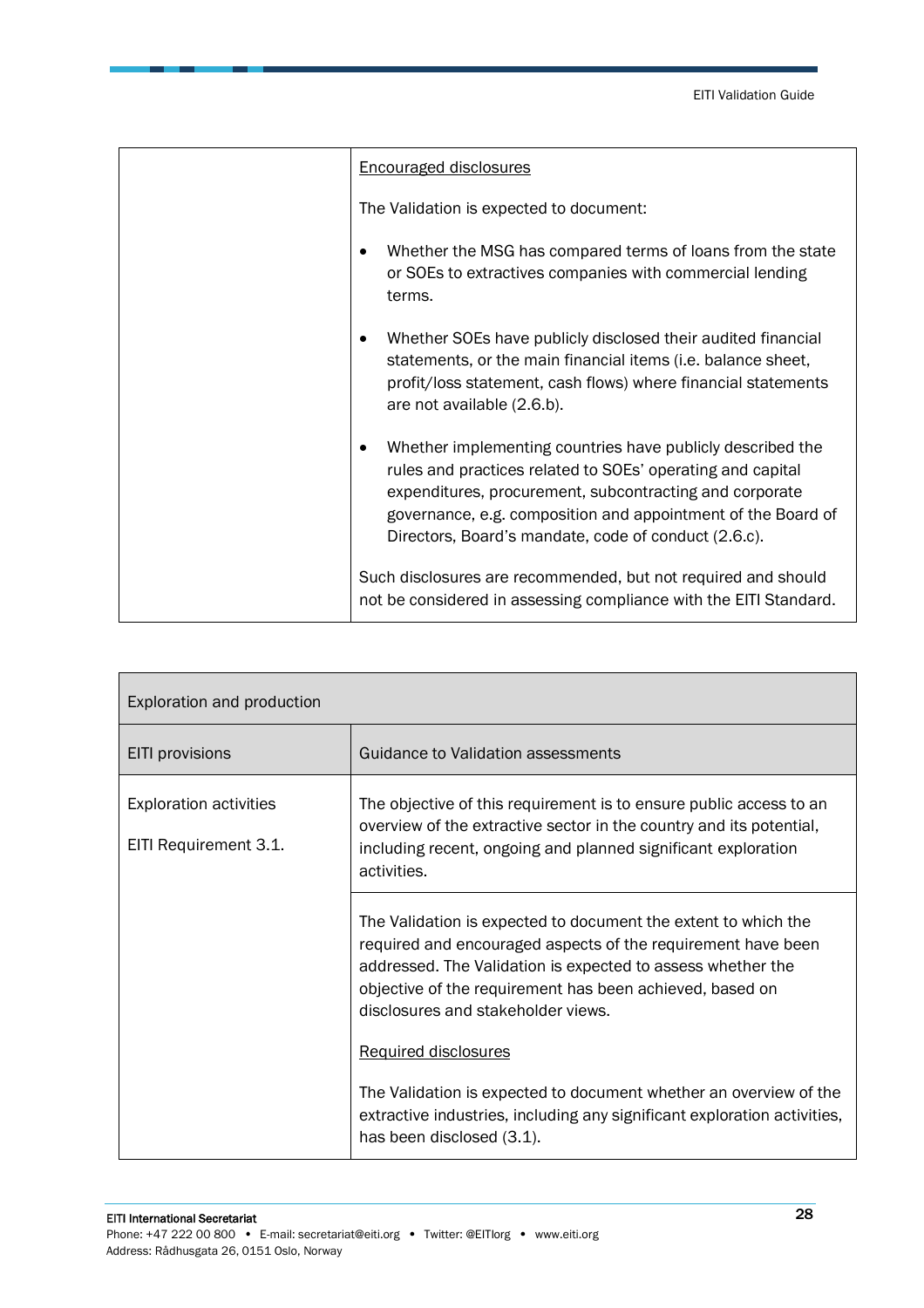|                                          | Encouraged disclosures                                                                                                                                                                                                                                                                          |
|------------------------------------------|-------------------------------------------------------------------------------------------------------------------------------------------------------------------------------------------------------------------------------------------------------------------------------------------------|
|                                          | The Validation is expected to document public disclosures and MSG<br>discussions on:                                                                                                                                                                                                            |
|                                          | Brief history of the extractive industries;                                                                                                                                                                                                                                                     |
|                                          | Information on reserves;                                                                                                                                                                                                                                                                        |
|                                          | Information on other reserves and extractive commodities<br>with significant economic potentials;                                                                                                                                                                                               |
|                                          | Informal sector activities, including artisanal and small-<br>scale mining potentials.                                                                                                                                                                                                          |
|                                          | Such disclosures are recommended, but not required and should<br>not be considered in assessing compliance with the EITI Standard.                                                                                                                                                              |
| Production data<br>EITI Requirement 3.2. | The objective of this requirement is to ensure public understanding<br>of extractive commodity(ies) production levels and the valuation of<br>extractive commodity output, as a basis for addressing production-<br>related issues in the extractive industries.                                |
|                                          | The Validation is expected to document the extent to which the<br>required and encouraged aspects of the requirement have been<br>addressed. The Validation is expected to assess whether the<br>objective of the requirement has been achieved, based on<br>disclosures and stakeholder views. |
|                                          | Applicability of the requirement                                                                                                                                                                                                                                                                |
|                                          | Was there any production of extractive commodities in the<br>period under review?                                                                                                                                                                                                               |
|                                          | <b>Required disclosures</b>                                                                                                                                                                                                                                                                     |
|                                          | The Validation is expected to document whether total production<br>volumes and the value of production by commodity have been<br>disclosed, including whether this information is further<br>disaggregated by state/region, company or project (3.2).                                           |
|                                          | <b>Encouraged disclosures</b>                                                                                                                                                                                                                                                                   |
|                                          | Reporting on the reliability of production information is encouraged,<br>but not required and should not be considered in assessing for<br>compliance with the EITI Standard. Where the MSG has disclosed<br>the sources of production data and information on how production                   |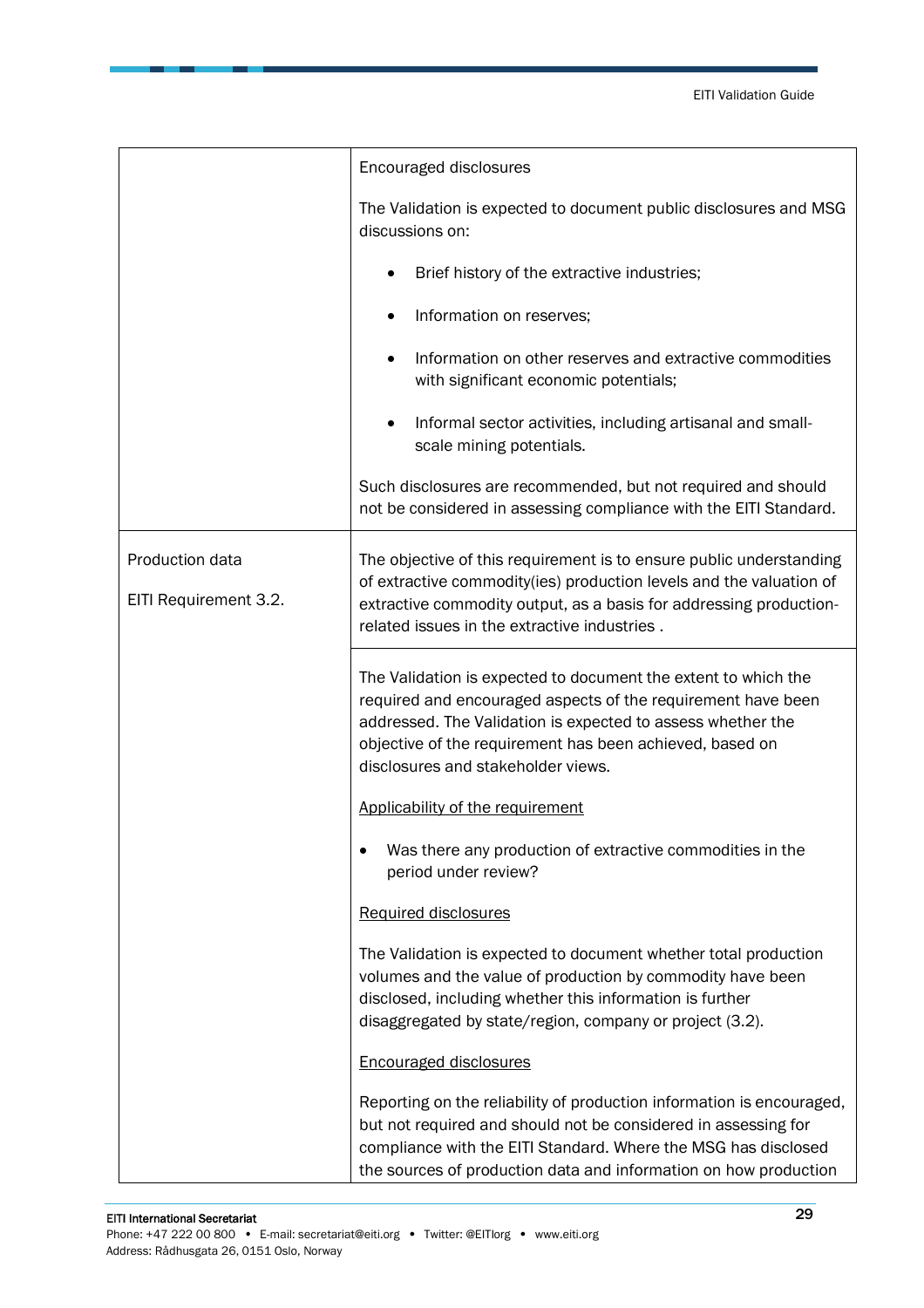|                                      | data has been calculated, the Validation should take note of this.<br>Reporting on such information is encouraged, but not required and<br>should not be considered in assessing for compliance with the EITI<br>Standard. The Validation should take note of any MSG efforts to<br>disclose estimates of production data from artisanal and small-<br>scale mining, although reporting on such information is<br>encouraged, but not required and should not be considered in<br>assessing for compliance with the EITI Standard. Where the MSG<br>has included artisanal and small-scale mining in the scope of EITI<br>reporting, the Validation should assess whether production data<br>from ASM has been disclosed to the extent available.<br>Finally, the Validation could comment on whether estimates<br>conform with international data standards and methodologies for<br>calculating extractive commodity production data. |
|--------------------------------------|-----------------------------------------------------------------------------------------------------------------------------------------------------------------------------------------------------------------------------------------------------------------------------------------------------------------------------------------------------------------------------------------------------------------------------------------------------------------------------------------------------------------------------------------------------------------------------------------------------------------------------------------------------------------------------------------------------------------------------------------------------------------------------------------------------------------------------------------------------------------------------------------------------------------------------------------|
| Export data<br>EITI Requirement 3.3. | The objective of this requirement is to ensure public understanding<br>of extractive commodity(ies) export levels and the valuation of<br>extractive commodity exports, as a basis for addressing export-<br>related issues in the extractive industries.                                                                                                                                                                                                                                                                                                                                                                                                                                                                                                                                                                                                                                                                               |
|                                      | The Validation is expected to document whether the requirement is<br>applicable and if it is, document the extent to which the required<br>and encouraged aspects of the requirement have been addressed.<br>The Validation is expected to assess whether the objective of the<br>requirement has been achieved, based on disclosures and<br>stakeholder views.                                                                                                                                                                                                                                                                                                                                                                                                                                                                                                                                                                         |
|                                      | Applicability of the requirement                                                                                                                                                                                                                                                                                                                                                                                                                                                                                                                                                                                                                                                                                                                                                                                                                                                                                                        |
|                                      | Were there any exports of extractive commodities in the period<br>under review?                                                                                                                                                                                                                                                                                                                                                                                                                                                                                                                                                                                                                                                                                                                                                                                                                                                         |
|                                      | Required disclosures                                                                                                                                                                                                                                                                                                                                                                                                                                                                                                                                                                                                                                                                                                                                                                                                                                                                                                                    |
|                                      | The Validation is expected to document whether total export<br>volumes and the value of exports by commodity have been<br>disclosed, including whether this information is further<br>disaggregated by state/region of origin, company or project (3.3).                                                                                                                                                                                                                                                                                                                                                                                                                                                                                                                                                                                                                                                                                |
|                                      | <b>Encouraged disclosures</b>                                                                                                                                                                                                                                                                                                                                                                                                                                                                                                                                                                                                                                                                                                                                                                                                                                                                                                           |
|                                      | Reporting on the reliability of export information is encouraged, but<br>not required and should not be considered in assessing for<br>compliance with the EITI Standard. Where the MSG has disclosed<br>the sources of export data and information on how export data has<br>been calculated, the Validation should take note of this. Reporting                                                                                                                                                                                                                                                                                                                                                                                                                                                                                                                                                                                       |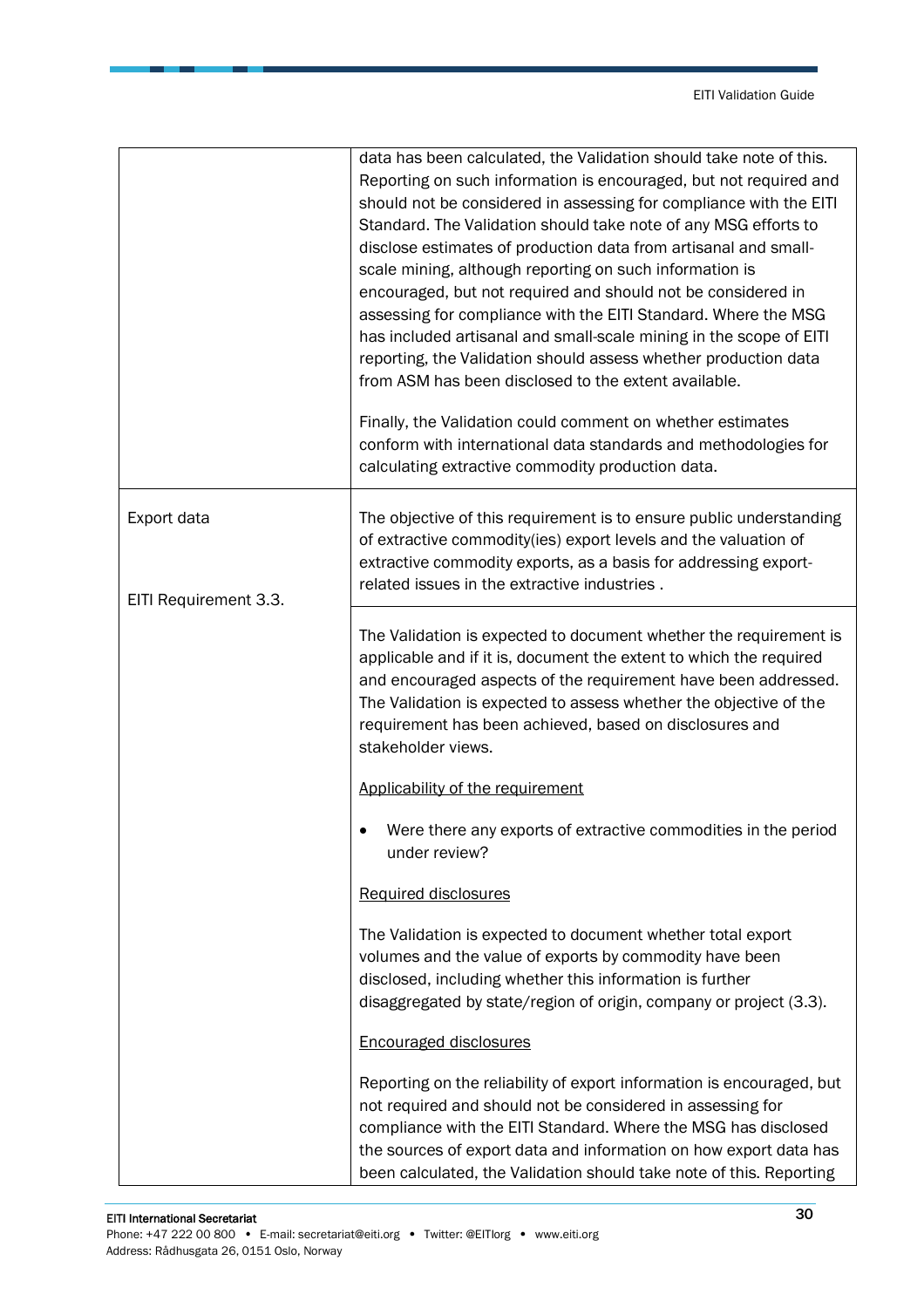| on such information is encouraged, but not required and should not |
|--------------------------------------------------------------------|
| be considered in assessing for compliance with the EITI Standard.  |
| The Validation should take note of any MSG efforts to disclose     |
| estimates of export data from artisanal and small-scale mining,    |
| although reporting on such information is encouraged, but not      |
| required and should not be considered in assessing for compliance  |
| with the EITI Standard. Where the MSG has included artisanal and   |
| small-scale mining in the scope of EITI reporting, the Validation  |
| should assess whether export data from ASM has been disclosed to   |
| the extent available.                                              |
|                                                                    |
| Finally, the Validation could comment on whether estimates         |
| conform with international data standards and methodologies for    |
| calculating extractive commodity export data.                      |
|                                                                    |

| Revenue collection                                                         |                                                                                                                                                                                                                                                                                                 |
|----------------------------------------------------------------------------|-------------------------------------------------------------------------------------------------------------------------------------------------------------------------------------------------------------------------------------------------------------------------------------------------|
| EITI provisions                                                            | Guidance to Validation assessments                                                                                                                                                                                                                                                              |
| Comprehensive disclosure of<br>taxes and revenues<br>EITI Requirement 4.1. | The objective of this requirement is to ensure comprehensive<br>disclosures of company payments and government revenues from<br>oil, gas and mining as the basis for detailed public understanding of<br>the contribution of the extractive industries to government<br>revenues.               |
|                                                                            | The Validation is expected to document the extent to which the<br>required and encouraged aspects of the requirement have been<br>addressed. The Validation is expected to assess whether the<br>objective of the requirement has been achieved, based on<br>disclosures and stakeholder views. |
|                                                                            | <b>Required disclosures</b>                                                                                                                                                                                                                                                                     |
|                                                                            | The Validation is expected to document whether:                                                                                                                                                                                                                                                 |
|                                                                            | The MSG has agreed on a materiality definition for (i) revenue<br>streams and (ii) companies, including any reporting thresholds,<br>as well as the options considered and the rationale for the<br>materiality definition (4.1.b).                                                             |
|                                                                            | The revenue streams considered material are publicly listed<br>and described (4.1.b).                                                                                                                                                                                                           |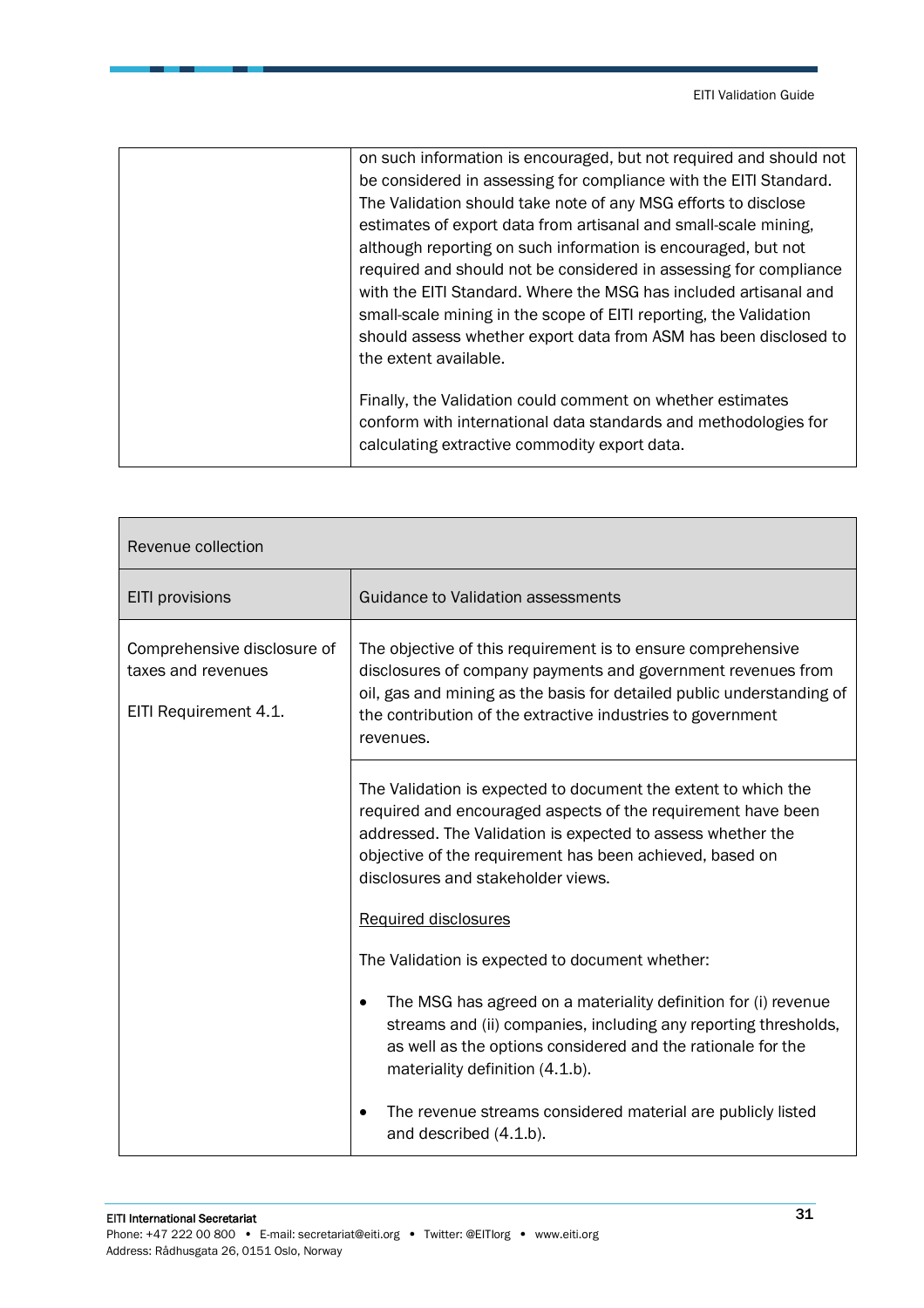| The revenue streams listed in provision 4.1.c have been<br>٠<br>considered. Where the MSG has agreed to exclude certain<br>revenue streams from the scope of EITI disclosures, the<br>Validation is expected to document and evaluate the rationale<br>for their exclusion (4.1.c).                                                                                                                                                                                              |
|----------------------------------------------------------------------------------------------------------------------------------------------------------------------------------------------------------------------------------------------------------------------------------------------------------------------------------------------------------------------------------------------------------------------------------------------------------------------------------|
| The MSG has identified the companies making material<br>payments and whether these companies fully reported all<br>payments in accordance with the materiality definition (4.1.d;<br>and the Independent Administrator TOR).                                                                                                                                                                                                                                                     |
| The MSG has identified the government entities receiving<br>٠<br>material revenues and whether these government entities fully<br>reported all receipts in accordance with the materiality<br>definition (4.1.d and the Independent Administrator TOR).                                                                                                                                                                                                                          |
| The government fully reported all revenues, including any<br>$\bullet$<br>revenues below the materiality thresholds. (Note: revenues for<br>revenue streams below the materiality threshold can be<br>provided in aggregate, if supported by an explanation of specific<br>revenue streams included in the aggregate.) Where the<br>government has not fully disclosed all revenues, the Validation<br>is expected to document the justification provided by the MSG<br>(4.1.d). |
| The MSG has demonstrated that no company making material<br>payments to government has been exempted from disclosure<br>(4.1.d)                                                                                                                                                                                                                                                                                                                                                  |
| EITI reporting documents any gaps in reporting by material<br>entities and includes an assessment of the impact on the<br>comprehensiveness of the report, where companies or<br>government entities paying or receiving material revenues have<br>not submitted reporting templates, or have not fully disclosed<br>all the payments and revenues.                                                                                                                              |
| In accordance with the Independent Administrator's TOR, the<br>Validation is expected to provide a summary of the key findings<br>from the Independent Administrator's assessment with regards to<br>the comprehensiveness of the EITI disclosures and coverage of the<br>reliable disclosures.                                                                                                                                                                                  |
| <b>Encouraged disclosures</b>                                                                                                                                                                                                                                                                                                                                                                                                                                                    |
| The Validation is expected to document whether:                                                                                                                                                                                                                                                                                                                                                                                                                                  |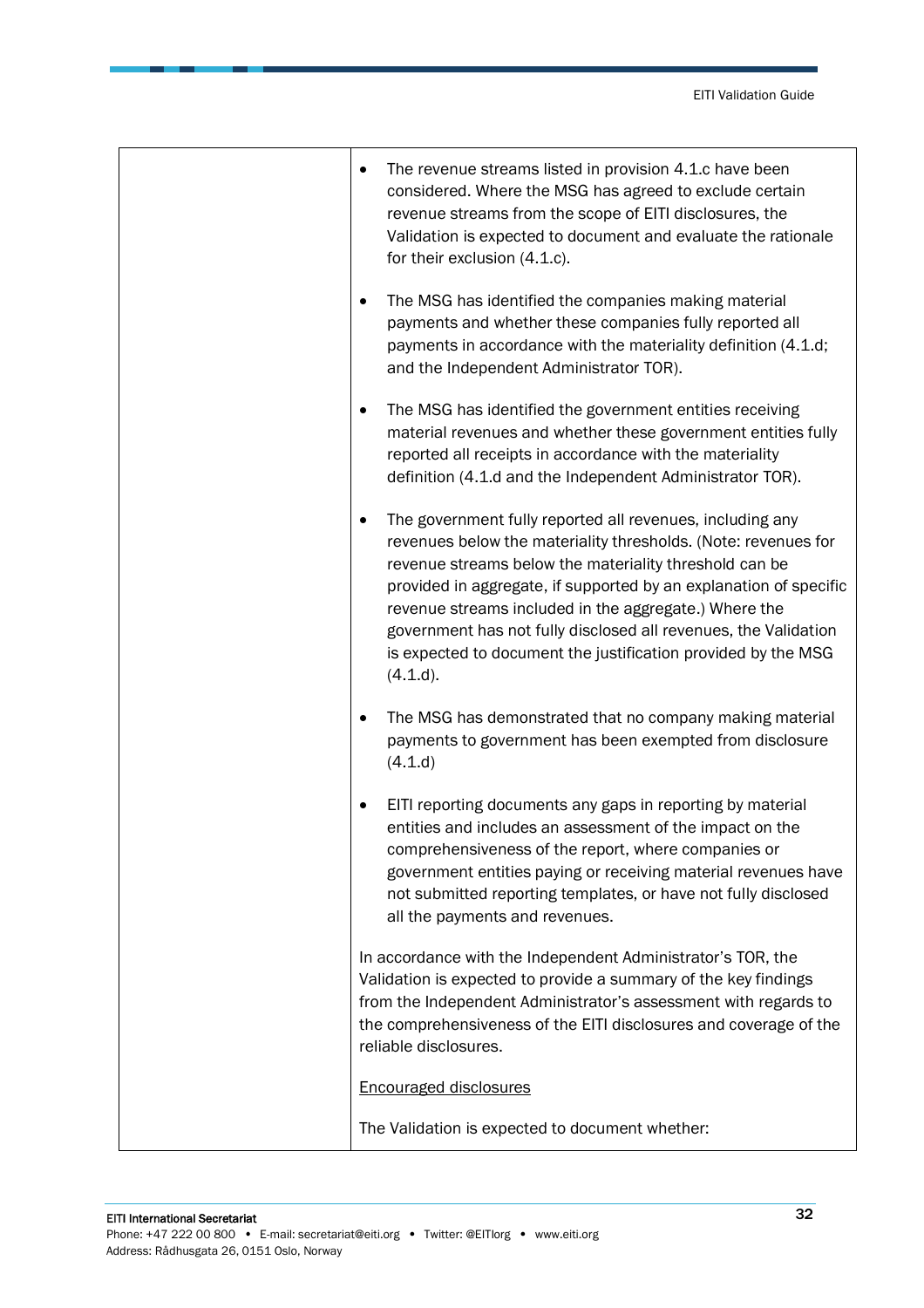|                                          | The companies making material payments to government have<br>٠<br>publicly disclosed their audited financial statements, or the<br>main items (i.e. balance sheet, profit/loss statement, cash<br>flows) where financial statements are not available (4.1.e).<br>The Validation should consider and document the discussions by<br>the MSG, although such disclosures are expected, but not required<br>and should not be considered in assessing for compliance with the<br>EITI Standard. |
|------------------------------------------|----------------------------------------------------------------------------------------------------------------------------------------------------------------------------------------------------------------------------------------------------------------------------------------------------------------------------------------------------------------------------------------------------------------------------------------------------------------------------------------------|
| In-kind revenues<br>EITI Requirement 4.2 | The objective of this requirement is to ensure transparency in the<br>sale of in-kind revenues of minerals, oil and gas to allow the public<br>to assess whether the sales values correspond to market values<br>and ensure the traceability of the proceeds from the sale of those<br>commodities to the national Treasury.                                                                                                                                                                 |
|                                          | The Validation is expected to document whether the requirement is<br>applicable and if it is, document the extent to which the required<br>and encouraged aspects of the requirement have been addressed.<br>The Validation is expected to assess whether the objective of the<br>requirement has been achieved, based on disclosures and<br>stakeholder views.                                                                                                                              |
|                                          | Applicability of the requirement                                                                                                                                                                                                                                                                                                                                                                                                                                                             |
|                                          | Did the state receive any revenues in-kind, either directly or<br>through a SOE, in the period under review? The Validation<br>should make reference to the MSG's definition of in-kind<br>revenues, in line with <b>EITI Guidance Note 26</b> .                                                                                                                                                                                                                                             |
|                                          | Were these in-kind revenues material in the period under<br>review? The Validation is expected to document and evaluate<br>the MSG's definition of materiality with regards to in-kind<br>revenues.                                                                                                                                                                                                                                                                                          |
|                                          | Required disclosures                                                                                                                                                                                                                                                                                                                                                                                                                                                                         |
|                                          | Where in-kind revenues exist and are considered material, the<br>Validation is expected to document whether:                                                                                                                                                                                                                                                                                                                                                                                 |
|                                          | These have been fully disclosed in accordance with provision<br>4.2.a.                                                                                                                                                                                                                                                                                                                                                                                                                       |
|                                          | The volumes and values of in-kind revenues have been<br>disaggregated to levels commensurate with the reporting of<br>other payments and revenue streams (4.7), i.e. disaggregated                                                                                                                                                                                                                                                                                                           |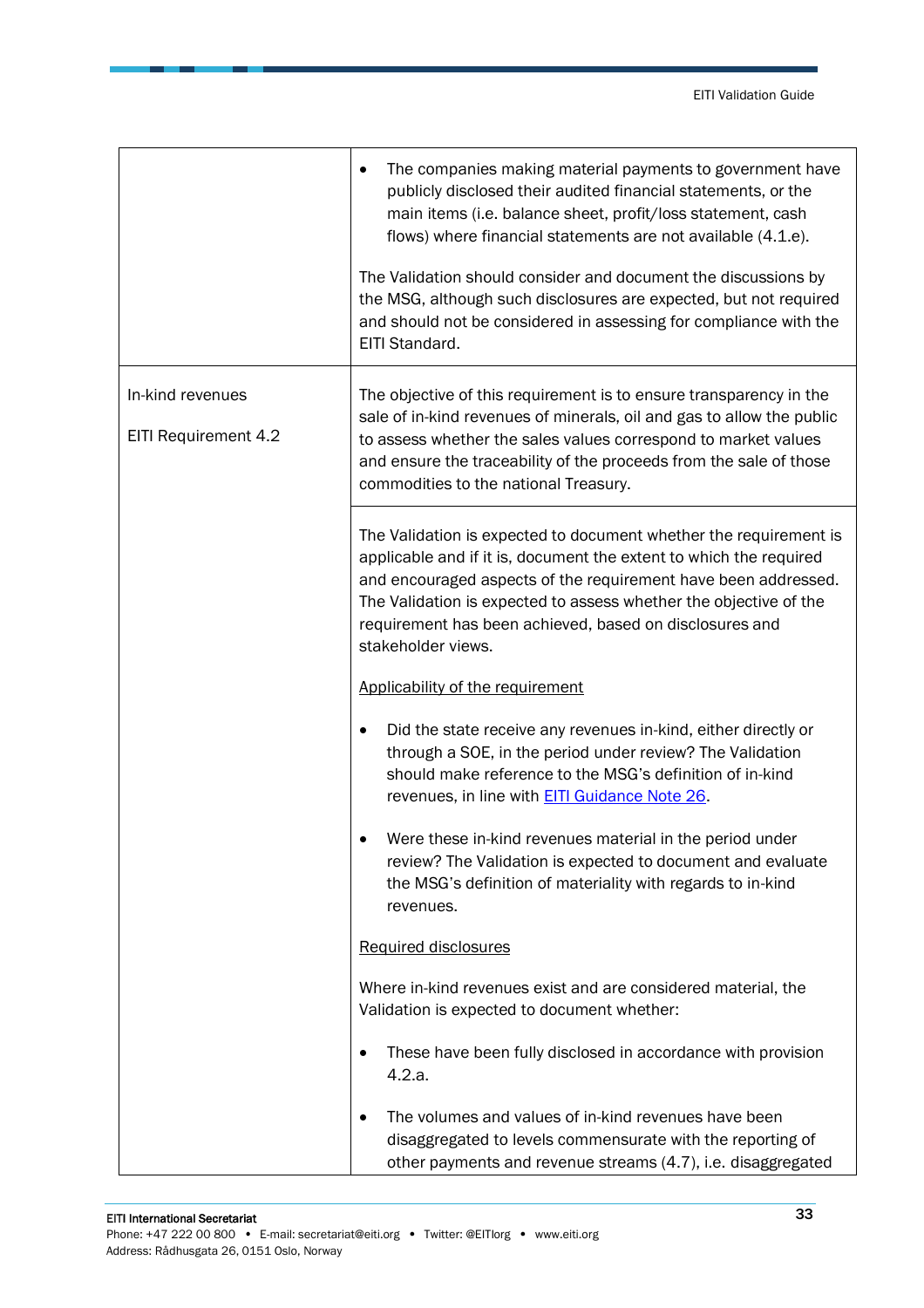|                                                      | by contract or the legal agreements that give rise to payments<br>made by buying companies.                                                                                                                                                                                                                                                                                                                |
|------------------------------------------------------|------------------------------------------------------------------------------------------------------------------------------------------------------------------------------------------------------------------------------------------------------------------------------------------------------------------------------------------------------------------------------------------------------------|
|                                                      | Disclosures include payments related to swap agreements and<br>resource-backed loans, where applicable.                                                                                                                                                                                                                                                                                                    |
|                                                      | The MSG has considered whether disclosures should be broken<br>down by individual sale, type of product and price.                                                                                                                                                                                                                                                                                         |
|                                                      | <b>Encouraged disclosures</b>                                                                                                                                                                                                                                                                                                                                                                              |
|                                                      | The Validation is expected to:                                                                                                                                                                                                                                                                                                                                                                             |
|                                                      | Comment on whether the EITI disclosures include information<br>such as the type of product, price, market and sale volume,<br>ownership of the product sold and nature of contract.                                                                                                                                                                                                                        |
|                                                      | Comment on whether the EITI disclosures include description of<br>the process for selecting the buying companies, the technical<br>and financial criteria used to make the selection, the list of<br>selected buying companies, any material deviations from the<br>applicable legal and regulatory framework governing the<br>selection of buying companies, and the related sales<br>agreements (4.2.b). |
|                                                      | Comment on whether companies buying oil, gas and minerals<br>from the state, including state-owned enterprises (or appointed<br>third parties), have disclosed volumes received from the state<br>or state-owned enterprise and payments made for the purchase<br>of oil, gas and solid minerals (4.2.c).                                                                                                  |
|                                                      | Document whether there are disclosures of the sales of the<br>SOE's own production or equity oil.                                                                                                                                                                                                                                                                                                          |
|                                                      | Document whether the MSG has considered the reliability of<br>$\bullet$<br>data on in-kind revenues and considered further efforts to<br>address any gaps, inconsistencies and irregularities in the<br>information disclosed in accordance with Requirement 4.9<br>(4.2.d).                                                                                                                               |
|                                                      | Such efforts are encouraged, but not required and should not be<br>considered in assessing compliance with the EITI Standard.                                                                                                                                                                                                                                                                              |
| Infrastructure provisions and<br>barter arrangements | The objective of this requirement is to ensure public understanding<br>of infrastructure provisions and barter-type arrangements, which<br>provide a significant share of government benefits from an<br>extractive project, that is commensurate with other cash-based                                                                                                                                    |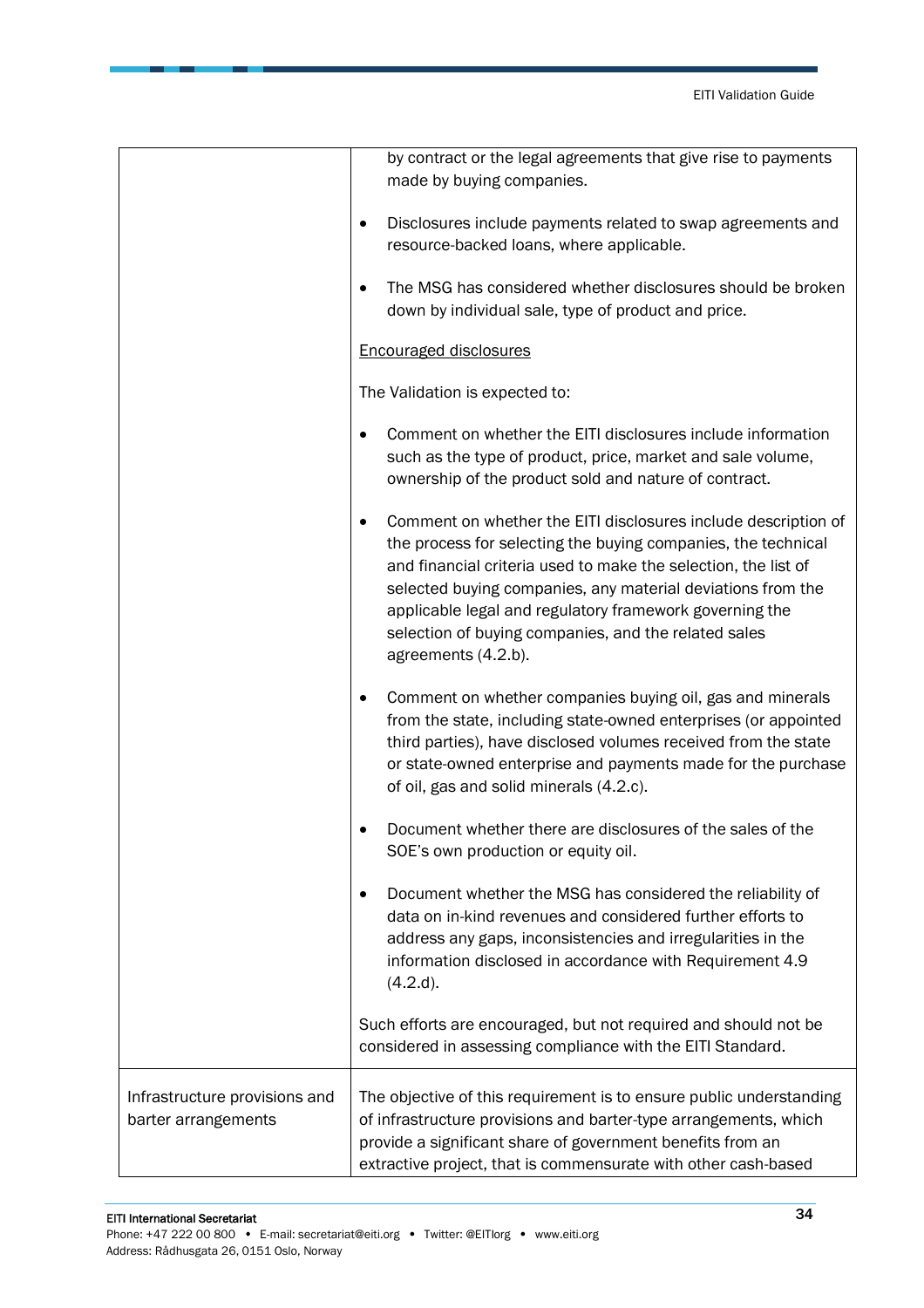| EITI Requirement 4.3                            | company payments and government revenues from oil, gas and<br>mining, as a basis for comparability to conventional agreements.                                                                                                                                                                                                                                  |
|-------------------------------------------------|-----------------------------------------------------------------------------------------------------------------------------------------------------------------------------------------------------------------------------------------------------------------------------------------------------------------------------------------------------------------|
|                                                 | The Validation is expected to document whether the requirement is<br>applicable and if it is, document the extent to which the required<br>and encouraged aspects of the requirement have been addressed.<br>The Validation is expected to assess whether the objective of the<br>requirement has been achieved, based on disclosures and<br>stakeholder views. |
|                                                 | Applicability of the requirement                                                                                                                                                                                                                                                                                                                                |
|                                                 | Were there any agreements, or sets of agreements involving the<br>provision of goods and services (including loans, grants and<br>infrastructure works), in full or partial exchange for oil, gas or<br>mining exploration or production concessions or physical<br>delivery of such commodities, active in the period under<br>review?                         |
|                                                 | Were cash or in-kind transactions related to any of these<br>agreements, or sets of agreements, material in the period<br>under review? The Validation is expected to document and<br>evaluate the MSG's definition of materiality with regards to<br>infrastructure provisions and barter arrangements.                                                        |
|                                                 | Required disclosures                                                                                                                                                                                                                                                                                                                                            |
|                                                 | Where infrastructure provisions and barter arrangements exist and<br>are considered material, the Validation is expected to document:                                                                                                                                                                                                                           |
|                                                 | Whether these revenue flows or value transfers have been fully<br>disclosed in accordance with Requirement 4.3.                                                                                                                                                                                                                                                 |
|                                                 | Infrastructure provisions of contracts that are not in exchange for<br>extractive rights or the future delivery of extractive commodities<br>(partially or fully) are excluded from the definition of infrastructure<br>provisions in Requirement 4.3.                                                                                                          |
| Transportation revenues<br>EITI Requirement 4.4 | The objective of this requirement is to ensure transparency in<br>government and SOE revenues from the transit of oil, gas and<br>minerals as a basis for promoting greater accountability in<br>extractive commodity transportation arrangements involving the<br>state or SOEs.                                                                               |
|                                                 | The Validation is expected to document whether the requirement is<br>applicable and if it is, document the extent to which the required<br>and encouraged aspects of the requirement have been addressed.                                                                                                                                                       |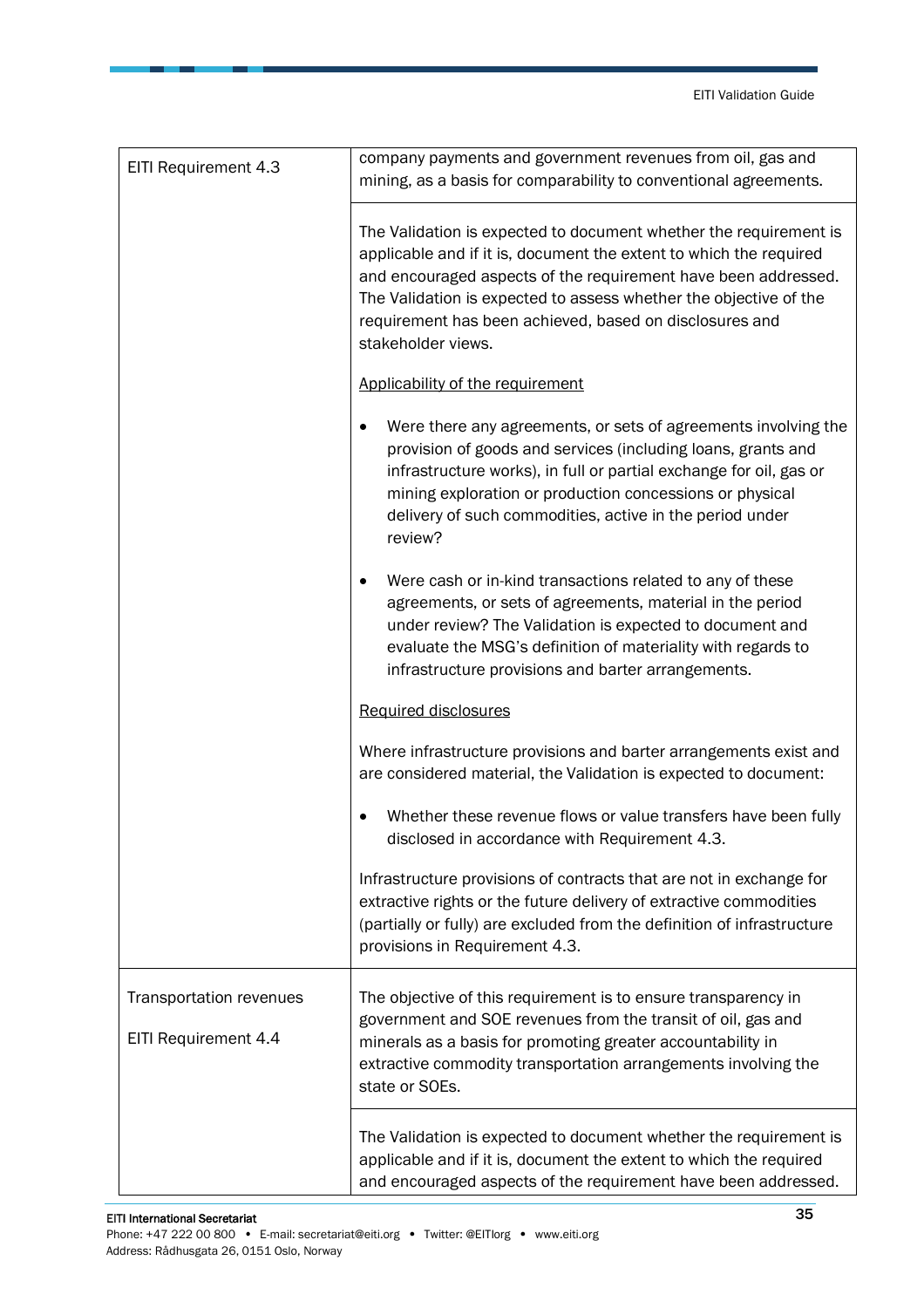|                                                                                     | The Validation is expected to assess whether the objective of the<br>requirement has been achieved, based on disclosures and<br>stakeholder views.<br>Applicability of the requirement<br>Did the government, or any extractive SOE, receive any<br>$\bullet$<br>revenues from the transportation of extractive commodities in |
|-------------------------------------------------------------------------------------|--------------------------------------------------------------------------------------------------------------------------------------------------------------------------------------------------------------------------------------------------------------------------------------------------------------------------------|
|                                                                                     | the period under review?<br>Were any of these transportation revenues material? The<br>٠<br>Validation is expected to document and evaluate the MSG's<br>definition of materiality with regards to transportation revenues.                                                                                                    |
|                                                                                     | Required disclosures<br>Where transportation revenues exist and are considered material,<br>the Validation is expected to document:                                                                                                                                                                                            |
|                                                                                     | Whether these revenue flows have been fully disclosed in<br>accordance with provision 4.4, to levels of disaggregation<br>commensurate with other payments and revenues streams<br>(4.7), with appropriate attention to data quality (4.9).                                                                                    |
|                                                                                     | <b>Encouraged disclosures</b>                                                                                                                                                                                                                                                                                                  |
|                                                                                     | Disclosure of material transportation revenues is expected, but not<br>required for compliance with the EITI provisions. Where<br>transportation revenues are material but not disclosed, the<br>Validation is expected to:                                                                                                    |
|                                                                                     | Evaluate whether the MSG has documented and explained the<br>barriers to provision of this information and any government<br>plans to overcome these barriers.                                                                                                                                                                 |
|                                                                                     | Comment on whether EITI implementation includes additional<br>$\bullet$<br>disclosures in accordance with Requirement 4.4.i-iv.                                                                                                                                                                                                |
|                                                                                     | Such disclosures are encouraged, but not required and should not<br>be considered in assessing compliance with the EITI Standard.                                                                                                                                                                                              |
| <b>Transactions between SOEs</b><br>and government entities<br>EITI Requirement 4.5 | The objective of this requirement is to ensure the traceability of<br>payments and transfers involving SOEs and strengthen public<br>understanding of whether revenues accruable to the state are<br>effectively transferred to the state and of the level of state financial<br>support for SOEs.                             |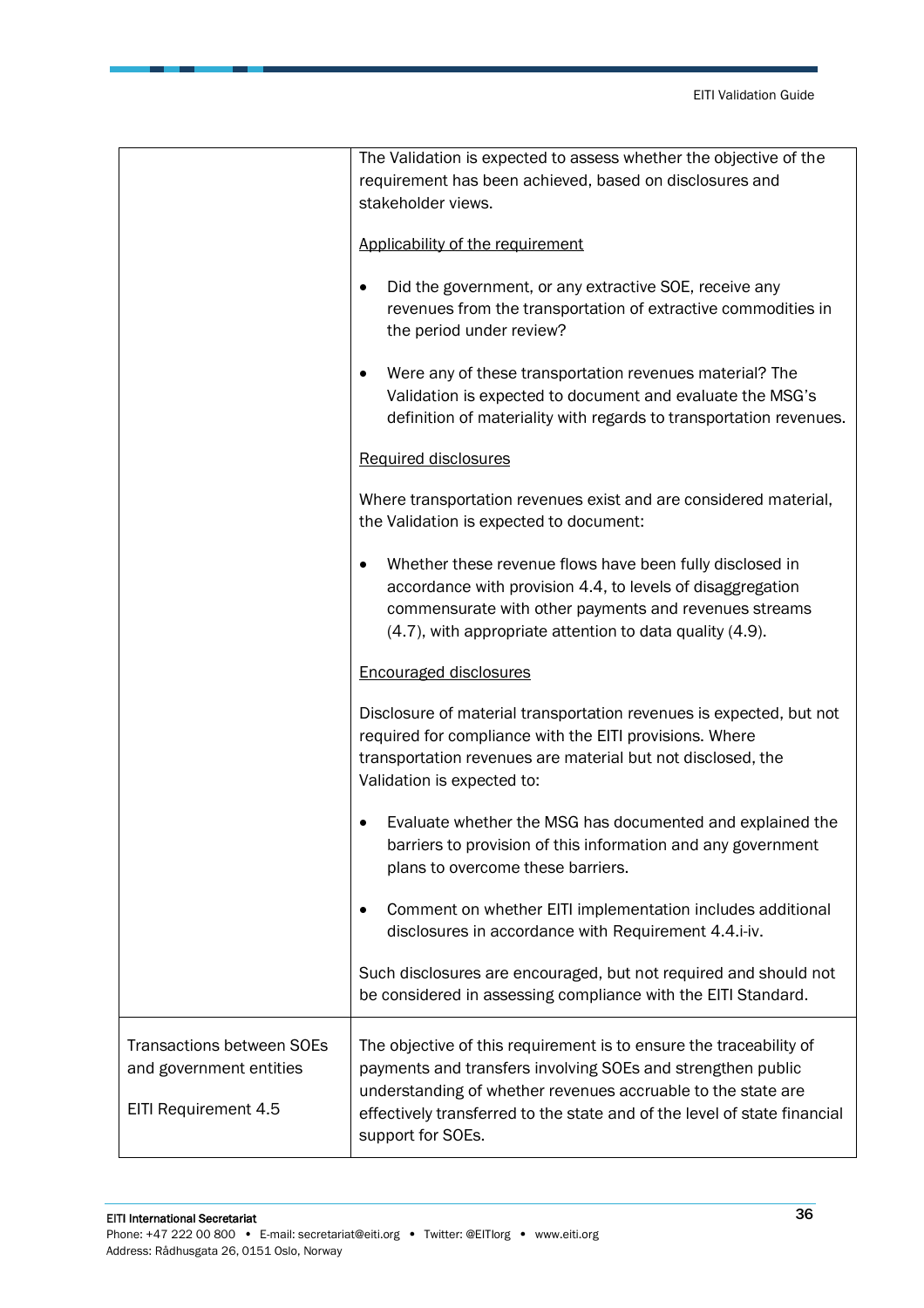٦

|                                                     | The Validation is expected to document whether the requirement is<br>applicable and if it is, document the extent to which the required<br>and encouraged aspects of the requirement have been addressed.<br>The Validation is expected to assess whether the objective of the<br>requirement has been achieved, based on disclosures and<br>stakeholder views.                                                                                                                                                                                                               |
|-----------------------------------------------------|-------------------------------------------------------------------------------------------------------------------------------------------------------------------------------------------------------------------------------------------------------------------------------------------------------------------------------------------------------------------------------------------------------------------------------------------------------------------------------------------------------------------------------------------------------------------------------|
|                                                     | Applicability of the requirement                                                                                                                                                                                                                                                                                                                                                                                                                                                                                                                                              |
|                                                     | Did any of the material SOEs collect payments from extractive<br>$\bullet$<br>companies in the period under review? Were these transfers<br>material in the period under review?                                                                                                                                                                                                                                                                                                                                                                                              |
|                                                     | Did any of the material SOEs make payments to government or<br>٠<br>receive transfers from government in the period under review?<br>Were these payments and transfers material in the period<br>under review?                                                                                                                                                                                                                                                                                                                                                                |
|                                                     | Required disclosures                                                                                                                                                                                                                                                                                                                                                                                                                                                                                                                                                          |
|                                                     | The Validation is expected to:                                                                                                                                                                                                                                                                                                                                                                                                                                                                                                                                                |
|                                                     | Verify that EITI disclosures describe the role of any SOEs<br>$\bullet$<br>operating in the country.                                                                                                                                                                                                                                                                                                                                                                                                                                                                          |
|                                                     | Document whether SOE transactions have been fully disclosed<br>$\bullet$<br>in accordance with Requirement 4.5, where SOEs make<br>payments to the government, collect material revenues on<br>behalf of the state, or both, and where financial transfers<br>between government entities and SOEs exist and are material.<br>This should include comprehensive and reliable disclosures of<br>material company payments to SOEs, SOE transfers to<br>government agencies, and government transfers to SOEs.<br>Clearly distinguish between transactions specific to SOEs and |
|                                                     | payment streams common to all companies covered under<br>Requirement 4.1.                                                                                                                                                                                                                                                                                                                                                                                                                                                                                                     |
| Subnational direct payments<br>EITI Requirement 4.6 | The objective of this requirement is to enable stakeholders to gain<br>an understanding of benefits that accrue to local governments<br>through transparency in companies' direct payments to subnational<br>entities and to strengthen public oversight of subnational<br>governments' management of their internally-generated extractive<br>revenues.                                                                                                                                                                                                                      |

 $\mathbf{I}$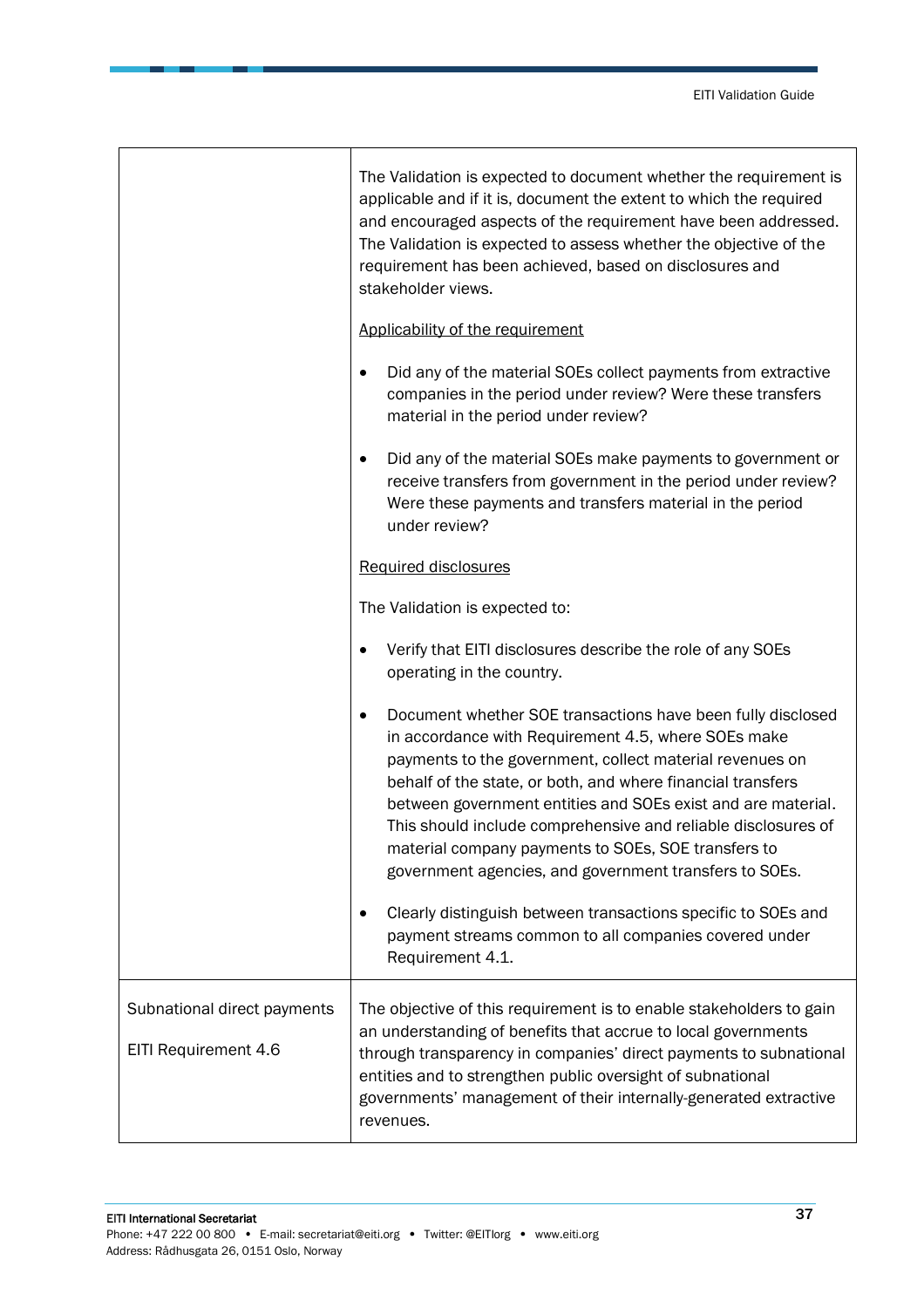|                                                 | The Validation is expected to document whether the requirement is<br>applicable and if it is, document the extent to which the required<br>and encouraged aspects of the requirement have been addressed.<br>The Validation is expected to assess whether the objective of the<br>requirement has been achieved, based on disclosures and<br>stakeholder views.                                                        |
|-------------------------------------------------|------------------------------------------------------------------------------------------------------------------------------------------------------------------------------------------------------------------------------------------------------------------------------------------------------------------------------------------------------------------------------------------------------------------------|
|                                                 | Applicability of the requirement                                                                                                                                                                                                                                                                                                                                                                                       |
|                                                 | Do extractives companies make payments to subnational<br>government entities directly? What are the applicable legal and<br>regulatory provisions?                                                                                                                                                                                                                                                                     |
|                                                 | Were these payments material in the period under review?                                                                                                                                                                                                                                                                                                                                                               |
|                                                 | Required disclosures                                                                                                                                                                                                                                                                                                                                                                                                   |
|                                                 | The Validation is expected to document and evaluate:                                                                                                                                                                                                                                                                                                                                                                   |
|                                                 | The MSG's definition of materiality with regards to direct<br>subnational payments.                                                                                                                                                                                                                                                                                                                                    |
|                                                 | Whether these revenue flows have been fully disclosed with<br>appropriate attention to data quality (4.9) in accordance with<br>Requirement 4.6, where direct subnational payments exist and<br>are considered material.                                                                                                                                                                                               |
| Level of disaggregation<br>EITI Requirement 4.7 | The objective of this requirement is to ensure disaggregation in<br>public disclosures of company payments and government revenues<br>from oil, gas and mining that enables the public to assess the<br>extent to which the government can monitor its revenue receipts as<br>defined by its legal and fiscal framework, and that the government<br>receives what it ought to from each individual extractive project. |
|                                                 | The Validation is expected to document the extent to which the<br>required and encouraged aspects of the requirement have been<br>addressed. The Validation is expected to assess whether the<br>objective of the requirement has been achieved, based on<br>disclosures and stakeholder views.                                                                                                                        |
|                                                 | Required disclosures                                                                                                                                                                                                                                                                                                                                                                                                   |
|                                                 | The Validation is expected to document whether:                                                                                                                                                                                                                                                                                                                                                                        |
|                                                 | The financial data disclosed is disaggregated by individual<br>company, government entity and revenue stream.                                                                                                                                                                                                                                                                                                          |

 $\mathbf{r}$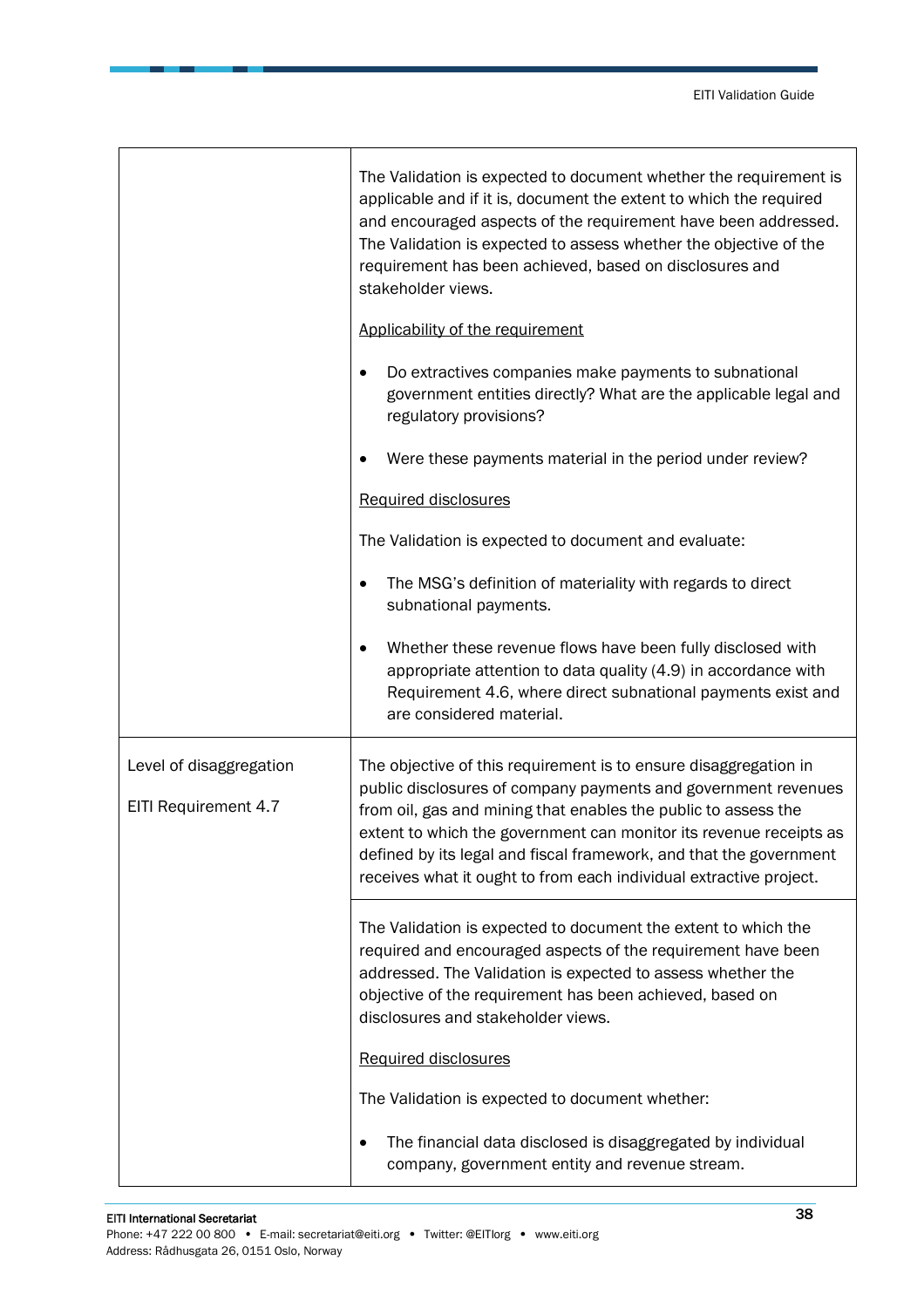|                                                                                                       | The financial data is disaggregated by individual project, for EITI<br>data relating to fiscal years ending on or after 31 December<br>2018, in accordance with the definition of project provided in<br>the EITI Standard (4.7).                                                                                                                                                                                                                                             |
|-------------------------------------------------------------------------------------------------------|-------------------------------------------------------------------------------------------------------------------------------------------------------------------------------------------------------------------------------------------------------------------------------------------------------------------------------------------------------------------------------------------------------------------------------------------------------------------------------|
| Data timeliness<br>EITI Requirement 4.8                                                               | The objective of this requirement is to ensure that public<br>disclosures of company payments and government revenues from<br>oil, gas and mining are sufficiently timely to be relevant to inform<br>public debate and policy-making.                                                                                                                                                                                                                                        |
|                                                                                                       | The Validation is expected to document the extent to which the<br>required and encouraged aspects of the requirement have been<br>addressed. Finally, the Validation is expected to assess whether the<br>objective of the requirement has been achieved, based on<br>disclosures and stakeholder views.                                                                                                                                                                      |
|                                                                                                       | Required disclosures<br>The Validation is expected to document whether:                                                                                                                                                                                                                                                                                                                                                                                                       |
|                                                                                                       | The implementing country has published regular and timely<br>information in accordance with the EITI Standard, the agreed<br>work plan (1.5) and provision 4.8;                                                                                                                                                                                                                                                                                                               |
|                                                                                                       | EITI Reports have been published according to the revised<br>deadlines, where reporting extensions have been granted by<br>the Board;                                                                                                                                                                                                                                                                                                                                         |
|                                                                                                       | The MSG has agreed the accounting period covered by EITI<br>disclosures.                                                                                                                                                                                                                                                                                                                                                                                                      |
| Data quality<br>EITI Requirement 4.9 and the<br>standard procedures for data<br>quality and assurance | The objective of this requirement is to ensure that appropriate<br>measures have been taken to ensure the reliability of disclosures of<br>company payments and government revenues from oil, gas and<br>mining. The aim is for the EITI to contribute to strengthening routine<br>government and company audit and assurance systems and<br>practices and ensure that stakeholders can have confidence in the<br>reliability of the financial data on payments and revenues. |
|                                                                                                       | The Validation is expected to document the extent to which the<br>required and encouraged aspects of the requirement have been<br>addressed. The Validation is expected to assess whether the<br>objective of the requirement has been achieved, based on<br>disclosures and stakeholder views.                                                                                                                                                                               |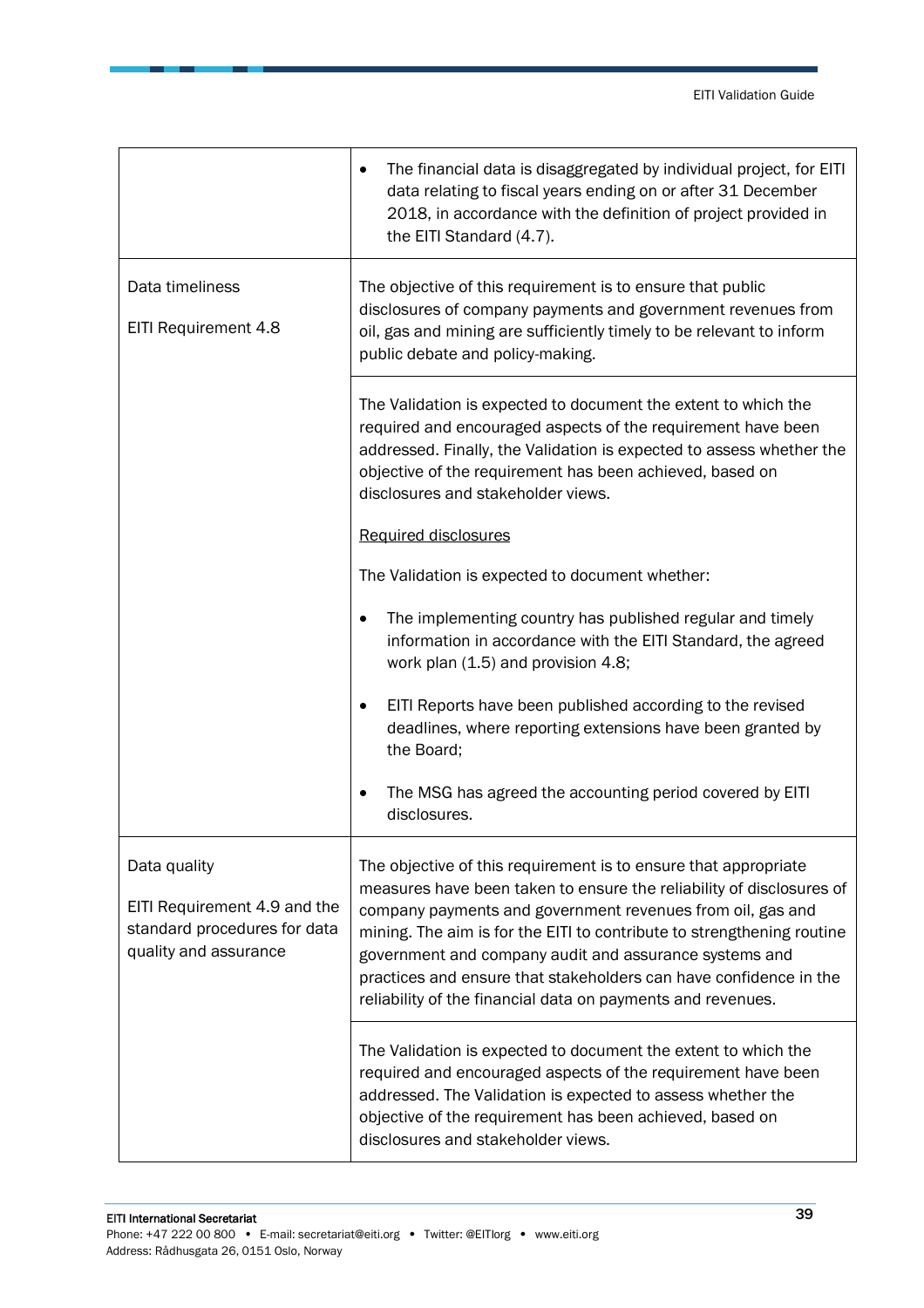| Required disclosures                                                                                                                                                                                                                                                                                                                                                                                                              |
|-----------------------------------------------------------------------------------------------------------------------------------------------------------------------------------------------------------------------------------------------------------------------------------------------------------------------------------------------------------------------------------------------------------------------------------|
| The Validation is expected to:                                                                                                                                                                                                                                                                                                                                                                                                    |
| Document if and when the MSG agreed a procedure to address<br>$\bullet$<br>data quality and assurance based on a standard procedure<br>endorsed by the EITI Board (4.9.b).                                                                                                                                                                                                                                                        |
| Review the standard procedures agreed by the MSG and<br>$\bullet$<br>document whether the standard procedures are in accordance<br>with the standard procedures endorsed by the EITI Board and<br>ensure that the payments and revenues disclosed are subject<br>to credible, independent audit, applying international auditing<br>standards (4.9.a-b). The Validation is expected to highlight any<br>major deviations (4.9.b). |
| In the event that the EITI Board have approved that the MSG<br>deviates from the standard procedures of 4.9.b, the Validation is<br>expected to document:                                                                                                                                                                                                                                                                         |
| That the rationale for deviating from the standard<br>$\bullet$<br>procedures continues to be applicable;                                                                                                                                                                                                                                                                                                                         |
| That there is routine disclosure of the data required by<br>$\bullet$<br>the EITI Standard in requisite detail;                                                                                                                                                                                                                                                                                                                   |
| Whether financial data is subject to credible,<br>$\bullet$<br>independent audits, applying international standards,<br>and;                                                                                                                                                                                                                                                                                                      |
| Whether there is sufficient data retention of historical<br>data                                                                                                                                                                                                                                                                                                                                                                  |
| In the event that the MSG applied a procedure in accordance<br>with the standard procedures endorsed by the EITI Board, the<br>Validation is expected to document if and when the MSG have:                                                                                                                                                                                                                                       |
| Agreed on reporting templates;                                                                                                                                                                                                                                                                                                                                                                                                    |
| Undertaken a review of the audit and assurance procedures<br>in companies and government entities participating in EITI<br>reporting;                                                                                                                                                                                                                                                                                             |
| Agreed on the assurances to be provided by the<br>participating companies and government entities to assure<br>the credibility of the data, including the types of assurances                                                                                                                                                                                                                                                     |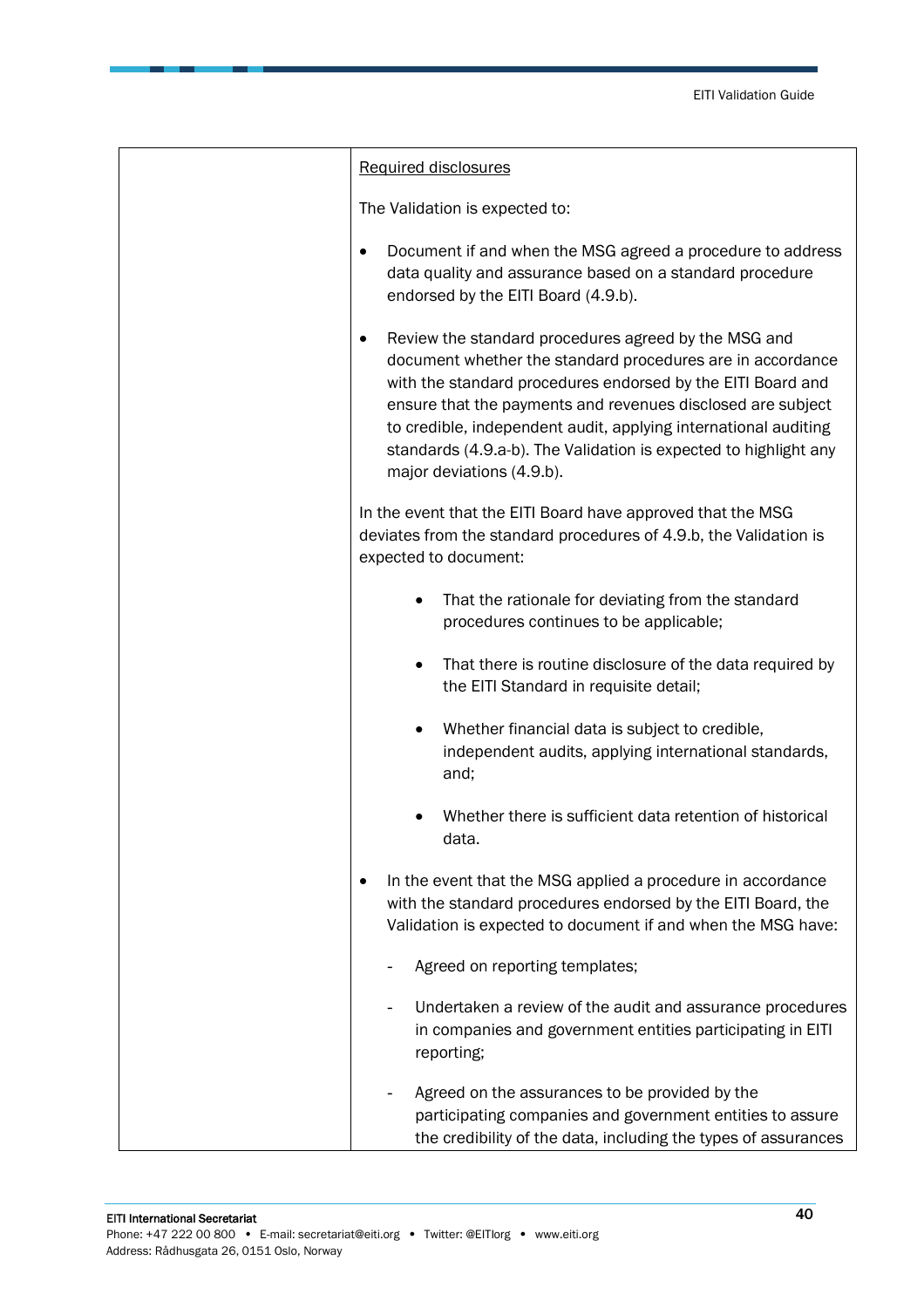|  | to be provided, the options considered and the rationale for<br>the agreed assurances;                                                                                                                                                                                                   |
|--|------------------------------------------------------------------------------------------------------------------------------------------------------------------------------------------------------------------------------------------------------------------------------------------|
|  | Agreed on appropriate provisions for safeguarding<br>confidential information.                                                                                                                                                                                                           |
|  | In the event that the MSG applied a procedure in accordance<br>with the standard procedures endorsed by the EITI Board, the<br>Validation is expected to:                                                                                                                                |
|  | Verify that there is documentation of whether reporting<br>companies and government entities had their financial<br>statements audited in the financial year(s) covered by EITI<br>reporting, and whether any gaps have been identified<br>(4.9.a);                                      |
|  | Provide a summary of the key findings from the assessment<br>of the reliability of the data disclosed by companies and<br>government entities;                                                                                                                                           |
|  | Verify that any non-financial (contextual) information is<br>clearly sourced;                                                                                                                                                                                                            |
|  | Where the Validation has identified non-material deviations from<br>the Board-approved standard procedures for data quality and<br>assurance, it is expected to evaluate whether such deviations have<br>hindered the broader objective of reliable disclosure of taxes and<br>revenues. |

| Revenue management and distribution |                                                                                                                                                                                                                                                                                                 |
|-------------------------------------|-------------------------------------------------------------------------------------------------------------------------------------------------------------------------------------------------------------------------------------------------------------------------------------------------|
| <b>EITI</b> provisions              | Guidance to Validation assessments                                                                                                                                                                                                                                                              |
| Distribution of revenues            | The objective of this requirement is to ensure the traceability of<br>extractive revenues to the national budget and ensure the same                                                                                                                                                            |
| EITI Requirement 5.1.               | level of transparency and accountability for extractive revenues that<br>are not recorded in the national budget.                                                                                                                                                                               |
|                                     | The Validation is expected to document the extent to which the<br>required and encouraged aspects of the requirement have been<br>addressed. The Validation is expected to assess whether the<br>objective of the requirement has been achieved, based on<br>disclosures and stakeholder views. |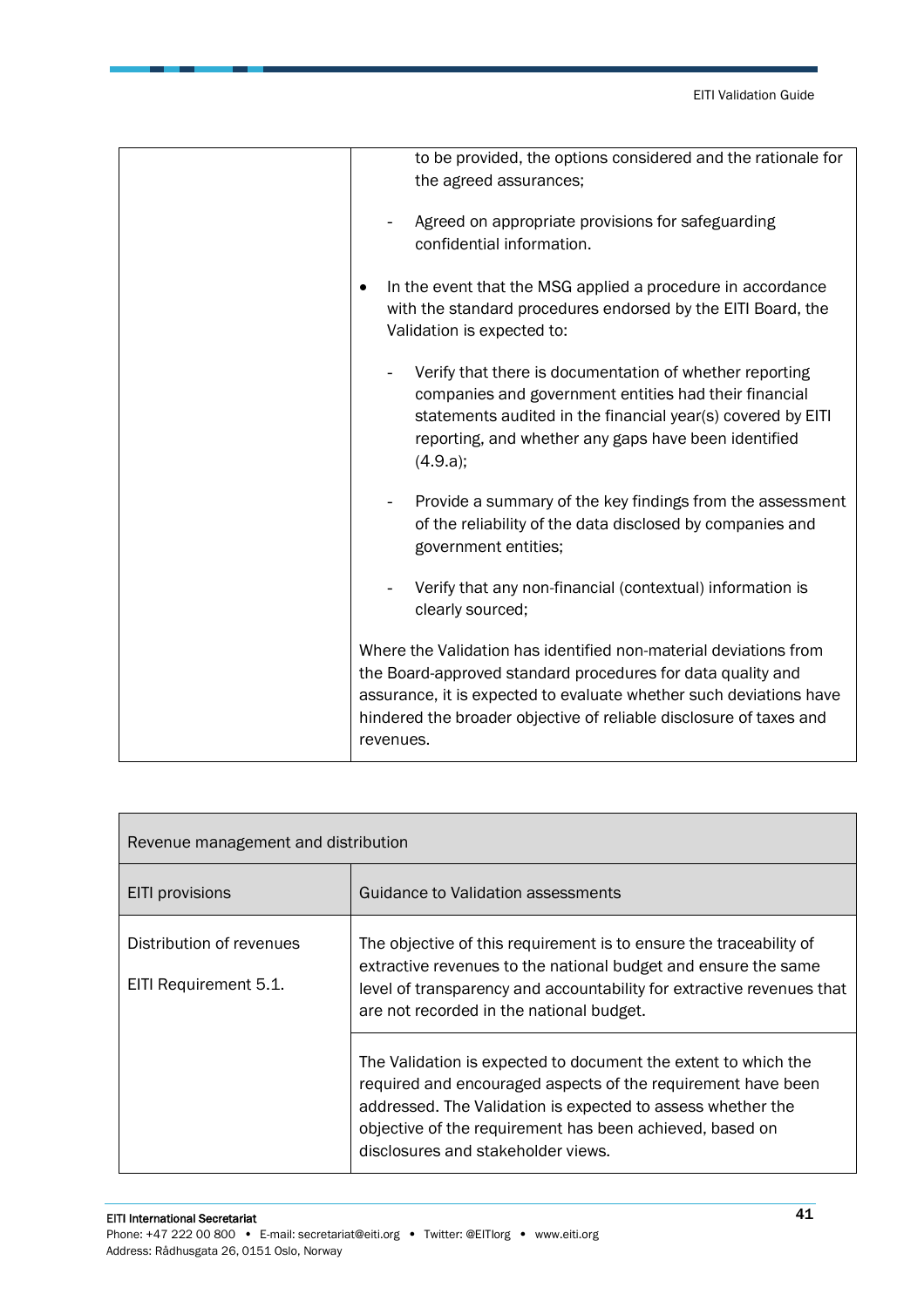| Required disclosures                                                                                                                                                                                                                                                                                                                                                                                                 |
|----------------------------------------------------------------------------------------------------------------------------------------------------------------------------------------------------------------------------------------------------------------------------------------------------------------------------------------------------------------------------------------------------------------------|
| The Validation is expected to document whether:                                                                                                                                                                                                                                                                                                                                                                      |
| All cash or in-kind revenues collected from oil, gas and mining<br>$\bullet$<br>companies are recorded in the national budget or in the<br>budgets of subnational government entities, such as states or<br>municipalities.                                                                                                                                                                                          |
| Information has been disclosed on at least material revenues<br>$\bullet$<br>collected from oil, gas and mining companies by government<br>entities or on their behalf not recorded in either the national<br>budget or the budgets of subnational government entities:                                                                                                                                              |
| The allocation of revenues to extra-budgetary entities,<br>$\circ$<br>such as development or sovereign wealth funds;                                                                                                                                                                                                                                                                                                 |
| Any extractive revenues collected by a government<br>$\circ$<br>entity, or on behalf of the government (e.g. by an SOE),<br>that are retained by that entity and not recorded in the<br>national or subnational budget.                                                                                                                                                                                              |
| The MSG's documentation of gaps and plans to address the<br>٠<br>weakness, where the allocation of certain material revenue<br>streams is unclear, i.e. the revenues are not recorded in<br>national or subnational budgets and there is no information<br>publicly available on which entity manages the revenues and on<br>what basis                                                                              |
| These disclosures should include or consist of financial or other<br>relevant reports demonstrating the basis of the allocation of<br>revenues and actual allocations in the period under review. These<br>could include, for example, links to the national and relevant<br>subnational budgets in the year under review and links to, for<br>example, audit reports concerning the management of special<br>funds. |
| <b>Encouraged disclosures</b>                                                                                                                                                                                                                                                                                                                                                                                        |
| The Validation is expected to document:                                                                                                                                                                                                                                                                                                                                                                              |
| References to any national revenue classification systems or<br>٠<br>international data standards (5.1.b).                                                                                                                                                                                                                                                                                                           |
| Such references are encouraged, but not required and should not<br>be considered in assessing compliance with the EITI Standard.                                                                                                                                                                                                                                                                                     |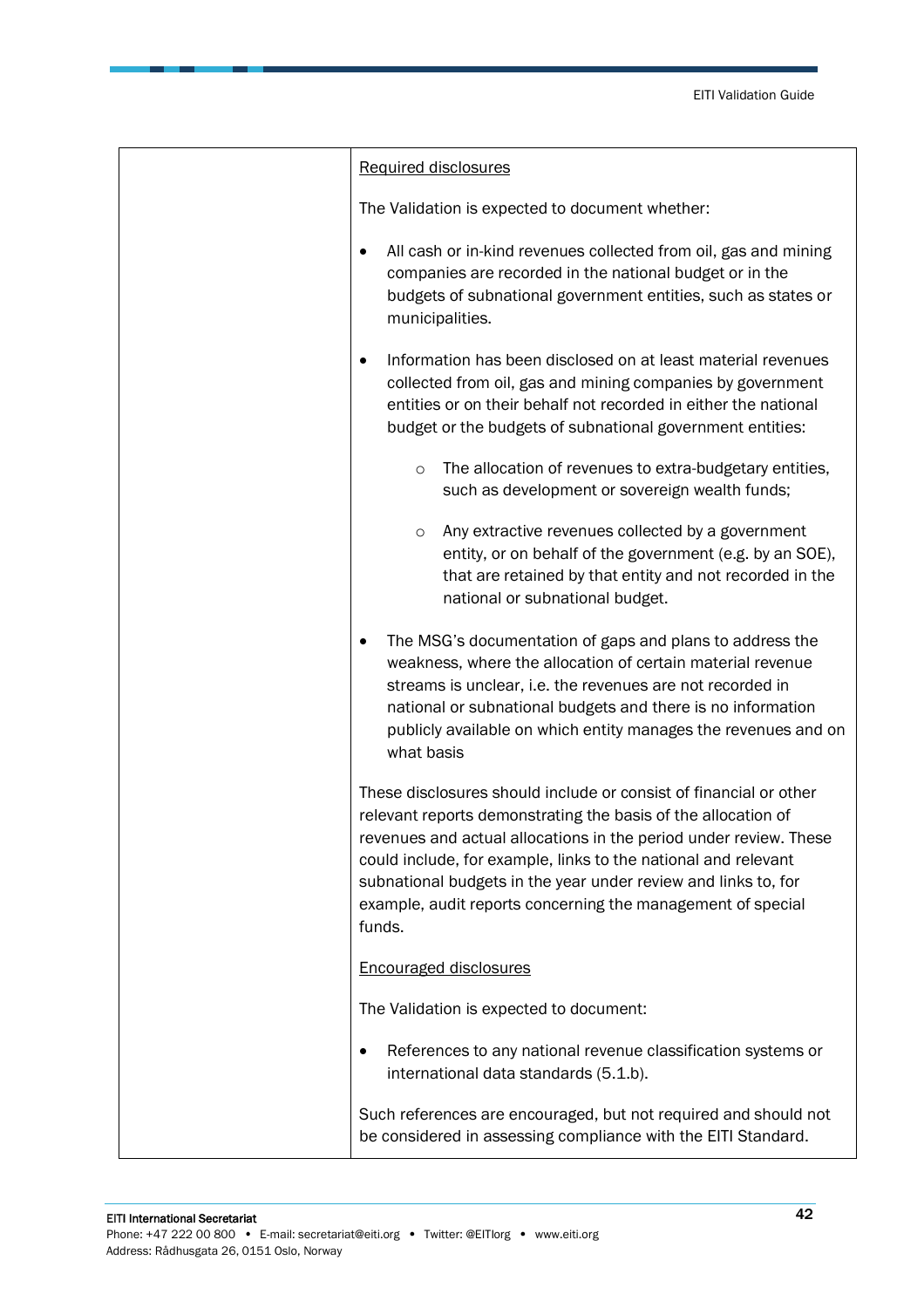| Sub-national transfers<br>EITI Requirement 5.2. | The objective of this requirement is to enable stakeholders at the<br>local level to assess whether the transfer and management of<br>subnational transfers of extractive revenues are in line with<br>statutory entitlements.                                                                                                                                  |
|-------------------------------------------------|-----------------------------------------------------------------------------------------------------------------------------------------------------------------------------------------------------------------------------------------------------------------------------------------------------------------------------------------------------------------|
|                                                 | The Validation is expected to document whether the requirement is<br>applicable and if it is, document the extent to which the required<br>and encouraged aspects of the requirement have been addressed.<br>The Validation is expected to assess whether the objective of the<br>requirement has been achieved, based on disclosures and<br>stakeholder views. |
|                                                 | Applicability of the requirement                                                                                                                                                                                                                                                                                                                                |
|                                                 | Are there transfers between national and subnational<br>government entities that are related to extractive sector<br>revenues and mandated by a constitution, statute or other<br>revenue sharing mechanism?                                                                                                                                                    |
|                                                 | Were these transfers material in the period under review?<br>$\bullet$                                                                                                                                                                                                                                                                                          |
|                                                 | Required disclosures                                                                                                                                                                                                                                                                                                                                            |
|                                                 | The Validation is expected to document whether the following has<br>been publicly disclosed:                                                                                                                                                                                                                                                                    |
|                                                 | Material transfers between the central government and each<br>relevant subnational government entity;                                                                                                                                                                                                                                                           |
|                                                 | Revenue sharing formula;                                                                                                                                                                                                                                                                                                                                        |
|                                                 | Any discrepancy between the revenue sharing formula and the<br>actual amount transferred, disaggregated by local government<br>unit.                                                                                                                                                                                                                            |
|                                                 | <b>Encouraged disclosures</b>                                                                                                                                                                                                                                                                                                                                   |
|                                                 | The Validation is expected to document:                                                                                                                                                                                                                                                                                                                         |
|                                                 | MSG agreement of a procedure for addressing data quality in<br>accordance with Requirement 4.9;                                                                                                                                                                                                                                                                 |
|                                                 | Material discretionary or ad hoc transfers between national and<br>٠<br>subnational government;                                                                                                                                                                                                                                                                 |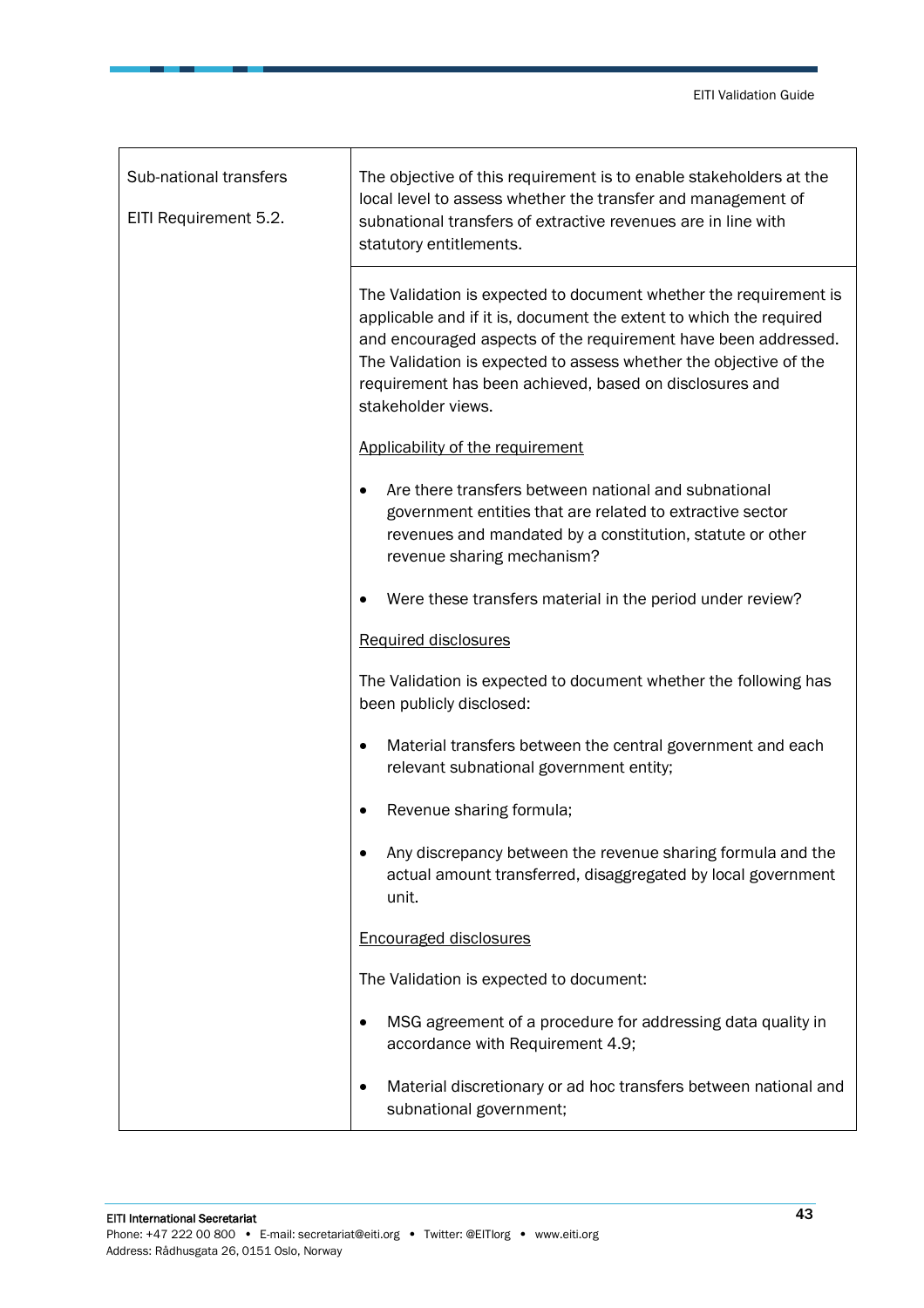|                                                                                             | Further information on how extractive revenues earmarked for<br>specific programmes or investments at the subnational level<br>are managed, and actual disbursements.                                                                                                                        |
|---------------------------------------------------------------------------------------------|----------------------------------------------------------------------------------------------------------------------------------------------------------------------------------------------------------------------------------------------------------------------------------------------|
|                                                                                             | Such disclosures are encouraged, but not required and should not<br>be considered in assessing compliance with the EITI Standard.                                                                                                                                                            |
| Additional information on<br>revenue management and<br>expenditures<br>EITI Requirement 5.3 | The objective of this requirement is to strengthen public oversight<br>of the management of extractive revenues, the use of extractives<br>revenues to fund specific public expenditures and the assumptions<br>underlying the budget process.                                               |
|                                                                                             | The Validation is expected to document the extent to which the<br>encouraged aspects of the requirement have been addressed. The<br>Validation is expected to assess whether the objective of the<br>requirement has been achieved, based on disclosures and<br>stakeholder views.           |
|                                                                                             | <b>Encouraged disclosures</b>                                                                                                                                                                                                                                                                |
|                                                                                             | The Validation is expected to comment on whether:                                                                                                                                                                                                                                            |
|                                                                                             | EITI implementation addresses a description of any extractive<br>$\bullet$<br>revenues earmarked for specific programmes or geographic<br>regions, including a description of the methods for ensuring<br>efficiency and accountability in their use, in accordance with<br>provision 5.3.a. |
|                                                                                             | EITI implementation addresses a description of the country's<br>budget and audit processes and links to publicly available<br>information about budgeting and expenditure (5.3.b).                                                                                                           |
|                                                                                             | The MSG has disclosed any further information related to the<br>budget cycle, production and commodity price assumptions and<br>revenue sustainability, resource dependence, and revenue<br>forecasting (5.3.c).                                                                             |
|                                                                                             | Such disclosures are encouraged, but not required and should not<br>be considered in assessing compliance with the EITI Standard.                                                                                                                                                            |

| Social and economic spending |                                    |
|------------------------------|------------------------------------|
| EITI provisions              | Guidance to Validation assessments |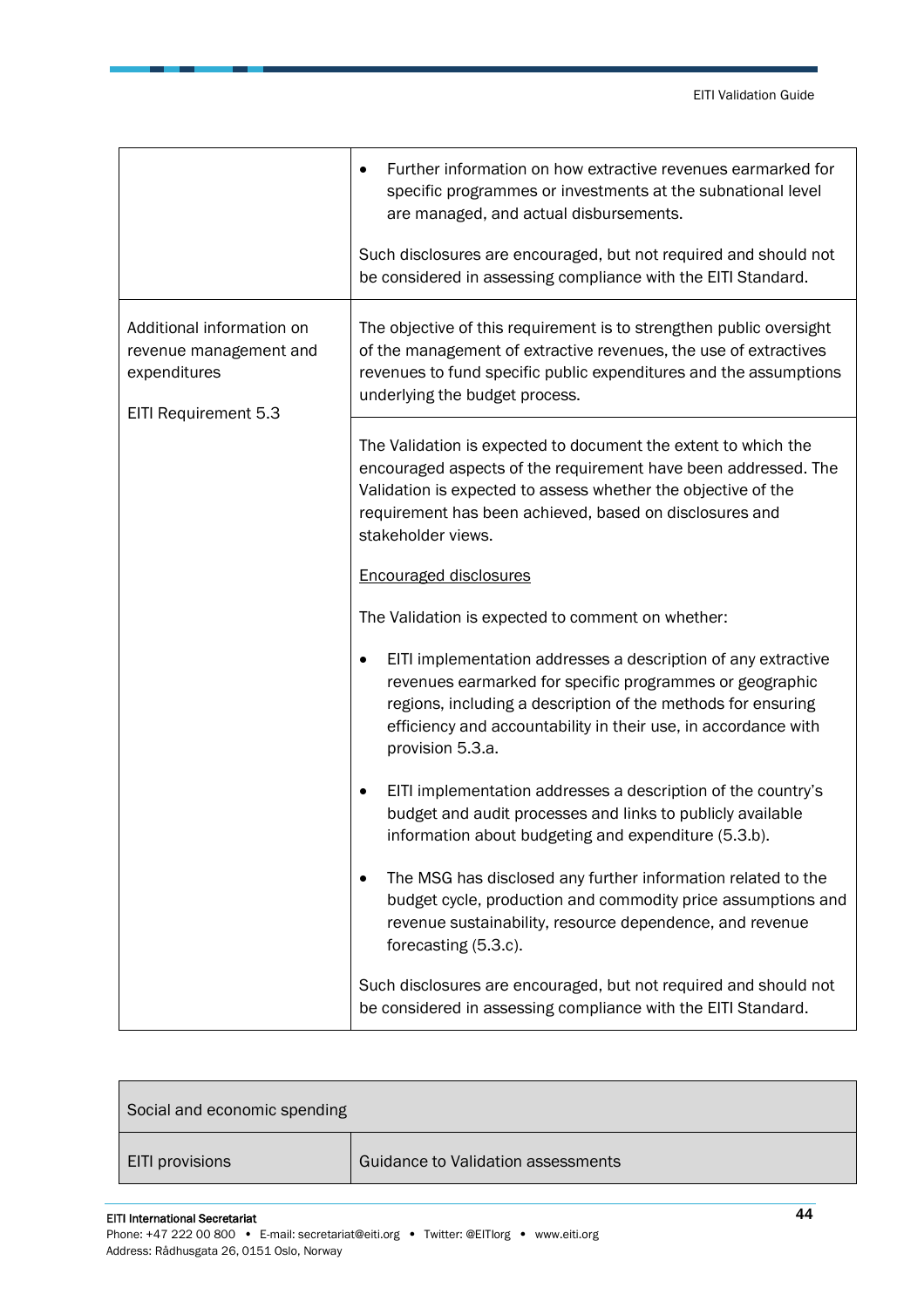| Social and environmental<br>expenditures<br>EITI Requirement 6.1 | The objective of this requirement is to enable public understanding<br>of extractive companies' social and environmental contributions<br>and provide a basis for assessing extractive companies' compliance<br>with their legal and contractual obligations to undertake social and<br>environmental expenditures.                                                     |
|------------------------------------------------------------------|-------------------------------------------------------------------------------------------------------------------------------------------------------------------------------------------------------------------------------------------------------------------------------------------------------------------------------------------------------------------------|
|                                                                  | The Validation is expected to document whether the requirement is<br>applicable and if it is, document the extent to which the required<br>and encouraged aspects of the requirement have been addressed.<br>The Validation is expected to assess whether the objective of the<br>requirement has been achieved, based on disclosures and<br>stakeholder views.         |
|                                                                  | Applicability of the requirement                                                                                                                                                                                                                                                                                                                                        |
|                                                                  | Are companies required to undertake social expenditures by<br>law or the terms of the contract governing their extractive<br>investment? Were these social expenditures material in the<br>period under review? The Validation is expected to<br>document the MSG's definition of materiality with regards<br>to mandatory social expenditures.                         |
|                                                                  | Are companies required to undertake environmental<br>expenditures by law or the terms of the contract governing<br>their extractive investment? Were these environmental<br>expenditures material in the period under review? The<br>Validation is expected to document the MSG's definition of<br>materiality with regards to mandatory environmental<br>expenditures. |
|                                                                  | <b>Required disclosures</b>                                                                                                                                                                                                                                                                                                                                             |
|                                                                  | Where mandatory social expenditures exist and are<br>material, the Validation is expected to verify whether these<br>have been disclosed, with appropriate attention to data<br>quality (4.9), in accordance with provision 6.1.a, including<br>any gaps.                                                                                                               |
|                                                                  | Where mandatory environmental payments exist and are<br>material, the Validation is expected to verify whether these<br>have been disclosed, with appropriate attention to data<br>quality (4.9), in accordance with provision 6.1.b, including<br>any gaps.                                                                                                            |
|                                                                  | <b>Encouraged disclosures</b>                                                                                                                                                                                                                                                                                                                                           |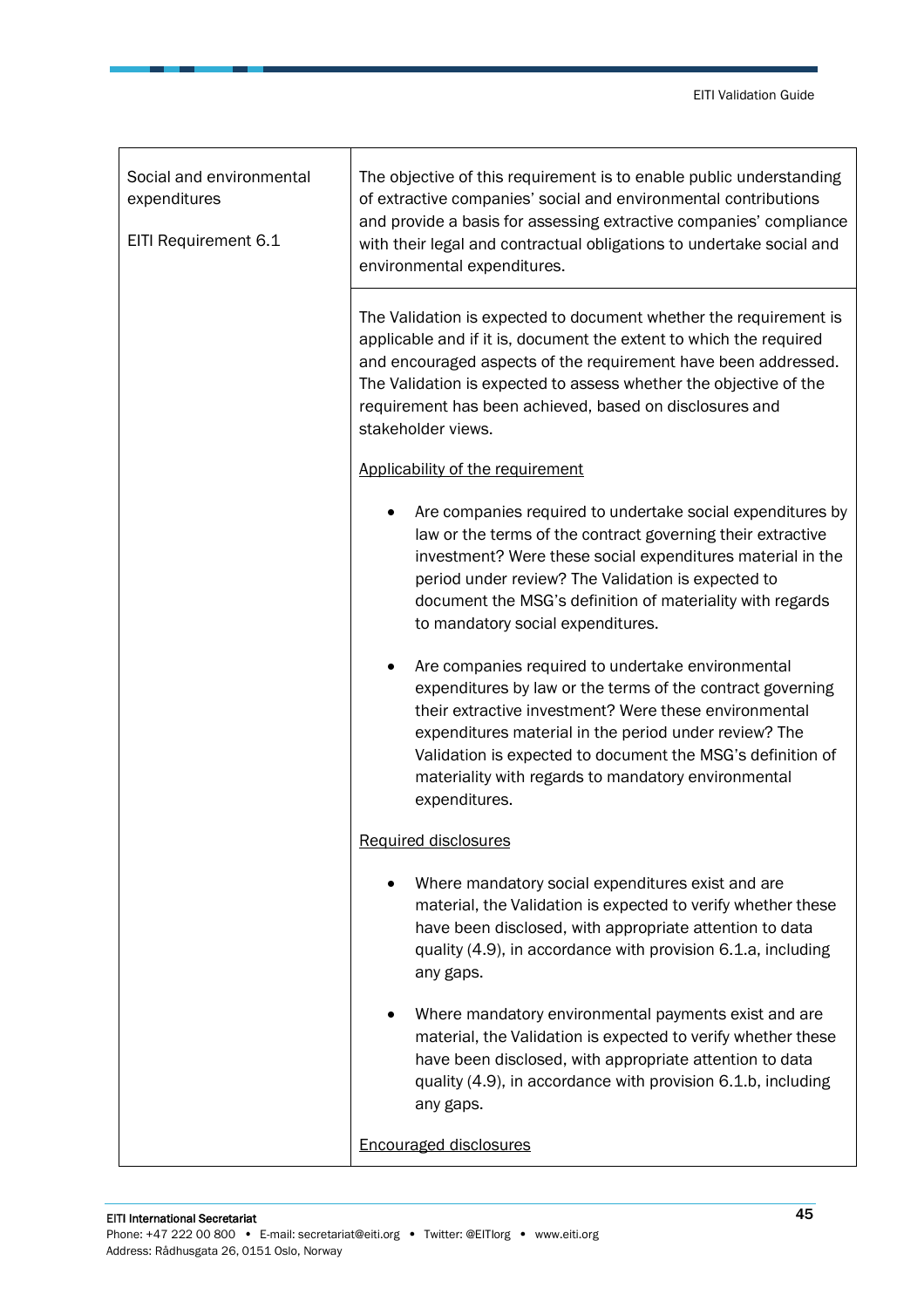|                                                                                 | The Validation is expected to document whether the MSG has<br>$\bullet$<br>disclosed discretionary social and environmental expenditures,<br>with appropriate attention to data quality (4.9), in accordance<br>with provision 6.1.c.<br>Such disclosures are encouraged, but not required and should not<br>be considered in assessing compliance with the EITI Standard. |
|---------------------------------------------------------------------------------|----------------------------------------------------------------------------------------------------------------------------------------------------------------------------------------------------------------------------------------------------------------------------------------------------------------------------------------------------------------------------|
| SOE quasi fiscal expenditures<br>EITI Requirement 6.2                           | The objective is that where state-owned enterprises undertake<br>extractive-funded expenditures on behalf of the government that<br>are not reflected in the national budget, these are disclosed to<br>ensure accountability in their management.                                                                                                                         |
|                                                                                 | The Validation is expected to document whether the requirement is<br>applicable and if it is, document the extent to which the required<br>and encouraged aspects of the requirement have been addressed.<br>The Validation is expected to assess whether the objective of the<br>requirement has been achieved, based on disclosures and<br>stakeholder views.            |
|                                                                                 | Applicability of the requirement                                                                                                                                                                                                                                                                                                                                           |
|                                                                                 | Do extractive SOEs undertake quasi-fiscal expenditures?                                                                                                                                                                                                                                                                                                                    |
|                                                                                 | Were these quasi-fiscal expenditures material in the period<br>$\bullet$<br>under review? The Validation is expected to document the<br>MSG's definition of materiality with regards to quasi-fiscal<br>expenditures by SOEs, including SOE subsidiaries and joint<br>ventures, with reference to the IMF's definition of quasi-fiscal<br>expenditures.                    |
|                                                                                 | Required disclosures                                                                                                                                                                                                                                                                                                                                                       |
|                                                                                 | Where quasi-fiscal expenditures exist and are material, the<br>Validation is expected to document the reporting process<br>developed by the MSG for disclosure of quasi-fiscal<br>expenditures and verify that these expenditures have been<br>disclosed accordingly (6.2).                                                                                                |
| Contribution of the extractive<br>sector to the economy<br>EITI Requirement 6.3 | The objective of this requirement is to ensure a public<br>understanding of the extractive industries' contribution to the<br>national economy and the level of natural resource dependency in<br>the economy.                                                                                                                                                             |
|                                                                                 | The Validation is expected to document the extent to which the<br>required and encouraged aspects of the requirement have been                                                                                                                                                                                                                                             |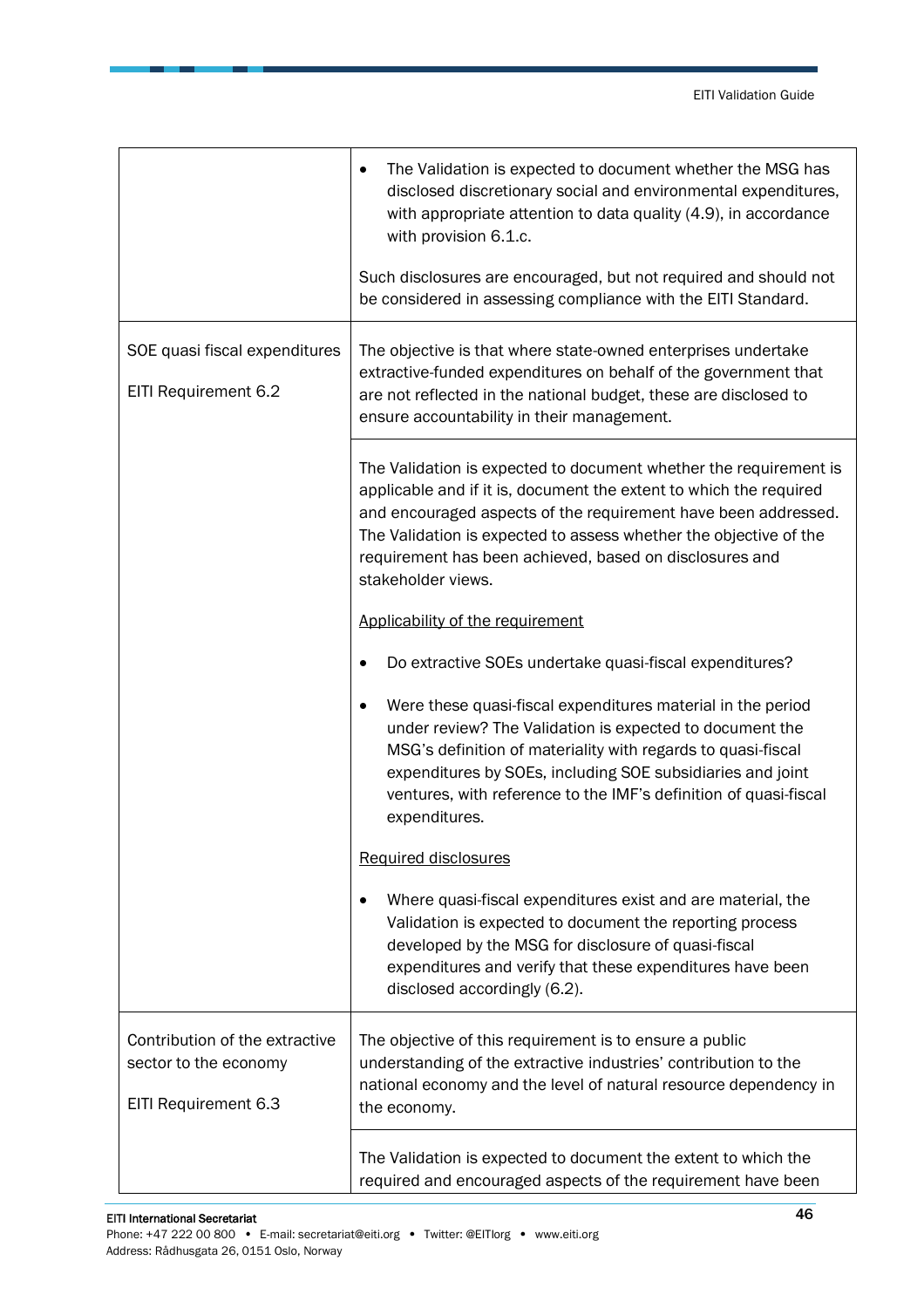|                      | addressed. The Validation is expected to assess whether the<br>objective of the requirement has been achieved, based on<br>disclosures and stakeholder views.<br><b>Required disclosures</b><br>The Validation is expected to document whether available<br>information about the contribution of the extractive industries to<br>the economy for the year(s) covered by EITI disclosures has been<br>disclosed (6.3), including: |
|----------------------|-----------------------------------------------------------------------------------------------------------------------------------------------------------------------------------------------------------------------------------------------------------------------------------------------------------------------------------------------------------------------------------------------------------------------------------|
|                      | Gross Value Added of the extractive sector (known as<br>"Mining and Quarrying" under the UN's System of National<br>Accounts), and its percentage contribution towards Gross<br>Domestic Product;                                                                                                                                                                                                                                 |
|                      | An estimate of the informal sector activity, including but not<br>necessarily limited to artisanal and small-scale mining;                                                                                                                                                                                                                                                                                                        |
|                      | Government revenues from the extractive sector, and its<br>percentage contribution towards total government<br>revenues;                                                                                                                                                                                                                                                                                                          |
|                      | Exports of the extractive sector, and its percentage<br>contribution towards total exports of the country;                                                                                                                                                                                                                                                                                                                        |
|                      | Number of employed persons in the extractive sector, by<br>$\bullet$<br>gender, and their percentage contribution towards total<br>employment numbers;                                                                                                                                                                                                                                                                            |
|                      | Key regions/areas where production is concentrated.                                                                                                                                                                                                                                                                                                                                                                               |
|                      | <b>Expected disclosures</b>                                                                                                                                                                                                                                                                                                                                                                                                       |
|                      | Where required information is not available from official<br>sources, the Validation is expected to document<br>stakeholder attempts to provide other methodologically-<br>sound estimates;                                                                                                                                                                                                                                       |
|                      | <b>Encouraged disclosures</b>                                                                                                                                                                                                                                                                                                                                                                                                     |
|                      | When available, the Validation is expected to comment on<br>whether information on employment is disaggregated by<br>company and occupational level.                                                                                                                                                                                                                                                                              |
| Environmental impact | The objective of this requirement is to provide a basis for<br>stakeholders to assess the adequacy of the regulatory framework<br>and monitoring efforts to manage the environmental impact of                                                                                                                                                                                                                                    |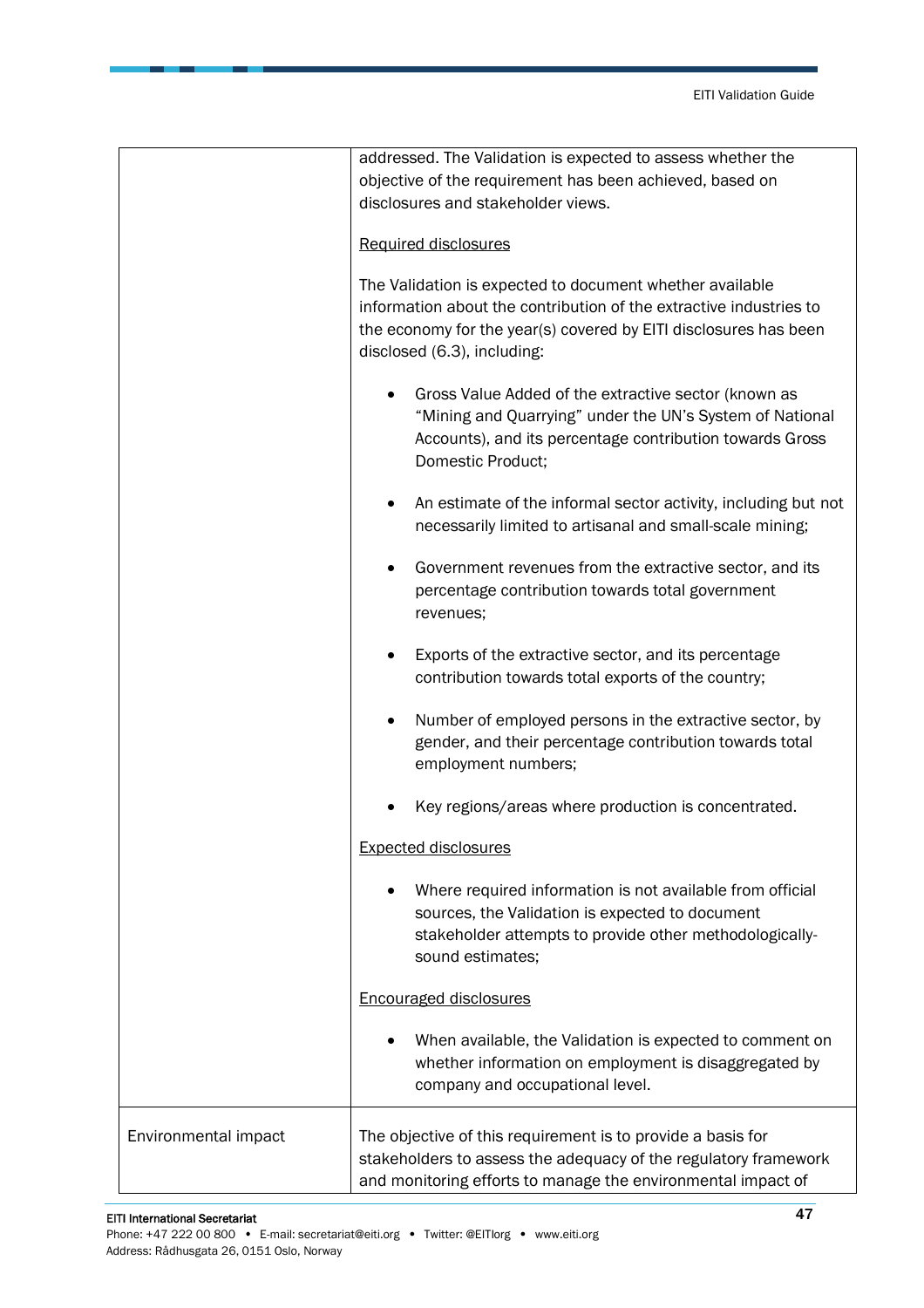| EITI Requirement 6.4 | extractive industries, and to assess extractive companies'<br>adherence to environmental obligations.                                                                                                                                                                              |
|----------------------|------------------------------------------------------------------------------------------------------------------------------------------------------------------------------------------------------------------------------------------------------------------------------------|
|                      | The Validation is expected to document the extent to which the<br>encouraged aspects of the requirement have been addressed. The<br>Validation is expected to assess whether the objective of the<br>requirement has been achieved, based on disclosures and<br>stakeholder views. |
|                      | <b>Encouraged disclosures</b>                                                                                                                                                                                                                                                      |
|                      | The Validation is expected to comment on whether:                                                                                                                                                                                                                                  |
|                      | EITI implementation addresses the management and<br>monitoring of the environmental impact of the extractive<br>industries, in accordance with provision 6.4.                                                                                                                      |
|                      | EITI implementation addresses relevant legal provisions,<br>administrative rules as well as actual practice related to<br>environmental management and monitoring of extractive<br>investments in the country (6.4.a).                                                             |
|                      | EITI implementation addresses regular environmental<br>$\bullet$<br>monitoring procedures, administrative and sanctioning<br>processes of governments, as well as environmental liabilities,<br>environmental rehabilitation and remediation programs (6.4.b).                     |
|                      | Such disclosures are encouraged, but not required and should not<br>be considered in assessing compliance with the EITI Standard.                                                                                                                                                  |

## <span id="page-47-0"></span>Part III: Outcomes and impact

| Outcomes and impact                   |                                                                                                                                                                                                                                                       |  |
|---------------------------------------|-------------------------------------------------------------------------------------------------------------------------------------------------------------------------------------------------------------------------------------------------------|--|
| <b>EITI</b> provisions                | Guidance to Validation assessments                                                                                                                                                                                                                    |  |
| Public debate<br>EITI Requirement 7.1 | The objective of this requirement is to enable evidence-based<br>public debate on extractive industry governance through active<br>communication of relevant data to key stakeholders in ways that<br>are accessible and reflect stakeholders' needs. |  |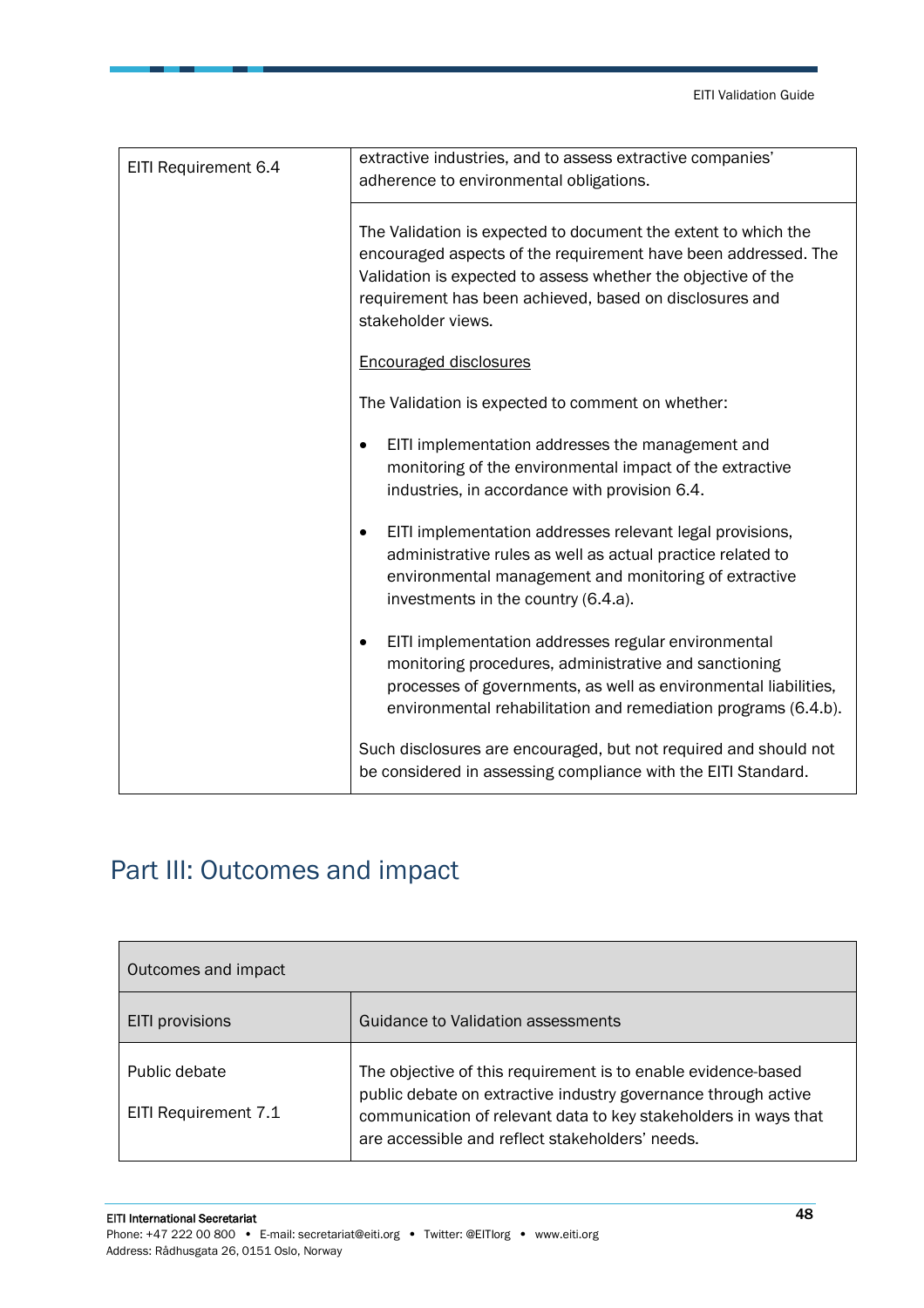٦

|           | The Validation is expected to document the extent to which the<br>required and encouraged aspects of the requirement have been<br>addressed. The Validation is expected to assess whether the<br>objective of the requirement has been achieved, based on<br>disclosures and stakeholder views.                                                                                                                                                                                                                                                                                                                                                                                                                                                                                                                                                                                                                                                                                                                           |
|-----------|---------------------------------------------------------------------------------------------------------------------------------------------------------------------------------------------------------------------------------------------------------------------------------------------------------------------------------------------------------------------------------------------------------------------------------------------------------------------------------------------------------------------------------------------------------------------------------------------------------------------------------------------------------------------------------------------------------------------------------------------------------------------------------------------------------------------------------------------------------------------------------------------------------------------------------------------------------------------------------------------------------------------------|
|           | Required disclosures                                                                                                                                                                                                                                                                                                                                                                                                                                                                                                                                                                                                                                                                                                                                                                                                                                                                                                                                                                                                      |
| $\bullet$ | The Validation is expected to document and evaluate whether<br>the EITI disclosures, including government and company<br>disclosures, are comprehensible, have been actively promoted,<br>are publicly accessible to a diverse range of stakeholder groups<br>and have contributed to public debate (7.1.a). This should<br>include ensuring that EITI disclosures are widely accessible. The<br>Validation is expected to document whether communications<br>and dissemination activities has taken into account the diversity<br>of population in terms of age, gender, ethnicity, languages,<br>class and educational background. The Validation's review<br>should include consideration of whether information has been<br>distributed in appropriate languages; consideration for access<br>challenges and information needs of different genders and<br>subgroups of citizens at the national and subnational levels;<br>and the accessibility and social inclusivity of dissemination and<br>outreach activities. |
|           | <b>Encouraged disclosures</b>                                                                                                                                                                                                                                                                                                                                                                                                                                                                                                                                                                                                                                                                                                                                                                                                                                                                                                                                                                                             |
|           | The Validation is expected to:                                                                                                                                                                                                                                                                                                                                                                                                                                                                                                                                                                                                                                                                                                                                                                                                                                                                                                                                                                                            |
| $\bullet$ | Comment on whether the MSG has produced brief summary<br>reports, summarised and compared the shares of each revenue<br>streams and undertaken capacity-building efforts to improve the<br>understanding of EITI disclosures, particularly on specific issues<br>or topics that are considered priorities by national and local<br>stakeholders (7.1.b).                                                                                                                                                                                                                                                                                                                                                                                                                                                                                                                                                                                                                                                                  |
|           | Document the MSG's use of various dissemination channels for<br>EITI findings, such as forums, workshops, broadcasts and digital<br>channels.                                                                                                                                                                                                                                                                                                                                                                                                                                                                                                                                                                                                                                                                                                                                                                                                                                                                             |
| $\bullet$ | Comment on evidence of public debate related to EITI or use of<br>EITI information by all stakeholders (including the legislature,<br>subnational governments and other policy arenas), taking into<br>account the local context.                                                                                                                                                                                                                                                                                                                                                                                                                                                                                                                                                                                                                                                                                                                                                                                         |

Т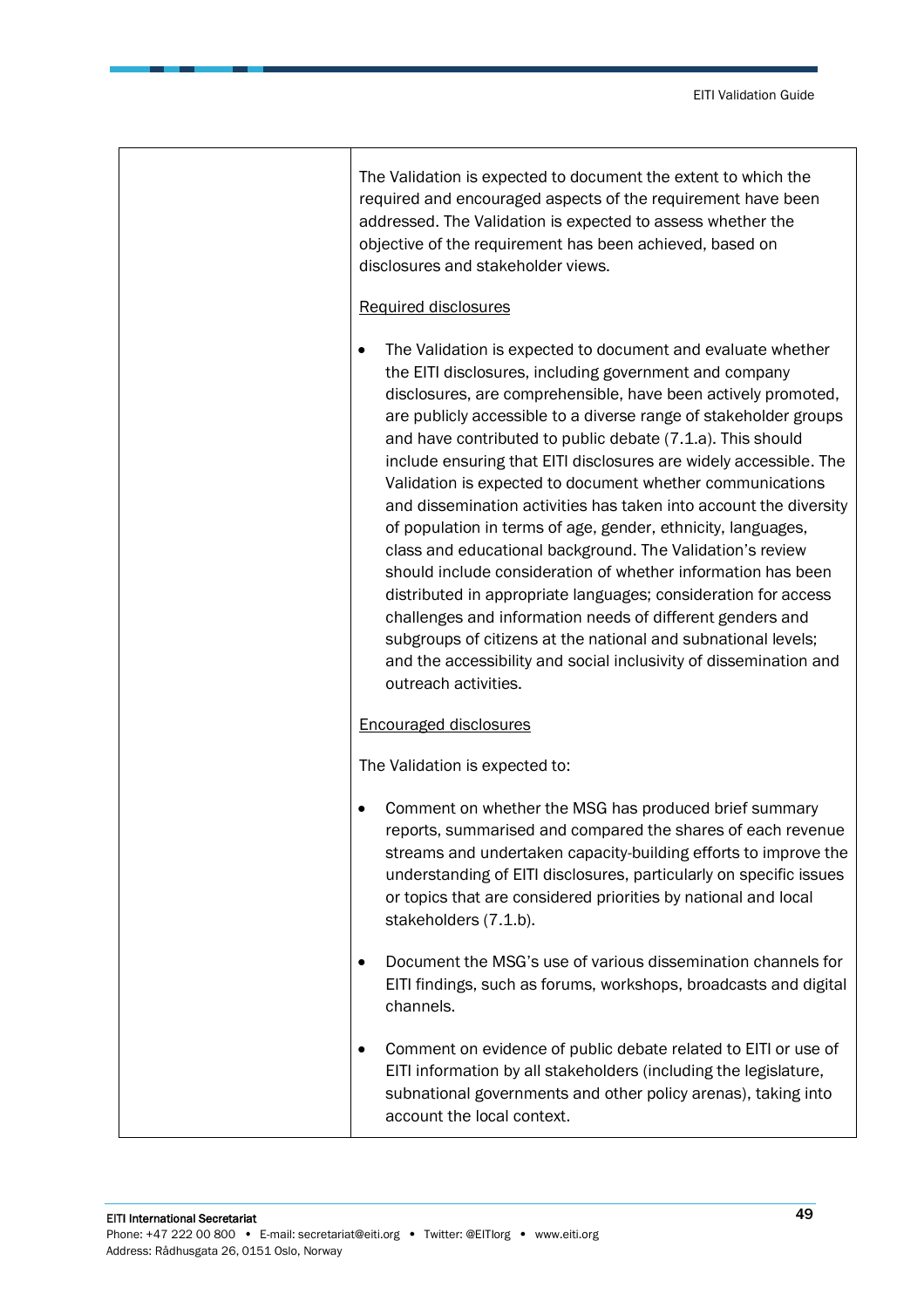|                                                                            | Such efforts are encouraged, but not required and should not be<br>considered in assessing compliance with the EITI Standard.                                                                                                                                                                                             |
|----------------------------------------------------------------------------|---------------------------------------------------------------------------------------------------------------------------------------------------------------------------------------------------------------------------------------------------------------------------------------------------------------------------|
| Data accessibility<br>EITI Requirement 7.2                                 | The objective of this requirement is to enable the broader use and<br>analysis of information on the extractive industries, through the<br>publication of information in open data and interoperable formats.                                                                                                             |
|                                                                            | The Validation is expected to document the extent to which the<br>required aspects of the requirement have been addressed. The<br>Validation is expected to assess whether the objective of the<br>requirement has been achieved, based on disclosures and<br>stakeholder views.                                          |
|                                                                            | <b>Required disclosures</b>                                                                                                                                                                                                                                                                                               |
|                                                                            | The Validation should document whether:                                                                                                                                                                                                                                                                                   |
|                                                                            | The MSG has agreed a policy on the access, release and reuse<br>٠<br>of EITI data. The Validation should document whether<br>government agencies and companies have published data<br>under an open license and made users aware that information<br>can be reused without prior consent (7.2.a).                         |
|                                                                            | The MSG has made all EITI disclosures available in machine<br>$\bullet$<br>readable, open data format (7.2.b).                                                                                                                                                                                                            |
|                                                                            | The MSG has completed summary data files for each fiscal year<br>$\bullet$<br>covered by the EITI in accordance with the template approved<br>by the EITI Board (7.2.c).                                                                                                                                                  |
|                                                                            | <b>Encouraged disclosures</b>                                                                                                                                                                                                                                                                                             |
|                                                                            | The Validation should document whether the MSG has<br>made systematically disclosed data machine readable and<br>inter-operable, e.g. by using data standards,<br>and has coded or tagged EITI disclosures and other data files so<br>that the information can be compared with other publicly<br>available data (7.2.d). |
| <b>Recommendations from EITI</b><br>implementation<br>EITI Requirement 7.3 | The objective of this requirement is to ensure that EITI<br>implementation is a continuous learning process that contributes to<br>policy-making, based on the MSG regularly considering findings and<br>recommendations from the EITI process and acting on those<br>recommendations it deems are priorities.            |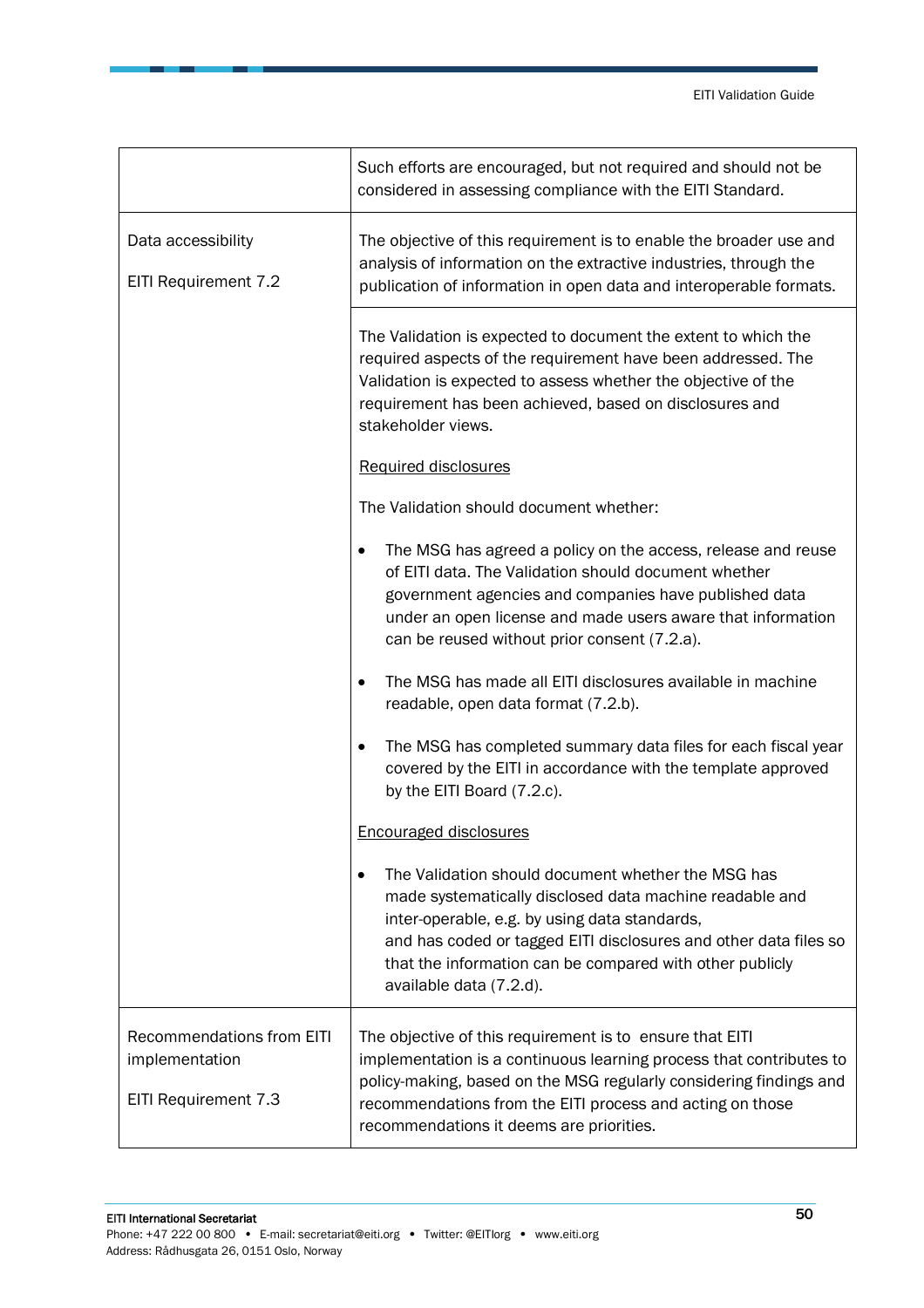|                                                                                                          | The Validation is expected to document the extent to which the<br>required and encouraged aspects of the requirement have been<br>addressed. The Validation is expected to assess whether the<br>objective of the requirement has been achieved, based on<br>disclosures and stakeholder views.                             |
|----------------------------------------------------------------------------------------------------------|-----------------------------------------------------------------------------------------------------------------------------------------------------------------------------------------------------------------------------------------------------------------------------------------------------------------------------|
|                                                                                                          | Required disclosures                                                                                                                                                                                                                                                                                                        |
|                                                                                                          | The Validation is expected to:                                                                                                                                                                                                                                                                                              |
|                                                                                                          | Document the government and MSG's progress in taking steps<br>to act upon lessons learned, identifying, investigating and<br>addressing the causes of any information gaps or discrepancies<br>in EITI implementation, and progress in responding to the<br>recommendations made by the Independent Administrator<br>(7.3). |
|                                                                                                          | Comment on mechanisms established by the MSG for following<br>up on recommendations and discrepancies.                                                                                                                                                                                                                      |
|                                                                                                          | <b>Encouraged disclosures</b>                                                                                                                                                                                                                                                                                               |
|                                                                                                          | The Validation is expected to comment on whether the MSG has<br>considered recommendations for strengthening government<br>systems and natural resource governance, and followed up on<br>such recommendations where appropriate (7.3).                                                                                     |
|                                                                                                          | Such efforts are encouraged, but not required and should not be<br>considered in assessing compliance with the EITI Standard.                                                                                                                                                                                               |
| Outcomes and impact of EITI<br>implementation on natural<br>resource governance<br>EITI Requirement 7.4. | The objective of this requirement is to ensure regular public<br>monitoring and evaluation of implementation, including evaluation<br>of whether the EITI is delivering on its objectives, with a view to<br>ensuring the EITI's own public accountability.                                                                 |
|                                                                                                          | The Validation is expected to document the extent to which the<br>required and encouraged aspects of the requirement have been<br>addressed. The Validation is expected to assess whether the<br>objective of the requirement has been achieved, based on<br>disclosures and stakeholder views.                             |
|                                                                                                          | Required disclosures                                                                                                                                                                                                                                                                                                        |
|                                                                                                          | The Validation is expected to document the MSG's efforts to review<br>outcomes and impact of EITI implementation on natural resource<br>governance, including whether annual activity reports or forms of                                                                                                                   |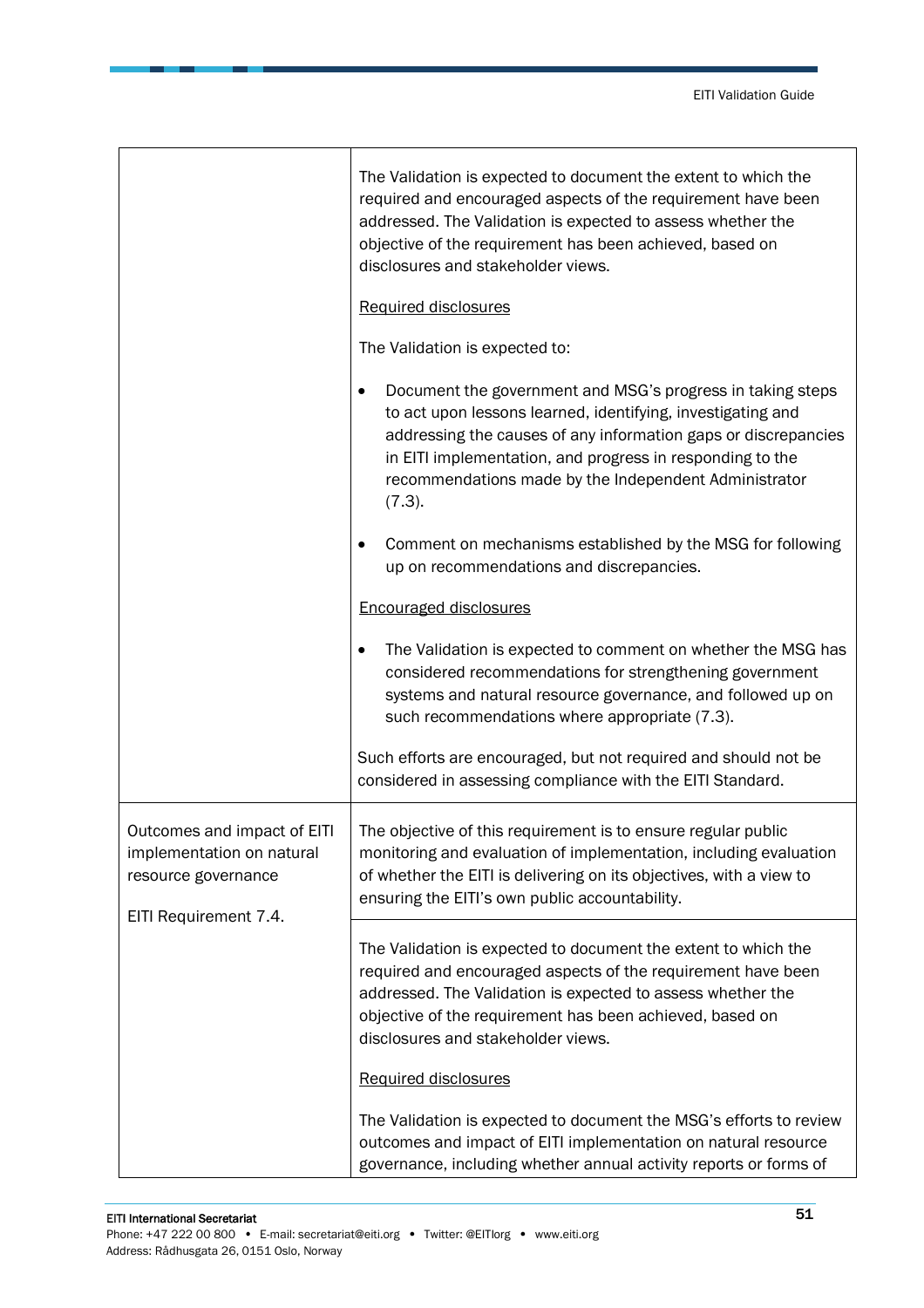| documentation agreed by the MSG have been produced and<br>contain the information set out in provision 7.4.a. The annual<br>review of outcomes and impact should include a summary of EITI<br>activities, an assessment of progress in meeting EITI Requirements,<br>an overview of the MSG's responses to EITI recommendations, an<br>assessment of progress in meeting work plan objectives, a<br>narrative account of efforts to strengthen the EITI's impact. |
|-------------------------------------------------------------------------------------------------------------------------------------------------------------------------------------------------------------------------------------------------------------------------------------------------------------------------------------------------------------------------------------------------------------------------------------------------------------------|
| <b>Encouraged disclosures</b>                                                                                                                                                                                                                                                                                                                                                                                                                                     |
| The Validation is expected to comment on:                                                                                                                                                                                                                                                                                                                                                                                                                         |
| Any consultations undertaken by the MSG toward giving all<br>stakeholders an opportunity to provide feedback on the EITI<br>process and the impact of the EITI, and have their view reflected<br>in the annual review of outcomes and impact (7.4.b).                                                                                                                                                                                                             |
| The MSG's documentation of its efforts to take gender<br>considerations and inclusiveness into account (7.4.a.v),                                                                                                                                                                                                                                                                                                                                                 |
| Such efforts are encouraged, but not required and should not be<br>considered in assessing compliance with the EITI Standard.                                                                                                                                                                                                                                                                                                                                     |

#### <span id="page-51-0"></span>Effectiveness and sustainability of EITI implementation

This section captures the effectiveness and sustainability of the country's EITI implementation, drawing on common indicators. The effectiveness and sustainability indicators seek to capture the outcomes of EITI implementation across countries, identifying opportunities for improvement.

These indicators will support the MSG in designing objectives and activities for EITI implementation. The assessment of effectiveness and sustainability will provide evidence that will help sustain stakeholder support and mobilise resources for EITI implementation. The assessment of effectiveness and sustainability is expected to review the following aspects of EITI implementation:

• EITI implementation addresses nationally relevant extractive sector governance challenges or risks. (This indicator could also recognise disclosures, stakeholder engagement and other efforts beyond the EITI Standard.)

Key questions:

- o What are the objectives of EITI implementation? How were these developed?
- $\circ$  Does EITI implementation address relevant extractive sector challenges? If yes, which ones?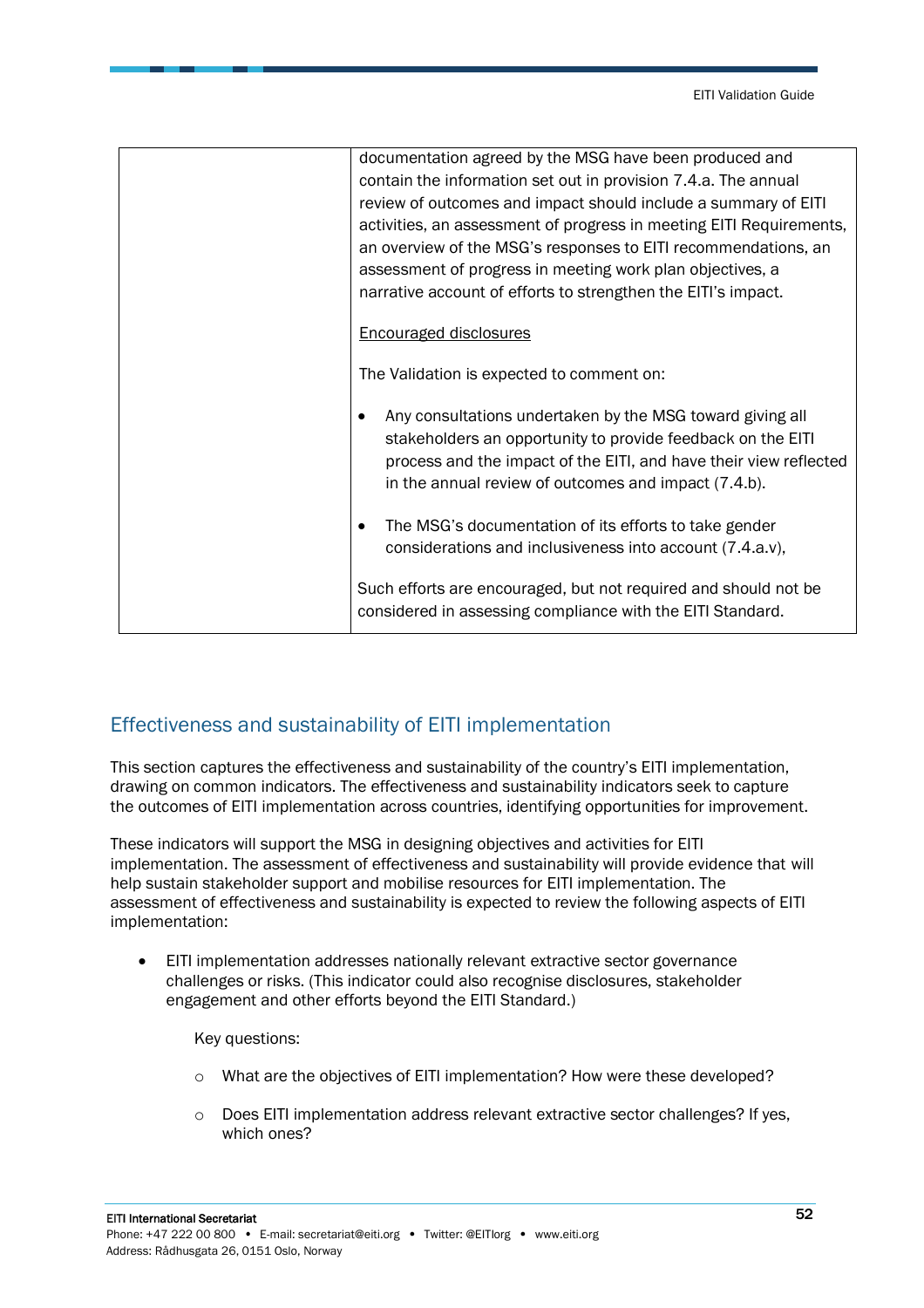- $\circ$  Has the MSG considered opportunities to go beyond the minimum requirements of the EITI Standard? If yes, how and in what areas?
- o Has the MSG discussed other issues related to extractive sector governance?
- $\circ$  What are the innovative aspects in the objectives and activities? What are the links to national reform efforts, in particular regarding transparency and accountability?
- o Has EITI implementation led to the desired outcomes? Where objectives have not been achieved, what are the impediments and how can these be addressed?
- o How do stakeholders see the EITI developing?

Key evidence to be considered:

- $\circ$  EITI work plan objectives; MSG assessment of outcomes and impacts; minutes of MSG meetings and outreach and dissemination activities; stakeholder comments, including stakeholders not directly involved in the MSG, communications strategy which reviews key "user needs" / issues of public concern in the sector.
- Extractive sector data is disclosed systematically through routine government and corporate reporting.

Key questions:

- $\circ$  To what extent is data within the scope of the EITI Standard disclosed routinely through government and company reporting, rather than EITI reporting? Which innovative approaches to disclosure have been developed?
- $\circ$  Are there medium-term plans for integrating the EITI in government and company systems?
- o Are there parts of the EITI reporting process that can be integrated with existing government and company systems, for example with regards to licensing databases, national statistical data, audit procedures, company filings of production data and tax payments, open budget data, etc.?
- $\circ$  Are there reforms underway in the areas covered by the EITI Standard and the MSG's workplan where there are opportunities for mainstreaming EITI disclosures?

Key evidence to be considered:

- $\circ$  Specific disclosures by government and company systems that do not rely on annual EITI data collection; EITI work plan related to systematic disclosures; MSG efforts to promote systematic disclosures; stakeholder comments.
- There is an enabling environment for citizen participation in extractive sector governance, including participation by affected communities.

Key questions: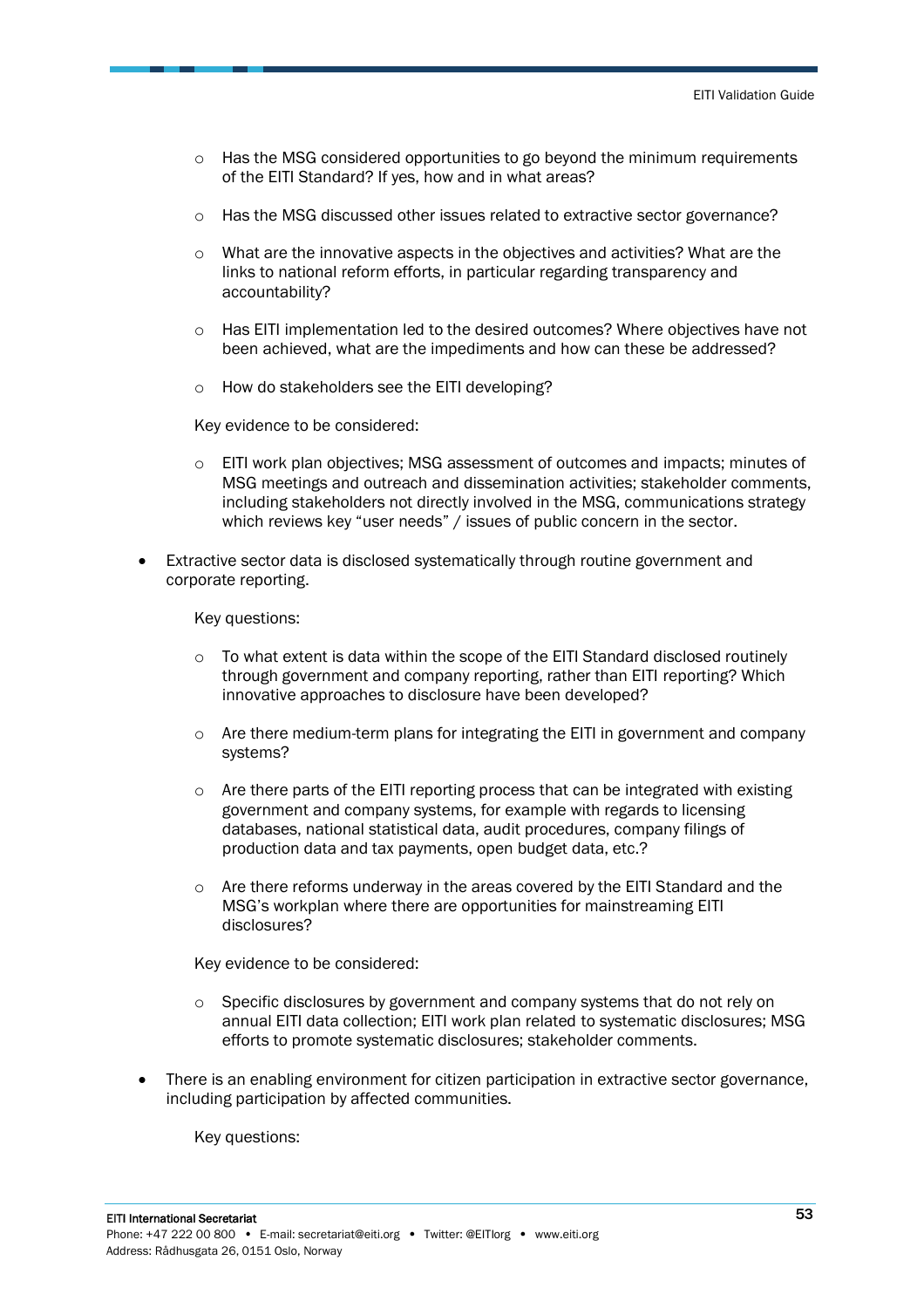- $\circ$  Does the legislative and regulatory environment for the extractive industries, and its application, support the participation of citizens, including affected communities, in decision-making about how extractive resources are governed? What are the most significant areas of improvement?
- o Has the MSG reviewed these policies and practices and contributed to strengthening citizen participation?
- o Is there evidence that any technical and financial capacity constraints are preventing stakeholders from engaging in the EITI in the longer term?
- $\circ$  Has EITI implementation had an effect on communities in regions with extractive activities?
- $\circ$  Has the EITI contributed to changes in civic space related to extractives governance?

Key evidence to be considered:

- o MSG assessment of outcomes and impacts; minutes of MSG meetings and outreach and dissemination activities, both on national and subnational level; international civic space indicators/rankings; stakeholder comments. MSG engagement with local and national decision-making fora to strengthen citizen participation.
- Extractive sector data is accessible and used for analysis, research and advocacy.

Key questions:

- $\circ$  Do governments and companies provide data and information that serves stakeholders' needs?
- $\circ$  Is extractive sector data available in a usable format that allows interested stakeholders to access and analyse it? Is data available in a timely manner, in line with EITI Requirement 4.8 and national policies?
- $\circ$  Is there evidence of stakeholders using and analysing publicly available data?
- $\circ$  Has the EITI led to public debate, and strengthened accountability mechanisms at the national and subnational levels?
- $\circ$  Are there opportunities for strengthening EITI implementation by addressing the encouraged aspects of the 2019 EITI Standard?

Key evidence to be considered:

- o News articles, reports, analyses and advocacy campaigns that make use of extractive sector data; efforts to publish information targeted for specific stakeholders; MSG assessment of outcomes and impacts; Assessment of EITI Requirements 7.1 and 7.2; Minutes of MSG meetings and outreach and dissemination activities; stakeholder comments.
- EITI has informed changes in extractive sector policies or practices.